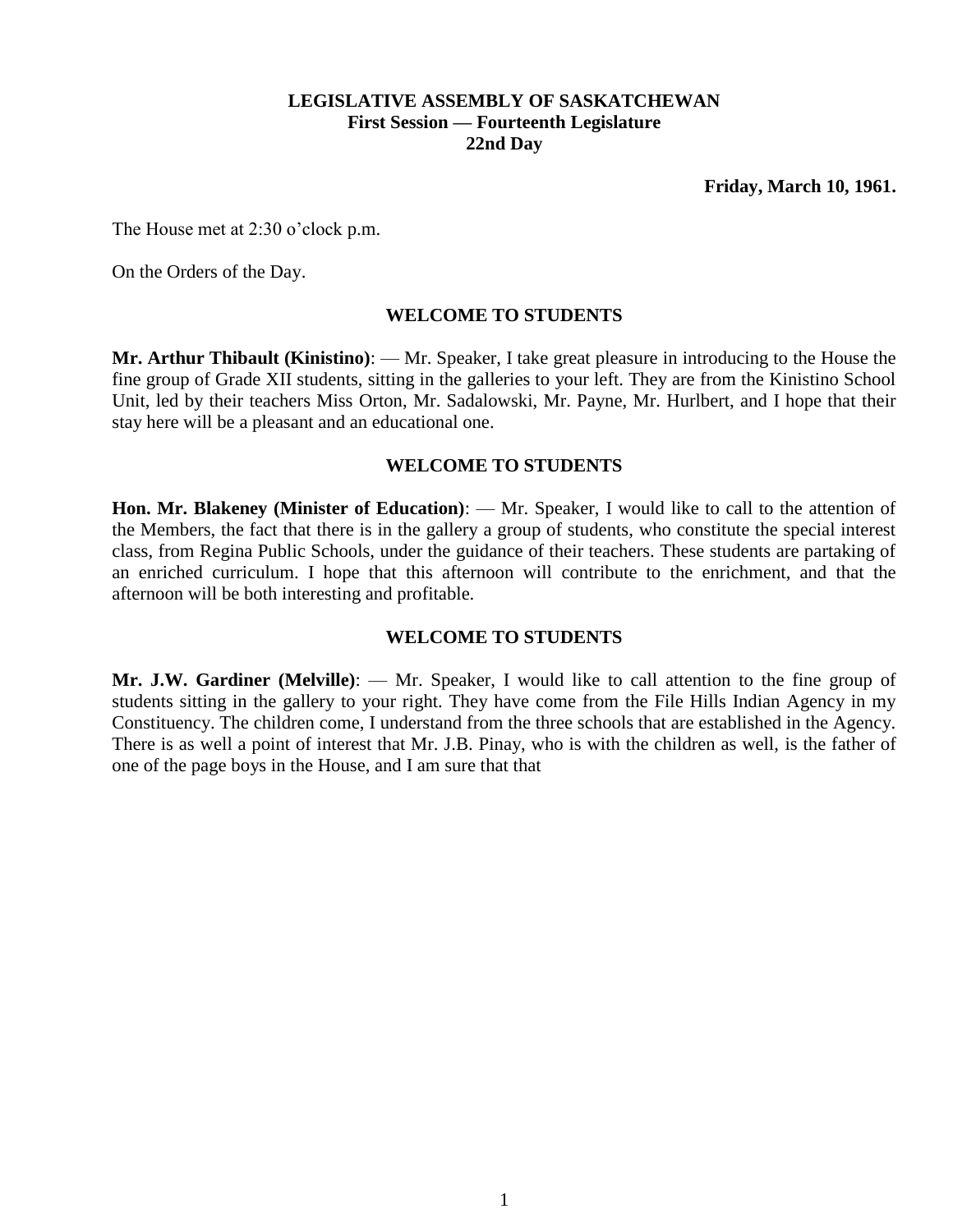fact will be very pleasing to his son and to the other students who are here to see one of the boys that attended their school working with us here in the Legislature.

I hope that your stay here this afternoon will be a happy one, that you will learn much from your visit with us, and not having had the opportunity of welcoming you personally, as you just arrived, I want to welcome you on my own behalf, and also on behalf of all the Members of the Legislature, and hope that you have a very enjoyable stay in the Legislature this afternoon.

## **WELCOME TO STUDENTS**

**Mr. Douglas T. McFarlane (Qu'Appelle-Wolseley)**: — Mr. Speaker, I would like to extend a welcome to a group from the Assiniboine Indian Reservation just south of Sintaluta. Not having had the opportunity of greeting them personally before they came into the gallery, I would appreciate having the opportunity later on this afternoon.

I just want to assure them that any remarks they hear from this side of the House this afternoon will be most enlightening and most educational.

# **BUDGET DEBATE**

The Assembly resumed from Thursday, March 9, 1961, the adjourned debate on the proposed motion of the Hon. Mr. Lloyd:

That Mr. Speaker do now leave the Chair (the house to go into Committee of Supply)

**Hon. J. Walter Erb (Minister of Public Health)**: — Mr. Speaker, first of all I should like to thank all hon. Members who rose in their seats to draw our attention to the fine students in this Legislature this afternoon. I am sure that at no other time could they have assembled such a large number of students to take advantage of a better augmentation to their education than this afternoon.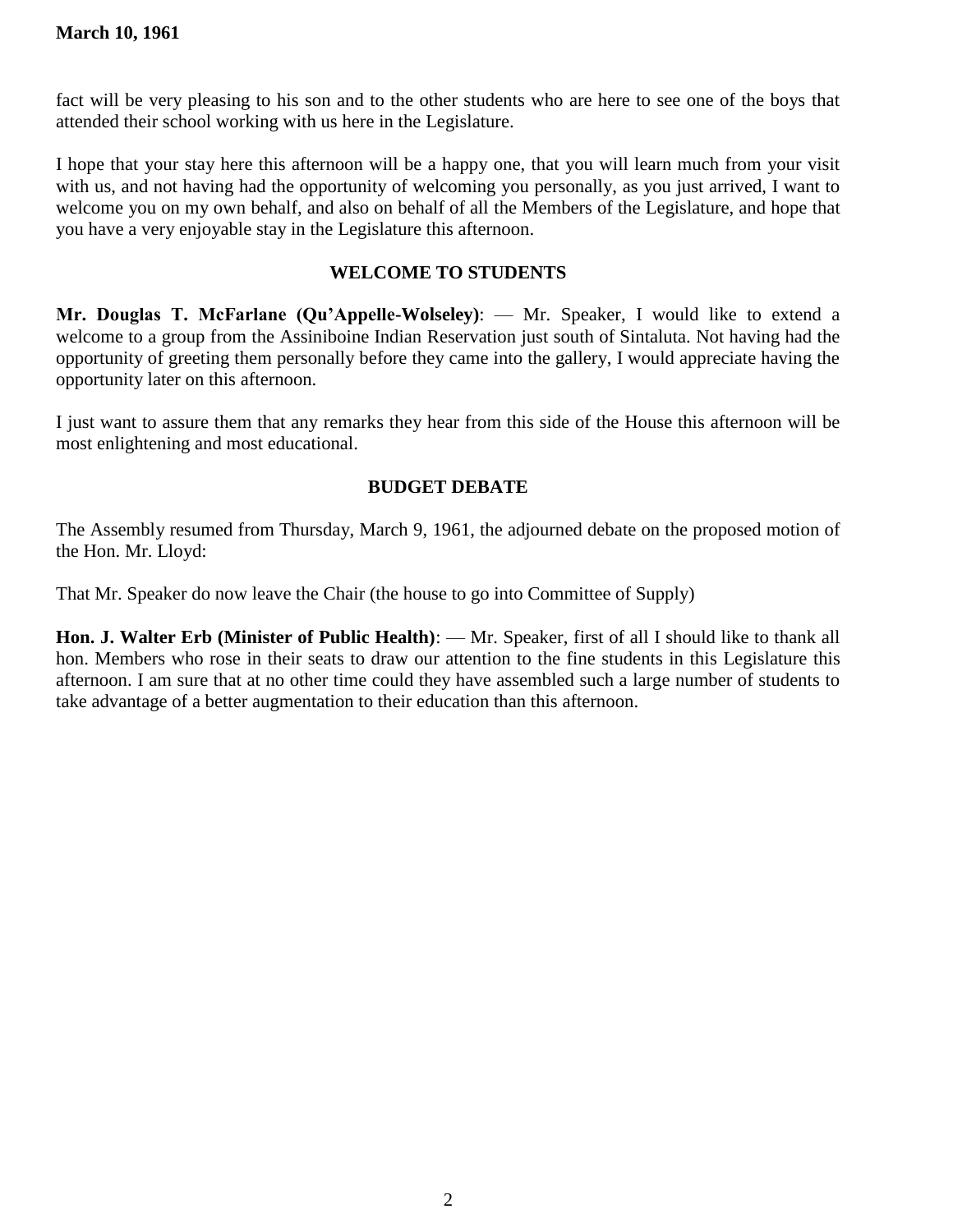Mr. Speaker, when I adjourned the debate last night, I had congratulated you upon the election to your high office, and expressed my wishes as well as those of this Assembly, that your experience will be a most rewarding one, in your high office. I extended my congratulations to the newly elected Members of this House, and I concluded my remarks with a gentle admonition to my friends opposite to whom I now say, Mr. Speaker, Pax Vobiscum, because I shall not indulge in anything else but that which pertains to my Department.

**Mr. McDonald:** — You will be very fluent this afternoon . . .

**Hon. Mr. Erb**: — As I have suggested on similar occasions in the past, Mr. Speaker, I will refer the Members of the House to the major reports of the Department of Public Health which are tabled in the House, specifically the Annual Report of the Department, the Report of the Saskatchewan Vital Statistics, and the Annual Report of the Hospital Services Plan.

I am sure a careful study of these reports will give the reader a much more comprehensive understanding of the departmental programs than I could possibly give in a limited period of time, this afternoon. The Department of Public Health has, since its inception, placed its major emphasis on activities which will prevent disease. Indeed, a great American public health statesman, the late Dr. C. Winslow has defined public health as the science and art of preventing disease, promoting physical and mental health and efficiency through organized community efforts. To my mind a superb example of the art and science of prevention through organized community action has taken place in this province in the further march toward the control of one of the serious infectious diseases namely poliomyelitis.

The hon. Members will have read in the press just last week the reports coming out of the city of Prince Albert of a new major research effort of great significance for Saskatchewan and for the nation. I refer, of course, to the community-wide demonstration involving the entire population of Prince Albert, and of the use of a new oral polio virus vaccine which can be taken by mouth. Saskatchewan has had its share of poliomyelitis, that is paralytic poliomyelitis, over the years. Although we have not been the most severely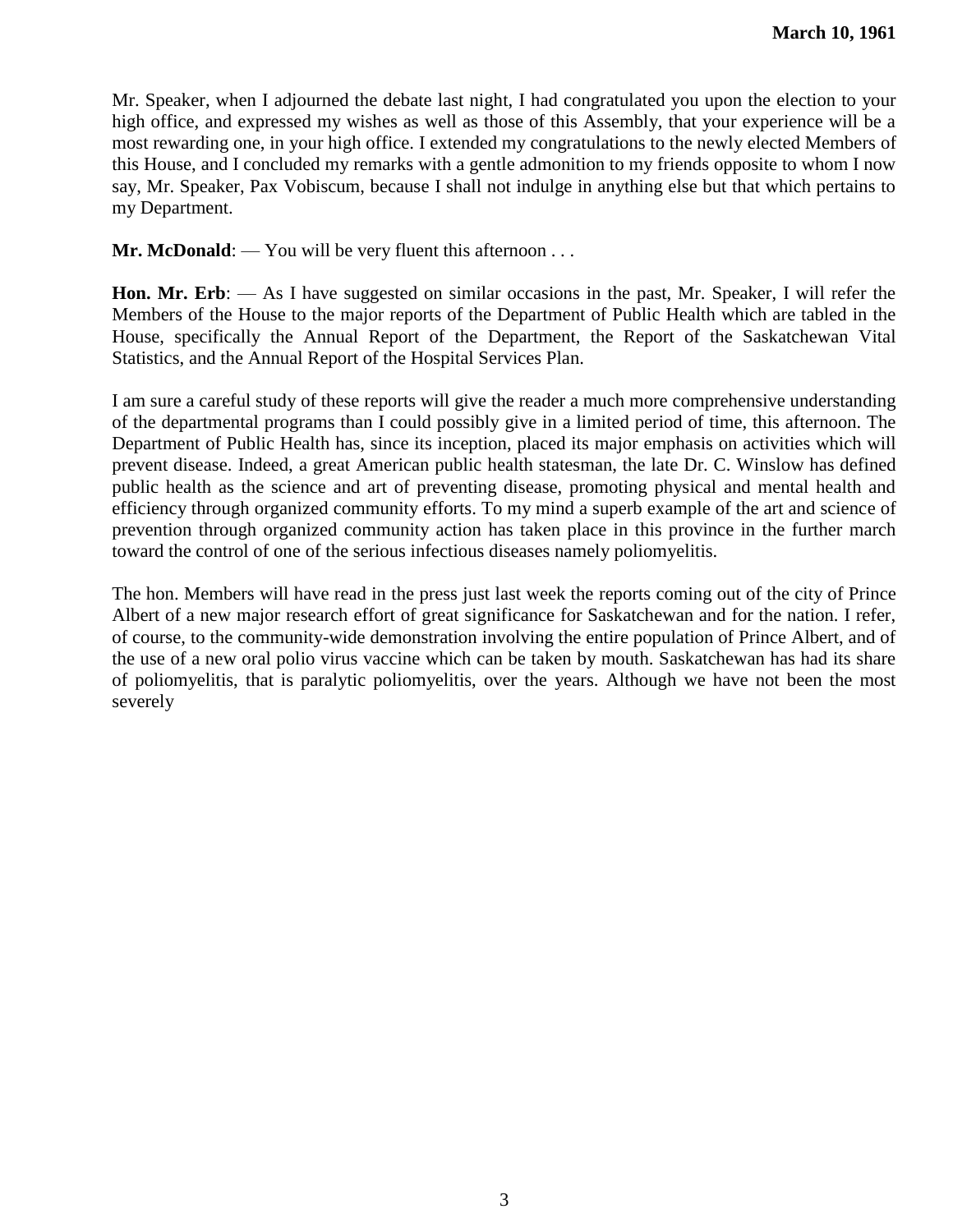affected province, nonetheless we have had our outbreaks, which culminated in the epidemics of 1952, and 1953, when two-thousand, four-hundred cases and one-hundred and sixty deaths took place in that two-year period. At that time the picture looked grim indeed, and all of our health personnel, hospitals and air ambulance, rehabilitation services, and other resources, worked around the clock to care for the afflicted patients.

Then a major turning point came in 1955 with the successful demonstration in the United States of the value of the poliomyelitis vaccine now associated with that outstanding scientist, Dr. Jonas Salk. The difficult problems associated with the production of Salk vaccine were solved in Canada by the Connaught Laboratories in Toronto, and limited supplies became available here in early 1956. I would like to record publicly, Mr. Speaker, my appreciation of the outstanding record and exceptionally high standard achieved by the Connaught Laboratories. They have produced a completely safe and effective product at a reasonable cost, and a great benefit to the people of Canada.

This Government, Mr. Speaker, was prompt in taking advantage of the new preventive weapon and announced in 1956 the policy of using the first limited supply for the free immunization of groups of children with the highest risk of paralytic polio. As supplies of Salk vaccine became available in increasing quantity, it was possible to reach the objective of making it freely available to every person from infancy up to forty years of age. I can report to hon. Members, Mr. Speaker, that by the end of the calendar year 1960 approximately 95% of the young people of this province up to the age of sixteen years, and 65% of the adults up to forty years, have been given this protection against paralytic poliomyelitis. I believe, Mr. Speaker, this is a record of public health activity that is unmatched anywhere in Canada, and I wish to record my appreciation to all our public health staffs, especially our corps of devoted public health nurses, for their unstinting efforts in achieving this result.

Despite this vigorous activity with Salk immunization, we were still faced each year with a certain number of paralytic cases. In 1959 for example we received reports of forty-six paralytic cases and three deaths, with a total of fifty-six cases and eight deaths occurring last year. There are at least two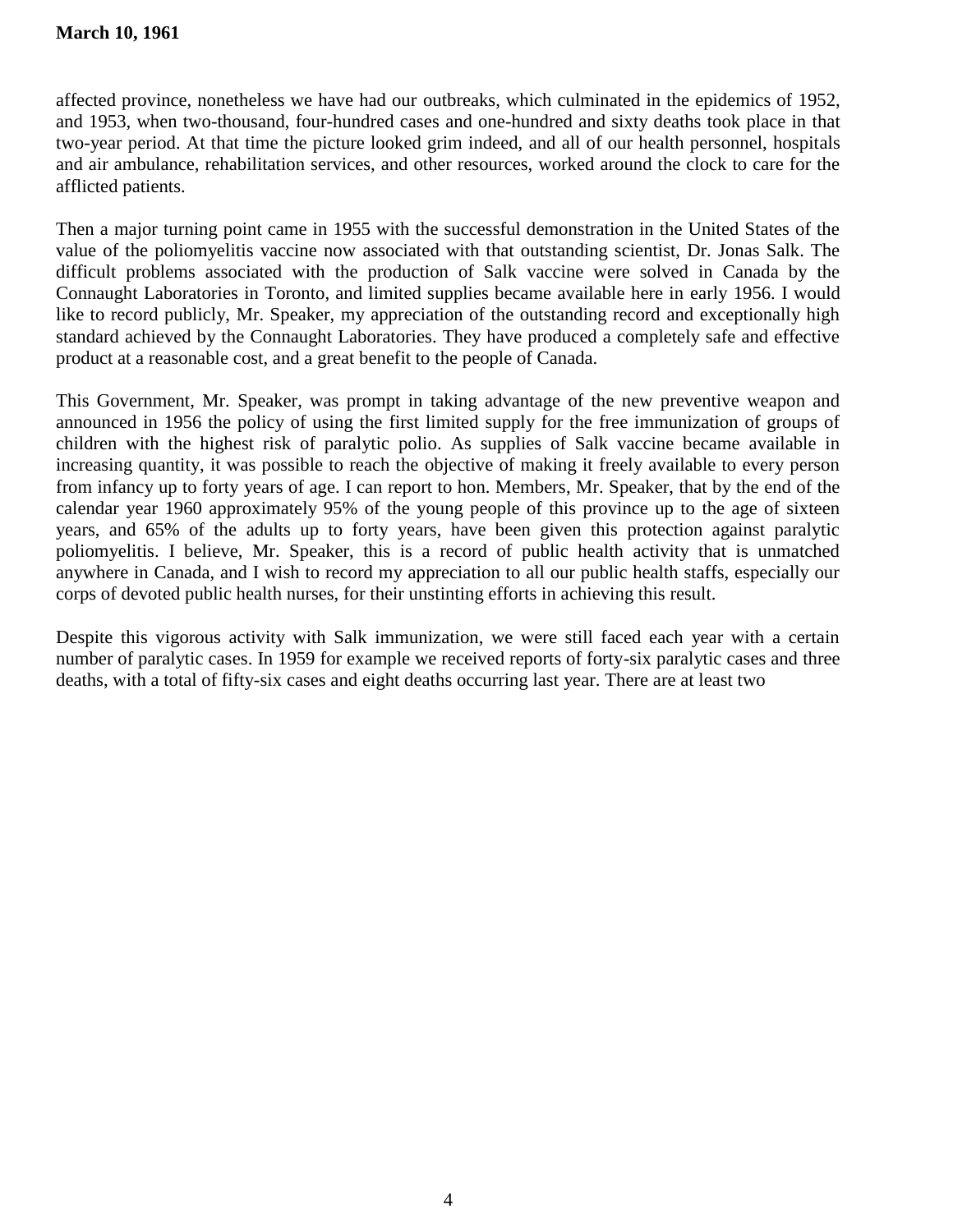reasons for the continuation of paralytic disease. First, a proportion of the population, particularly adults, have failed to come forward for their injections, despite widespread publicity and ready accessibility. Second, it is evident that the Salk vaccine is effective for only 85% of the immunized population. I'm advised that the reasons are not entirely clear why a small proportion of people fail to respond to Salk vaccine, and are unable to produce in their blood stream the necessary protective substance. This is the reason why one occasionally hears of persons contracting paralytic polio, although they have been previously immunized.

I turn now, Mr. Speaker, to the new development which took place last week in the city of Prince Albert. The entire population of the city took part in the first community-wide demonstration on trial in Canada. This is a trial use of the oral polio virus vaccine which was discovered by Dr. Albert Sabin of the University of Cincinnati. My Department, in collaboration with the Connaught Laboratories Research, has undertaken this demonstration with the new oral vaccine in order to confirm its effectiveness under field conditions, when the population of an entire city is fed the vaccine. This type of vaccine has already been fed to almost 90 million persons in many countries throughout the world. However, before license is finally granted by the Department of National Health and Welfare for widespread distribution and sales in Canada, a number of demonstrations under Canadian conditions are required. I am informed by my technical advisers that the Sabin oral vaccine may very well have the capacity to protect those persons who fail to respond to Salk vaccine. This possibility exists that the new oral vaccine may succeed in approaching total elimination of this disease in a community where the entire population is fed the vaccine.

The objective of the vaccine demonstration in Prince Albert was to feed as many of the total population as possible, and that within a seven-day period. Moreover, by extensive laboratory studies of about 4% of the vaccinated persons, it will be possible to determine how well the vaccine has lived up to expectations. Our Provincial Laboratories in Regina, by undertaking a substantial part of the necessary laboratory testing have made it possible for this trial to be conducted in Saskatchewan.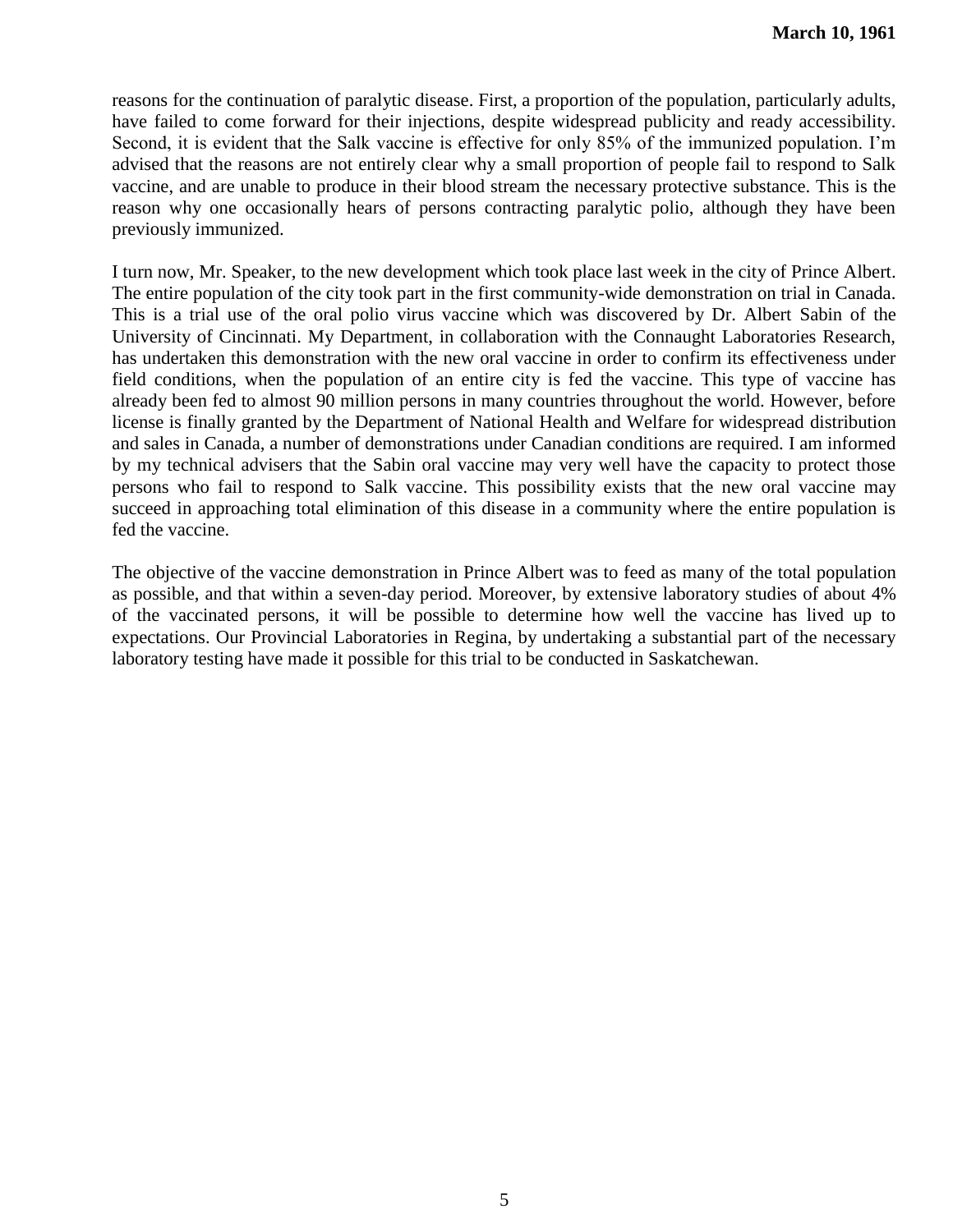I wish to record, Mr. Speaker, the outstanding co-operation and support, which has been given to our regional medical health officer at Prince Albert by numerous organizations and individuals, by the mayor and city officials, by the clergy, by the Prince Albert Medical Society, by the press, radio and television stations, and many other groups and individual volunteers. I am informed that the people of Prince Albert have responded in a most enthusiastic way. According to the most recent report which I have received, a total of 23,700 people presented themselves and took the oral vaccine. Of this total 21,750 were residents of Prince Albert, and this represents 94.5% of the total population. I think this, Mr. Speaker, is a splendid record.

To my mind, Mr. Speaker, this is another demonstration of the health consciousness of the people of this province, and their readiness to support positive measures for the maintenance of health and the prevention of disease. I want to congratulate the people of Prince Albert and the regional medical officer for this outstanding response.

I can report to the hon. Members that somewhat smaller trials with oral vaccine are going on in the province of Manitoba and Nova Scotia. The result of these demonstrations will be closely evaluated by the Department of National Health and Welfare and its national technical advisory committee on oral polio vaccine. Whether or not licenses will be granted before midsummer, that is after the polio season in Canada has started, is uncertain at the moment. However, the estimates of my Department include an amount of \$25,000 for the purchase of oral vaccine should it be possible and desirable to begin its administration. In the meantime, immunization with Salk vaccine will continue across the province.

Community action for prevention such as I have described Mr. Speaker, with polio vaccine, is made possible by well-organized local health units, established for the various regions of the province. Following the recommendations of the late Dr. Henry Sigerist in 1944, health regions staffed with fulltime, properly trained public health personnel were gradually established across Saskatchewan. In general they have functioned successfully and are a living example of the fact that groups of urban and rural municipalities can co-operate and pool their resources for the common good.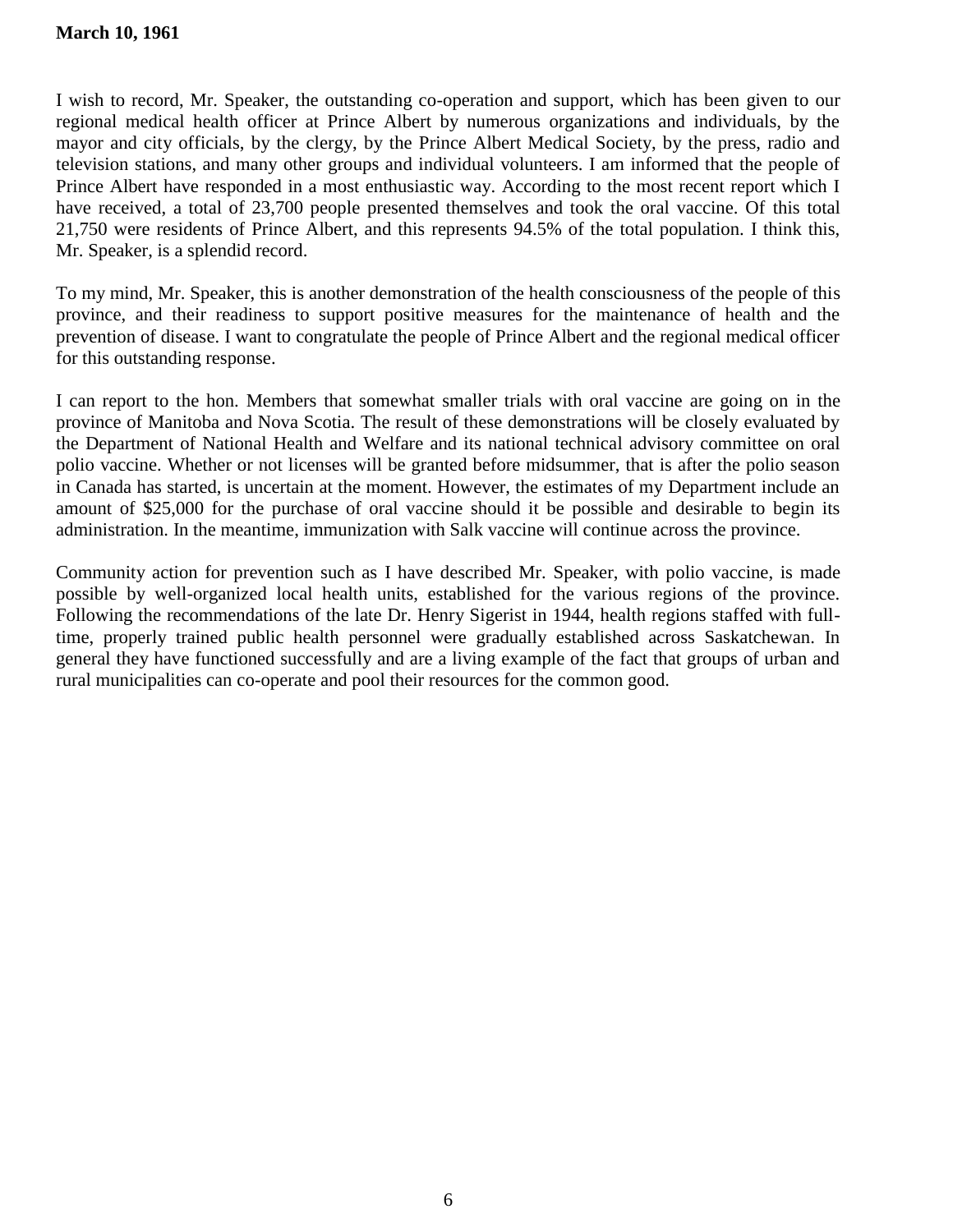I would say quite emphatically, Mr. Speaker, that the formation of health regions has strengthened local government in the health field, and has offered a level of service which individual municipalities could not achieve. On January 30th the intention to establish the Saskatoon Health Region No. 8 was announced in the "Gazette". Once this health region is established the entire province will then be included in an organized system of modern, effective, public health service. I believe, Mr. Speaker, this achievement is to the credit of the people of our province who understand that prevention is the keystone to health, and expenditures for prevention are a sound investment for health.

In considering the major health problems which lie ahead, our attention is directed more and more to the impact of our aging population, Mr. Speaker. The Annual Report of Saskatchewan Vital Statistics, which was tabled on February 22nd last, for the first time includes a table on life expectancy in this province. This table shows that life expectancy for males reached an all-time high of 69.8 years, and 74.1 for females. Saskatchewan now has about 9% of its population in the age group 65 or over, which is higher than the figure for Canada as a whole. This extension of human survival means that more of our people, by reaching advanced years, enter the period when chronic and disabling diseases are more prevalent. Everyone who has carefully studied this problem recognizes that the maintenance of health among the aged, requires much more than treatment of these diseases. We must seek out measures that will discover chronic disease in its early stages – measures that will retard the onset of disability, and services that will rehabilitate older persons to independent living in the community.

At the moment there are two activities underway in the province, Mr. Speaker, which can have a very important influence on future action in this field. First, the Government has established a broadly representative committee on aged and long-term illness. This committee is actively engaged in gathering essential facts about the aged and the associated problem of long-term illness in Saskatchewan and elsewhere. The committee will carefully examine the resources and services which are presently available, and its final report to the Government will recommend the direction we should take in the future.

The second activity has to do with the promoting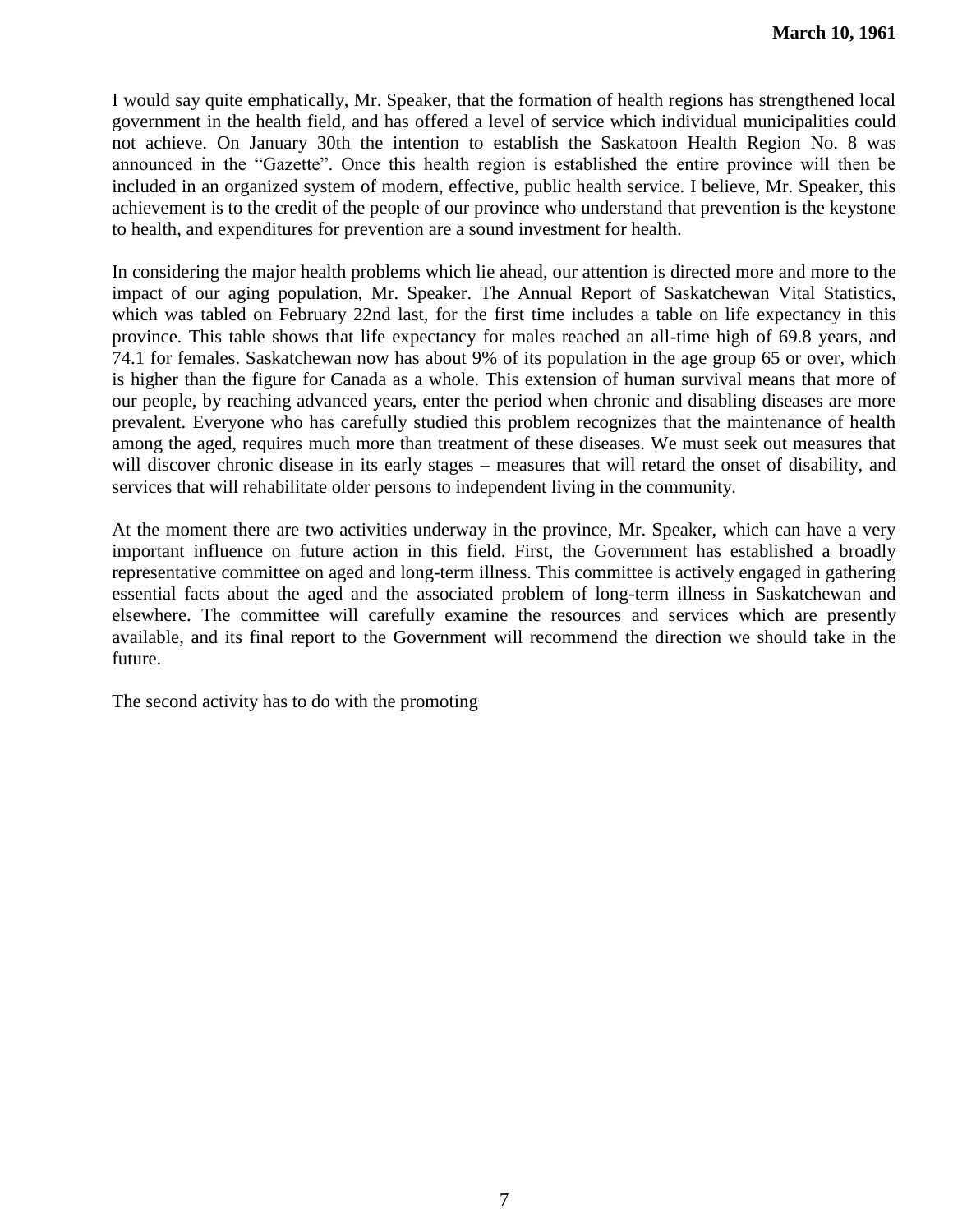of the fullest public discussion of these important questions in all areas across the province. Under the guidance of the aged and long-term illness project, a series of regional conferences have been held to discuss the needs of the aged, and what might be done in local communities to meet these needs. I believe, Mr. Speaker, that this approach will derive considerable results in finding the way to the solution of a complex medical, social, and economic problem, which our aged citizens are facing in these times of rapid change.

One important and vexing health problem which we currently face has to do with our efforts to prevent dental decay. Tooth decay, particularly among our younger population, is a serious and cumulative health problem, and sooner or later the public, the profession, and all levels of Government must face up to its implications. One of the serious aspects of this growing problem of dental ill-health has to do, of course, with the shortage of professional dental personnel, particularly dental practitioners. I am firmly of the view, however, that even if we were able to double the number of dentists in Saskatchewan within a single year, we would not be able adequately to cope with this problem.

In support of this contention, Mr. Speaker, I would like to refer the House to an important report recently tabled in the Ontario Legislature by a special committee of inquiry into the fluoridation of municipal water supplies. This was a distinguished committee, and included among its members a Justice of the Supreme Court of Ontario, and the President of the University of Western Ontario. This committee in its report made this pertinent point, and I wish to quote, Mr. Speaker:

―We are convinced that the incidence of dental caries in Ontario is of such magnitude that it must be regarded both as a serious and major health problem, and that adequate treatment of dental caries in the whole population is beyond the resources of the dental profession."

The committee went on to recommend that Legislation be enacted, empowering municipalities to fluoridate their water supplies. This committee fully recognized, Mr. Speaker, that the presence of fluoride, either in natural form or added to a communal water supply was a safe and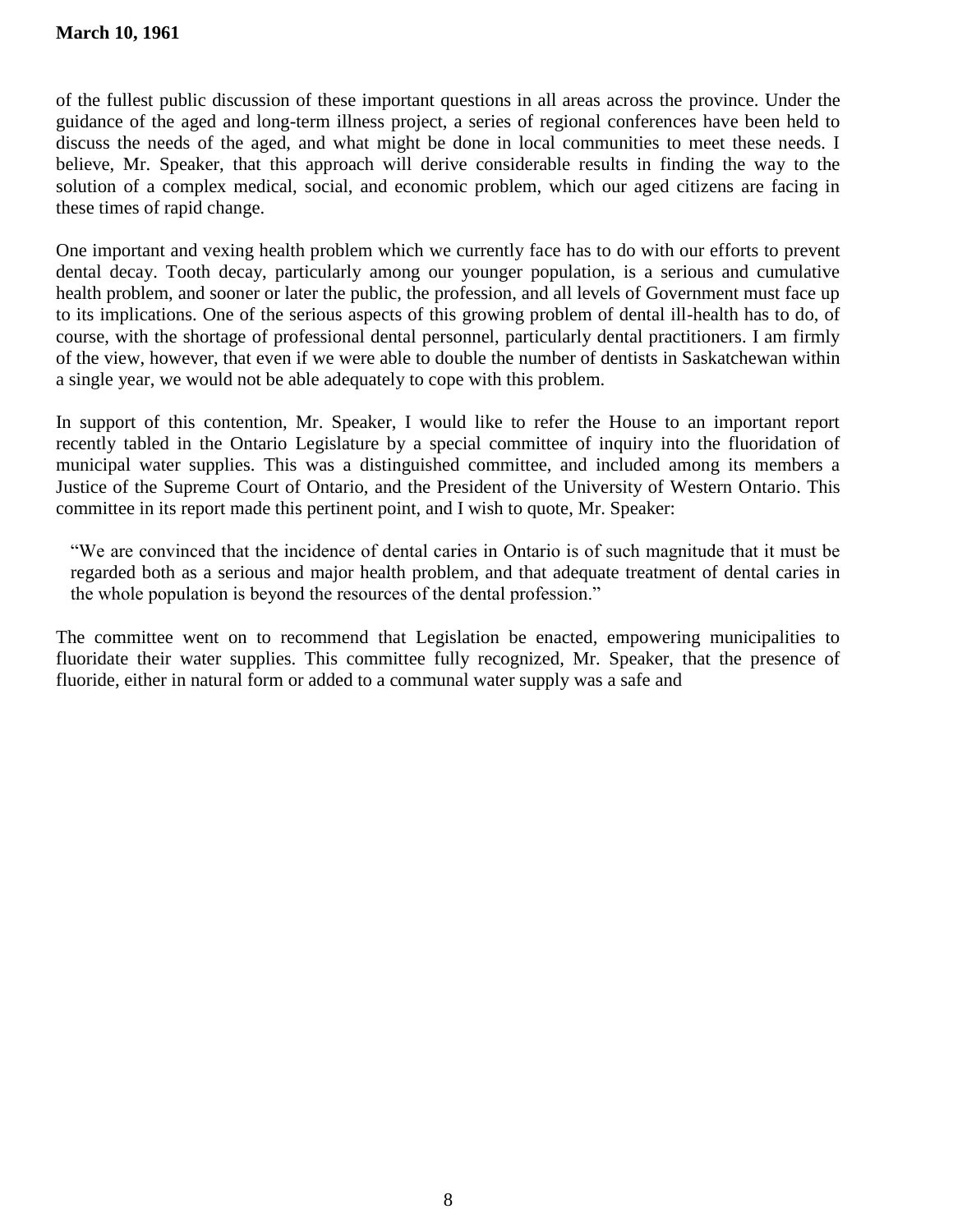highly effective way to reduce dental decay.

In this province, Mr. Speaker, many urban municipalities have undertaken this important step for the prevention of dental ill-health. Up until the present seventeen urban centres with a total population of almost 164,000 have introduced fluoridation as an effective dental health measure. Other urban municipalities are currently considering this matter. I would urge all urban places in the province with communal water supplies to take action in this matter and not delay in giving our young people protection against the mounting rate of dental diseases.

Last year through the health region, my Department launched a program for the distribution of sodium fluoride tablets for children in rural areas, where communal water supplies do not exist. At present fluoride tablets are being distributed freely to pre-school children in eleven health regions and seven centres in the far north, and valuable protection against dental decay is being built up. In the efforts which have been exerted to control and prevent the major infectious diseases in this province, none have been more determined, nor indeed more effective against this kind of disease, Mr. Speaker.

Another area in which these same kind of efforts have been exerted to control and prevent infection is in our struggle against tuberculosis. I have had the occasion to review the most recent Annual Report of the director of medical services, of the Anti-Tuberculosis League. He reports continued progress, but at the same time he emphasizes that tuberculosis still presents a threat to our population. The fact that 80% of the population had never been exposed to tuberculosis means that an open case constitutes a much greater hazard than it did thirty years ago. Accordingly the preventive program must never be relaxed, and these measures must be directed towards the early discovery of all active cases. I am confident, Mr. Speaker, that the people of Saskatchewan will continue to give their utmost support to a preventative program as they have done in the past.

I wish to pay tribute, Mr. Speaker, to the outstanding and unstinted efforts of the Saskatchewan Anti-Tuberculosis League, and especially its corps of devoted physicians, nurses, and health workers of all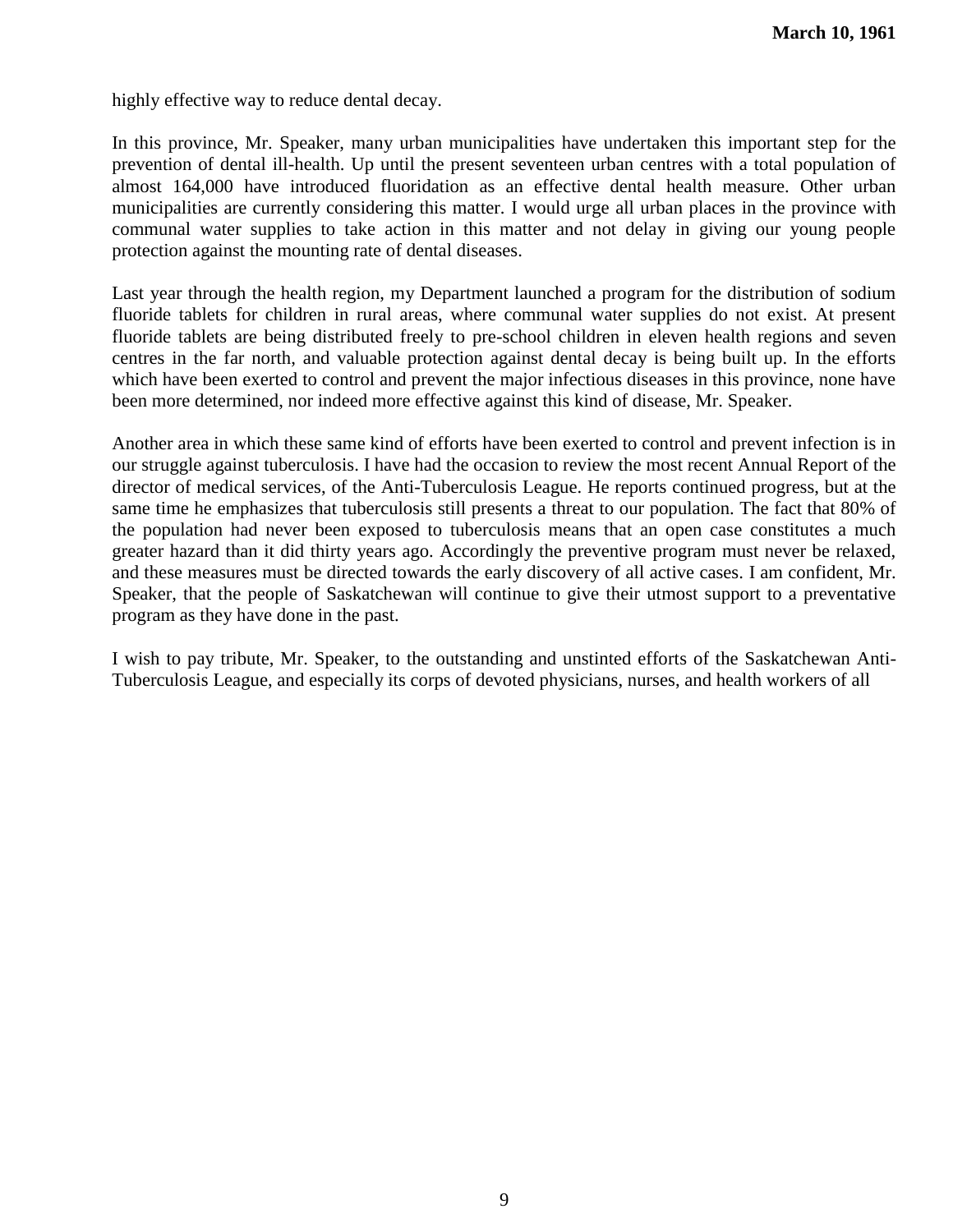kinds in the great work to control this disease. Some days ago I called the attention of this House to the occasion of the 50th anniversary of the Anti-Tuberculosis League. I urge all Members to participate in the forthcoming events and to assist in the public acknowledgement of the League and its work for Saskatchewan, over a half century. Because of the gradual decline in tuberculosis over the past ten years, and reduced pressure on the sanatorium, the Government, in collaboration with the Anti-Tuberculosis League, established a joint committee in 1960 to examine the future needs for institutional services. This committee under the chairmanship of Mr. John Knox of Moose Jaw submitted an excellent report. One of the main recommendations of this committee called for the closure of one sanatorium as a T.B. institution, and its return to the Government for possible alternate use. It is now, of course, public knowledge that the Board of Directors of the League reached the decision to close the Prince Albert Sanatorium and transfer their patients to the remaining two sanatoria. It was mutually agreed that the transfer would be arranged by the League and would be completed by June 30th of this year.

After carefully weighing the various alternate uses, Mr. Speaker, which could be made of the Prince Albert Institution, the Government has decided to establish a second training school to supplement the facilities in Moose Jaw. The opening of this second school which may accommodate as many as 350 mentally retarded persons, will relieve a certain amount of the pressure on the waiting list for the Moose Jaw school. However, it should be understood that the waiting list will probably never be completely abolished. I am advised that we have an estimated total of 27,000 retarded persons of various degrees in Saskatchewan, and inevitably the majority will be cared for in their own homes. But it is intended to transfer patients from the Moose Jaw Training School whose condition is such that will not allow an independent living, but who cannot be trained to care for themselves. Priority will be given to families living closer to Prince Albert. For the coming fiscal year a sum of \$475,000 has been included in the estimates from the Department of Public Hpurposes. Prior to September 1960 hospitals' capital costs were financed on the basis of matching provincial and federal grants of \$2,000 per bed. The balance was raised by the local community, and at the same time depreciation payment on that portion financed by the community was included in the Saskatchewan Hospital Services rates for payment.

It became evident, however, that under this system certain weaknesses appeared. For example, depreciation payments were often not properly funded, and were utilized for purposes other than capital retirement. Moreover hospitals in non-tax supported areas or in low assessed areas, often have great difficulty in raising the necessary funds for construction purposes. Accordingly in September of last year the decision was taken to revise the method of financing hospital capital costs. The aim of the Government in designing the new policy was essentially three-fold. First, the policy will provide the financial resource to undertake necessary hospital construction now and in the future. Second, it will provide a means to overcome as far as possible the inequities which previously existed, and therefore, it will permit hospitals to retain a high degree of local autonomy and responsibility.

The Members will recall that the new grant formula was changed from a flat \$2,000 a bed to a percentage of maximum approved costs. For example, base hospitals will receive 70%, regional hospitals 60%, community hospitals 40% of these maximum approved costs less the federal construction grant. As an incentive to control capital costs, the province will share the savings when the costs are less than the maximum approved amount. At the same time, depreciation payments on buildings will be discontinued, but principal payments on the outstanding capital investments of hospitals will be met by the province as they become due. This will enable hospital districts to pass on a measure of tax relief to their respective taxpayers. Current estimates indicate that during the next five years, this new scale of provincial grants will provide an estimated \$11¾ millions, towards the construction required throughout the province. This will be about \$8½ million more than would have been provided under the previous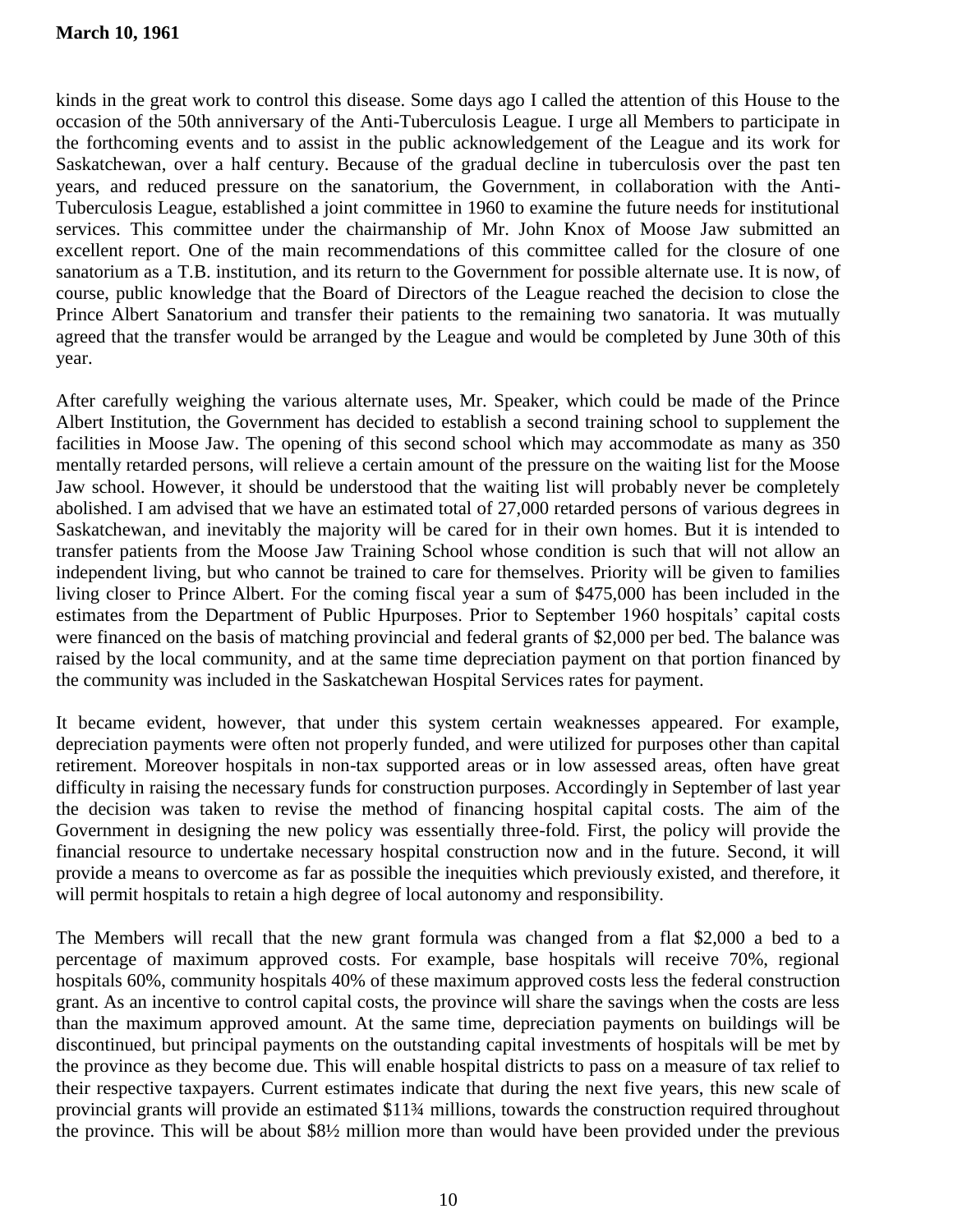grant policy, Mr. Speaker. This additional \$8½ million in grant funds over the next five-year period will relieve the local communities of raising approximately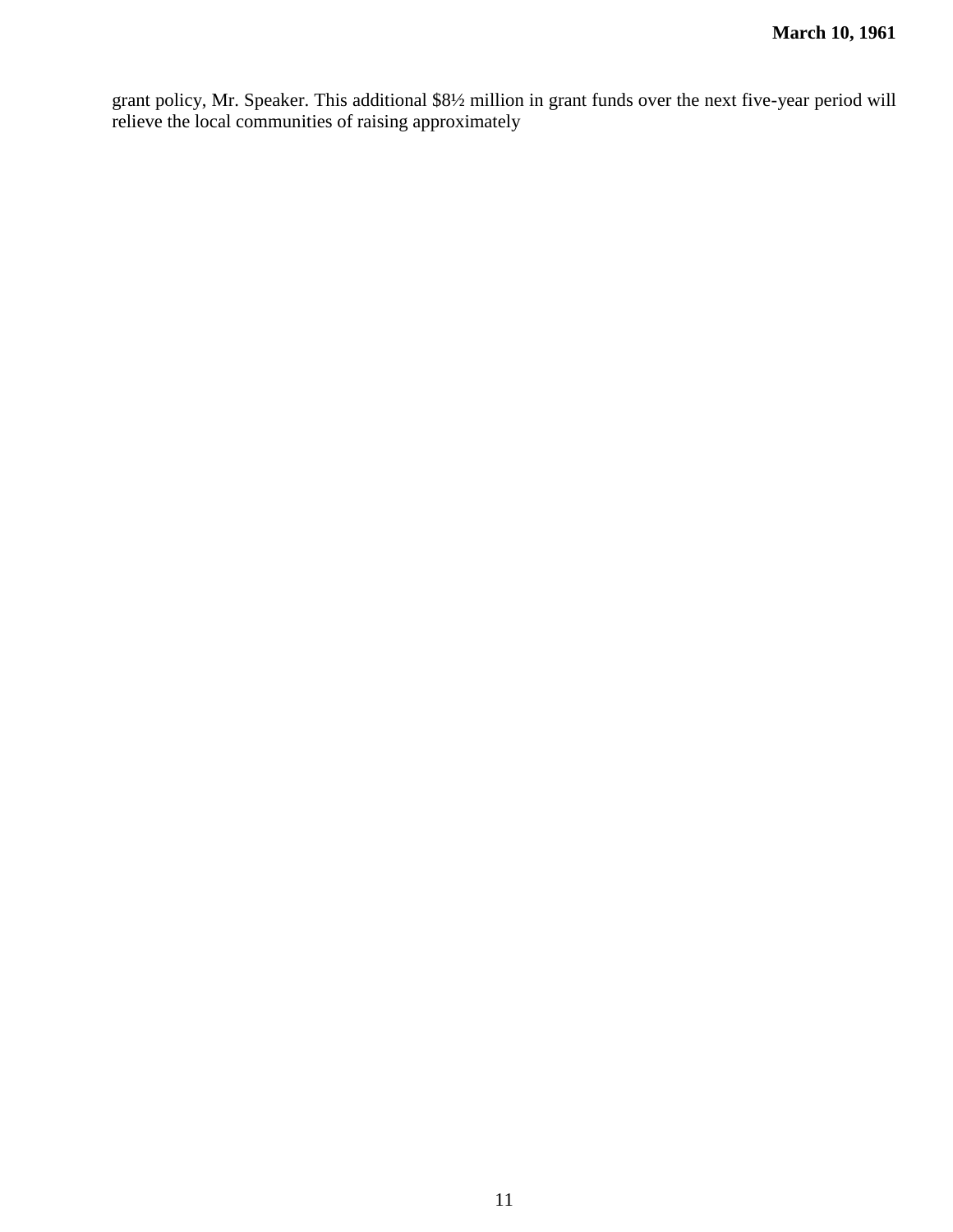# **March 10, 1961**

\$14¾ millions for interest and principal payments over the next twenty years at current interest rates.

These funds, Mr. Speaker, will place the financing of hospital construction much closer, on a pay as you go basis policy, which we all will agree, I am sure, is desirable.

During the next fiscal year \$1,500,000 has been provided in the estimates for the hospital construction grants. It should be noted that the federal construction grants remain at the flat amount of \$2,000 per bed, which represents 20% of the approved costs of community hospitals, 15% of regional hospitals, and only 13% of cost of base hospitals, despite the fact that the more complex regional and base hospitals are more costly to construct. It would seem, therefore, that the most appropriate next step would be for the Federal Government, Mr. Speaker, to increase its contribution toward capital construction. In view of economic trends in the province and elsewhere in Canada as indicated in the budget address, the Hospital Services Plan has been directed to keep expenditures in line with the present economic situation. The hospital rate board has advised hospitals of the necessity of effecting all possible economies in order to keep 1961 expenditures within anticipated income for the year. Consequently all hospitals have been requested to review critically all service and educational programs for the year 1961, and to examine closely all available methods of controlling 1961 expenditures in order to operate within their approved budgets.

Year by year since the inception of the Saskatchewan Hospital Services plan, hospital services and hospital costs, have been expanding, and it is doubtful that the available funds for hospitalization for the year 1961 will permit expansion at the rate previously experienced. The available funds, however, certainly should maintain the present level of hospital services provided throughout the province, and the recent letter to all hospitals should not be considered as a cutback in hospital and health facilities generally. The instruction from the hospital rate board does not infer that hospitals have been wasting money in the past. We consider that hospital administrators should exert special efforts to effect further economies which we believe will permit them to sustain their present level of services within the approved budget for 1961.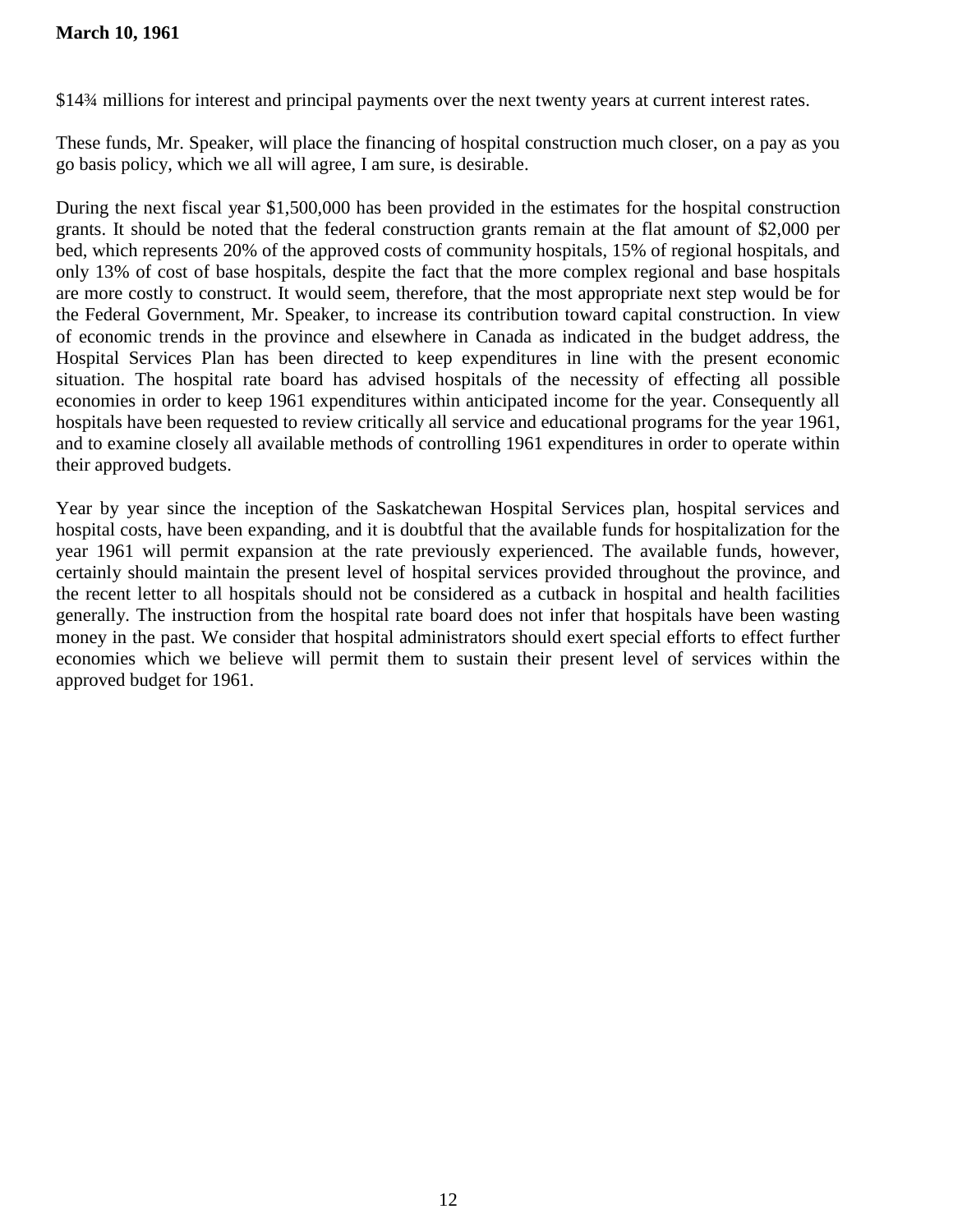I can report to all Members that all of the problems associated with the new capital cost policy and operational costs under the hospital plan are under continuing joint discussion by the Saskatchewan Hospital Association and officers of my Department. We are going through a period, Mr. Speaker, of a fairly rapid change which can have profound effects on our system of general hospitals. A rational system of hospital services must reflect shifts in our population and improved transportation and communications. At the same time we must be able to keep up with scientific and technical advances which modern medical care demands.

You will recall the 1951 report of the health survey committee which included a comprehensive study of our hospital systems. Recognizing the changes that have occurred over the past decade, the health services planning commission recommended that we must undertake a new survey of hospital facilities, and future needs in Saskatchewan. Acting upon this recommendation, I have agreed to the establishment of a new hospital survey committee, which includes representation from the College of Physicians and Surgeons, The Saskatchewan Hospital Association, the Registered Nurses Association, and the Department of Public Health. We expect this committee will complete its survey, and submit its report by September 1st, 1961. This is work of considerable importance to all of us, and we look forward to the recommendations of this committee, as an essential guide, Mr. Speaker, for developments over the next decade.

The purpose of the Advisory Planning Committee on Medical Care is to study and make recommendations to the Government concerning the extent of public need in the various fields of health care, as related to a medical care programme, and the range of specific problems related to the details of such a programme. Under the authority of the Health Services Act, the committee was established on April 1st, 1960, and twelve members have been appointed, representing the general public, the medical profession, the medical school, business, labour, and government. Dr. W.P. Thompson, one of Saskatchewan's most distinguished citizens, was prevailed upon to leave a short period of retirement as President of the University, and take on the heavy responsibility of chairman.

The Government has made quite clear the basic principles which it believes are essential to a medical care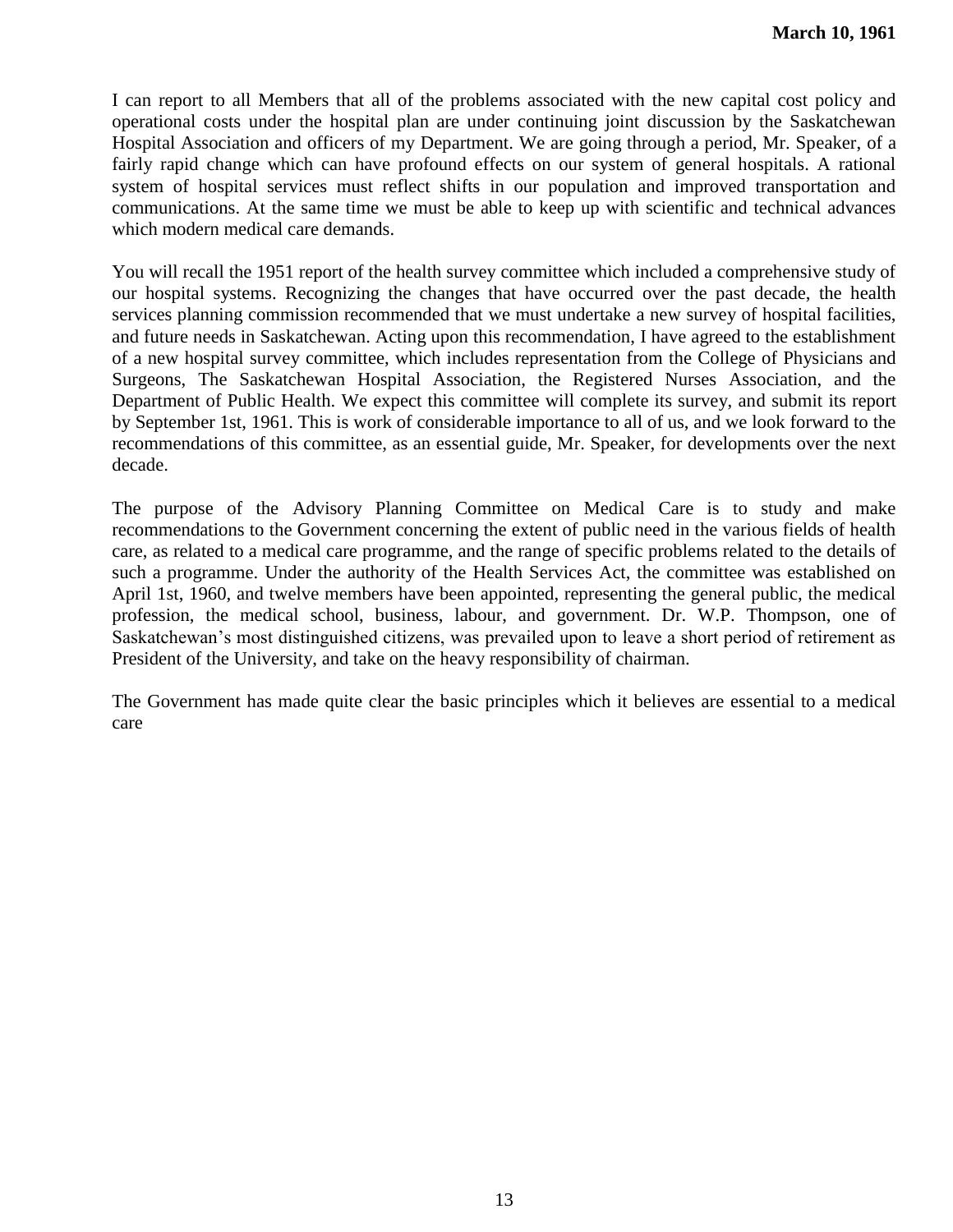programme, and has asked that these be considered by the Advisory Planning Committee on Medical Care in its deliberations. It is hoped that the Thompson committee's recommendations, as I remarked last year, "will provide a program which will be effective, efficient and in the best interests of all." In view of the far-reaching implications of the work of the committee for the future health care services in this province, the committee has been given the widest possible scope of inquiry, Mr. Speaker. I understand that the committee has undertaken a broad review of all major health services and insurance programs in the province under both public and private auspices, as well as certain specialized plans in other parts of Canada and the United States. Some forty-five agencies and individuals have submitted their considered views and recommendations to the committee in the form of briefs covering the whole spectrum of health care, facilities, and programs.

As hon. Members know the committee has held a series of hearings to examine and clarify the opinions and recommendations submitted to the committee. The presentation of such a large body of written and verbal submissions to the committee reflects on the part of the health profession, the voluntary health agencies, the insurance plans, and other important agencies of the community, a deep interest in the current arrangements for the provision of health care. Many of the briefs also express a deep concern about the gaps in the present provision of health care. The special needs of persons afflicted with certain chronic diseases, and the failure to achieve a rational and satisfactory system for financing medical care for all citizens of Saskatchewan.

As a part of its studies, the committee has decided to investigate programs of personal health services in several foreign countries, including Great Britain, Norway, Sweden, Denmark, Holland, Australia and New Zealand. The two study teams now on tour, are made up of both medical and lay members of the committee. I might point out, Mr. Speaker, that health care schemes in the countries being visited differ in their underlying concepts, the scope of benefits, provisions, arrangement with the medical and other health professions, and methods of organization and administration. While these programs reflect, of course, the social and professional traditions of each particular country, they incorporate many features which deserve serious study, as to their application to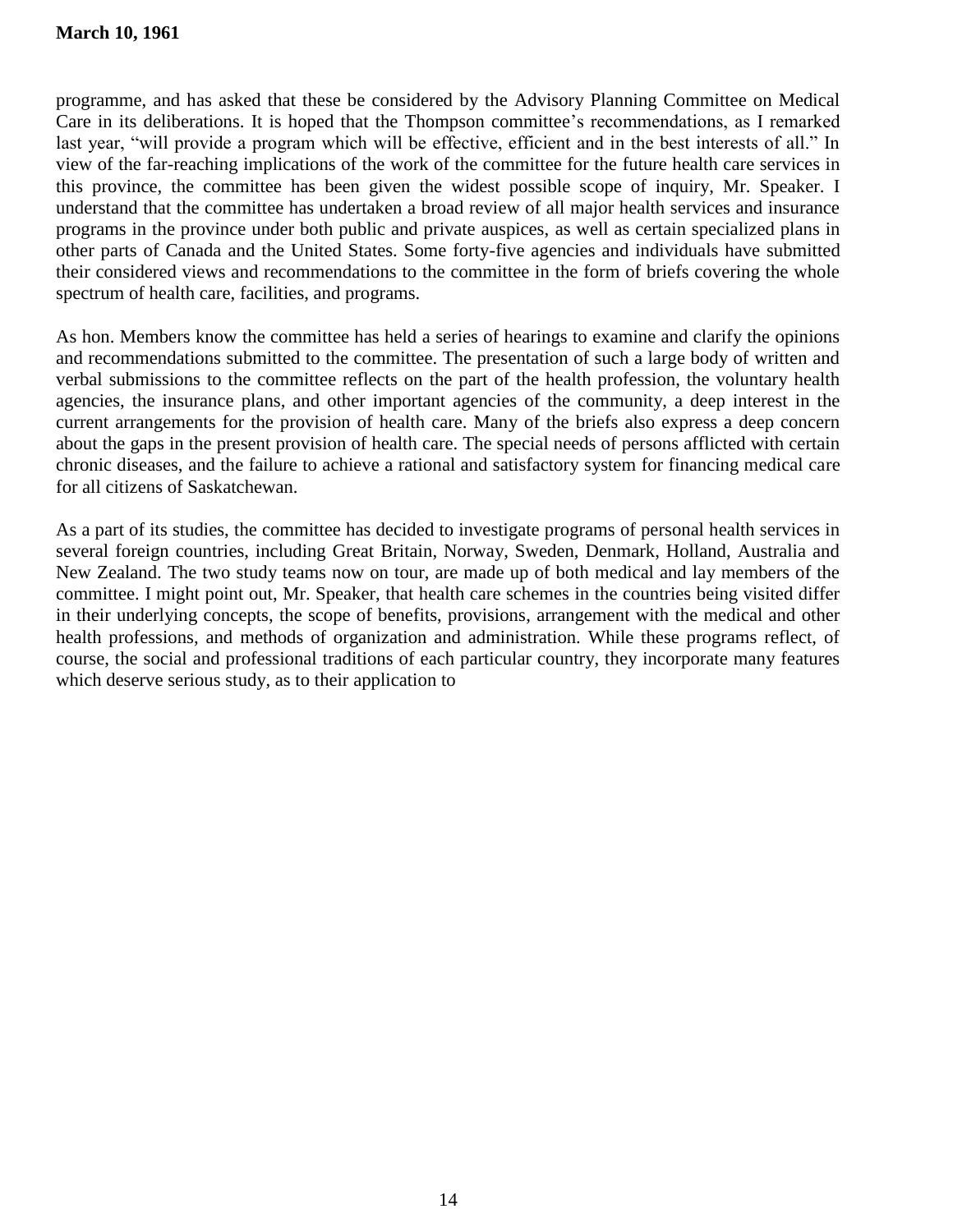the Saskatchewan setting, Equally important, these study tours will place the committee as a whole in a better position to examine and assess our own health concepts. Moreover, they will be better able to appreciate the changing expectations of our own physicians with regard to the scope, adequacy, and quality of the health services. The committee should be aware of these changes so that they will be able to suggest forms of organization and financing of health care, which take them into account.

Indeed, Mr. Speaker, the hon. Premier stated in his speech before the annual meeting of the Edmonton Academy of Medicine, on December 8th, 1960, and I quote:

―The solution of the financial problem of the individual or family does not of itself ensure a high quality of care. If we apply ourselves only to a transfer of payments from the individual to the group, we will have done little to advance the cause of medicine. We need to re-think our scale of values in providing medical care."

In this context, I might add Mr. Speaker, that this Government has been most interested to learn of the Federal Government's decision to set up a Royal Commission on the subject of health care. It is to be noted that this decision followed a request from the Canadian Medical Association which had urged the Federal Government to assess the health needs and resources of Canada with a view to recommending methods of ensuring the highest standards of health care for Canadians. This statement from the Canadian Medical Association emphasizes the need to examine the whole question of developing some form of health plan based on the highest possible quality of services, and substantially supports our Government's position in this matter. Indeed the appointment of the Royal Commission will assist all Provincial Governments in accelerating their present planning to implement comprehensive medical care.

Saskatchewan has a long history of leadership in the development of comprehensive health programs, at both local and provincial levels. Such examples as the Swift Current Medical Care Program and the Municipal Doctor Program, the Anti-Tuberculosis League, the cancer and mental health care – all these come to mind, Mr. Speaker. Saskatchewan has led the country by some eleven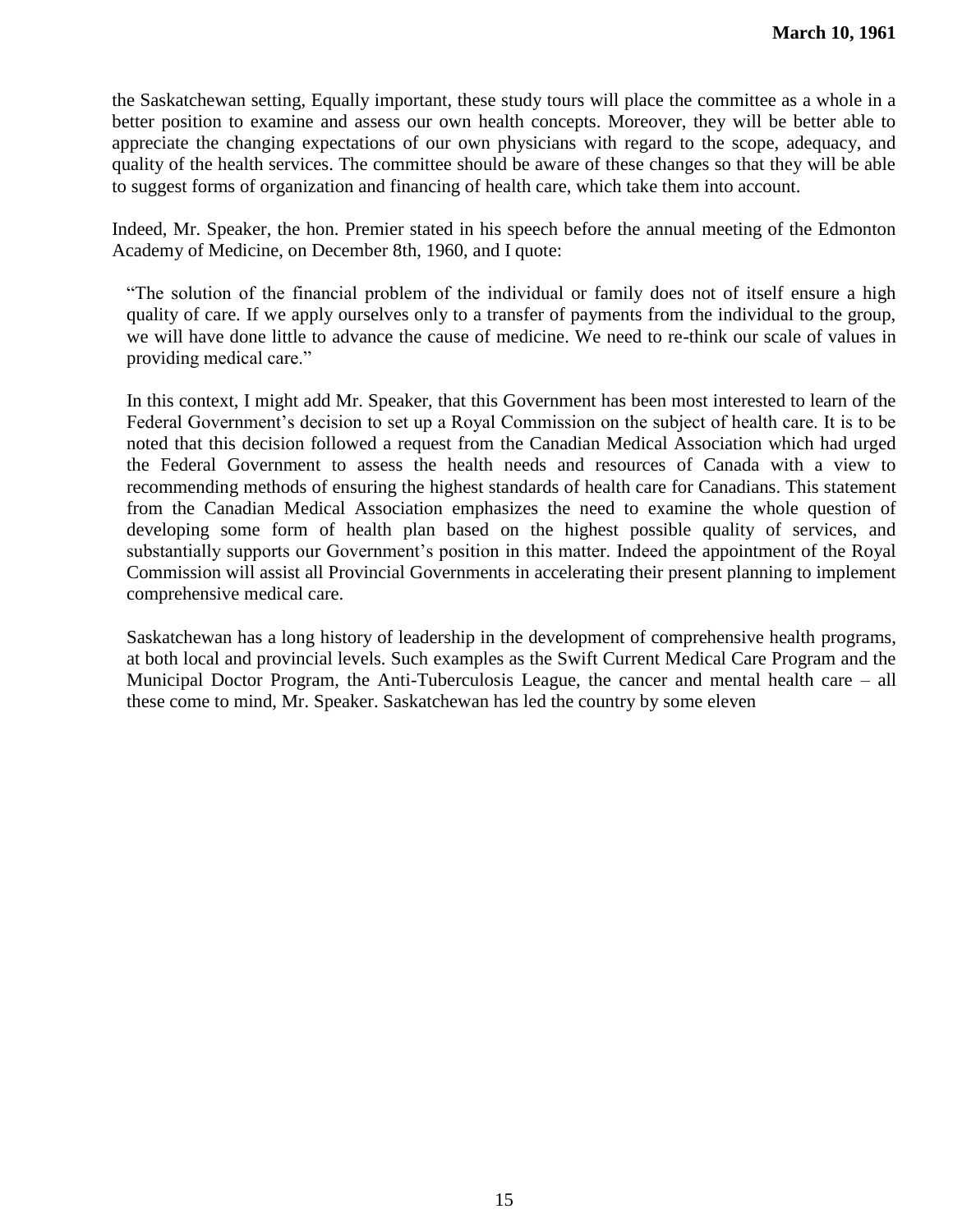years in the implementation of hospital insurance, and this announcement from Ottawa, again emphasizes the vision and foresight of the people and the Government of the province in recognizing the need to provide a suitable system of medical care at the earliest possible moment.

# **Government Members**: — Hear! Hear!

**Hon. Mr. Erb**: — Should the work of the proposed federal Royal Commission lead to recommendations involving federal participation in a medical care plan, I have no doubt whatever, that arrangements can be made between the Province of Saskatchewan, and the Federal Government to share in the costs of such a program.

The provinces' constitutional responsibilities in the field of health would require joint federal-provincial co-operation in the development of a national plan. I hope that the Federal Government will, as in the case of hospital insurance, be able to learn much from the experience of Saskatchewan. The Government and the people of Saskatchewan will be most anxious to offer their fullest co-operation to the Royal Commission, Mr. Speaker. I would say, however, that it is to be hoped that the terms of reference of the committee, which I have not yet seen, will provide clear and specific instructions as to the goals and major purposes of their study. It would be unfortunate, Mr. Speaker, if the commission were directed in such a way as to leave any doubt in the minds of Canadians concerning its essential functions. Indeed, it would be difficult to justify to the people of Canada, any nation-wide examination of health services, which was not specifically directed towards the introduction of a comprehensive program of health insurance. Perhaps, nowhere in the world, with the exception of the United States, has a country collected so much medical, social, economic information concerning its health problems, Mr. Speaker. Surely, what is required, is not still a further survey of these problems, stretching over many years. There would be no justification for introducing the traditional device of a Royal Commission to forestall action here. What we must surely expect is a determined effort by all parties concerned to extend our present forms of health insurance. Such an extension should place major emphasis on a more efficient use and improvement of our medical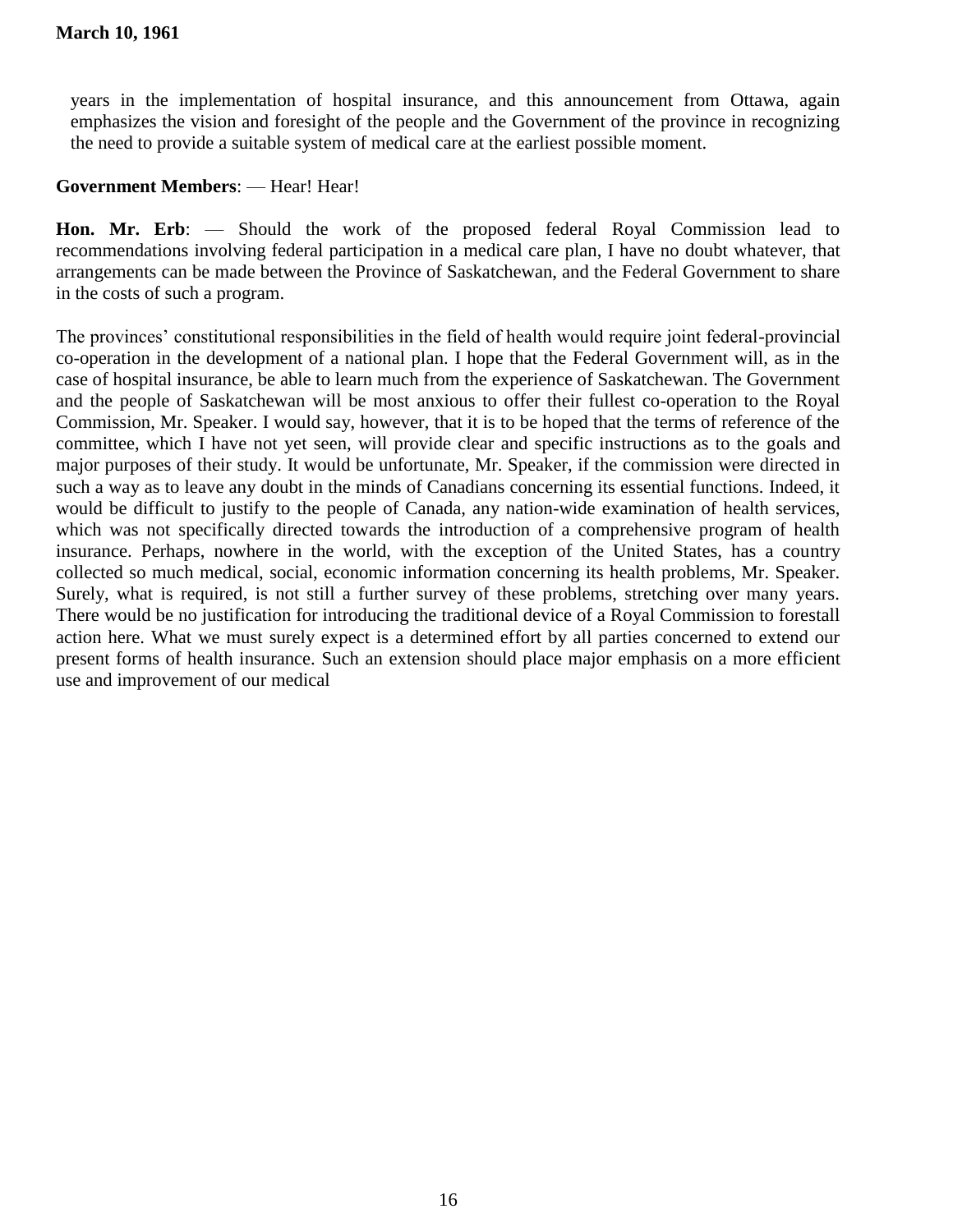resources, and a much better distribution of these resources, and on devising a system of spreading the costs of modern health care more equitably over the total population. The people of Canada deserve nothing less than this, Mr. Speaker.

In closing my remarks on medical care, I would add, Mr. Speaker, that this Government looks forward to receiving the advice and recommendations of the Thompson committee to guide us in proceeding with our announced intention to introduce a universal, comprehensive medical care plan. Having due regard to the wide nature of the committee's investigation, and the many problems inherent in the organization in a program of medical services, the Government and the people of this province hope the committee will submit their recommendations as expeditiously as possible. We are indebted to the individual members of the committee for the heavy responsibility they have undertaken on our behalf. It is recognized that difficulties may be encountered in reconciling different points of view, but these problems, I suggest, can be surmounted if approached by all members of the committee with a high sense of public purpose, and a desire to achieve for our people improved health services, comprehensive in scope, universal in application, and of high scientific quality. The necessary ways and means must not be partial or palliative. They must be adopted to our rapidly changing society and the expectations of our citizens. They must support and improve the present level of medical services. If such measures can be devised, they will deserve the respect and creative participation and support of the medical and allied professions, and the people whom they serve. Now Mr. Speaker, it is not my intention to comment on the criticisms of the budget offered by my friends in the Opposition. My colleagues on this side of the House have already answered eloquently and most effectively the charges, assumptions, and misrepresentations made by my friends opposite, and if in these answers, they were not able to make a dent on them, Mr. Speaker, no words of mine now, could possibly penetrate beyond the epidermis of their comprehension.

Because this budget, Mr. Speaker, like the budgets in the past, has placed human value above the material, and although there is a small deficit in this budget, Mr. Speaker, which has in no way destroyed the perspective with which this Government is identified, I shall be glad to vote against the amendment. I shall support the motion.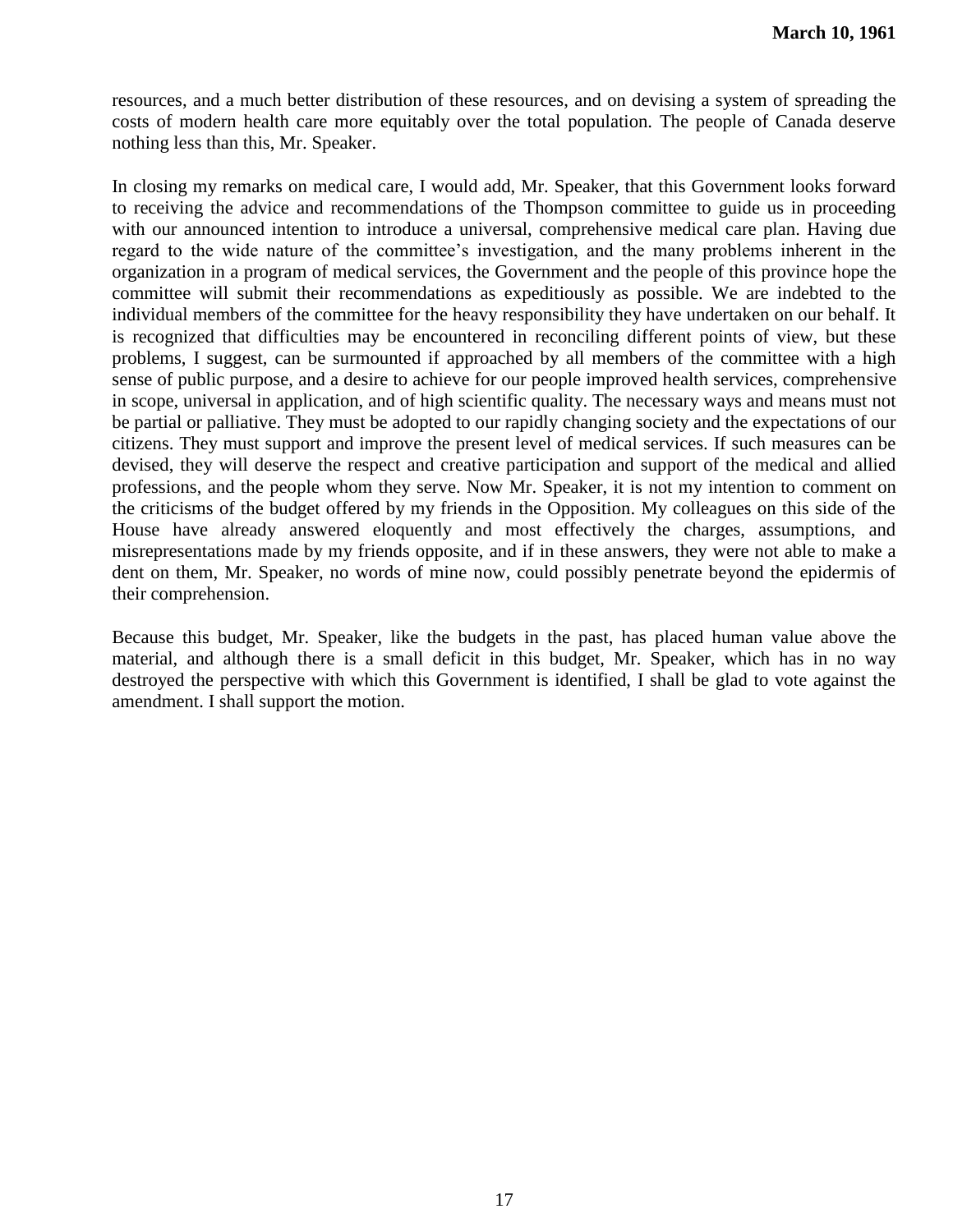**Premier T.C. Douglas:** — Mr. Speaker, in common with all Members of the House, I would like to extend a welcome to the students who are here today, and to say how pleased we are to have them with us. I want to issue a word of special welcome to the students who are here from the Assiniboia Reserve, because a number of years ago their elders did me the great honour of making me one of their honorary chiefs. They gave me the title, Wamni Nuta which I believe is interpreted as Red Eagle. The colour was right; I'm not sure they got the right bird.

Mr. Speaker, I should like, along with others, to extend my congratulations to the Provincial Treasurer on the very magnificent budget which he has placed before this Legislature. That budget has not only demonstrated his financial competence, but what to me is far more important, it has demonstrated the deep understanding of the fundamental principles of this Government, which he has brought, in financial terms, to the attention of this Legislature.

This budget, along with preceding budgets, has emphasized two main points: In the first place, a major emphasis has been placed upon promoting human well-being, and the enrichment of human life. In times of financial stringency this budget has kept in mind that any financial curtailment ought not to interfere with the education of the young, with the care of the unfortunate, or the looking after of the sick. That is why in this budget  $57¢$  out of every dollar will be going to education, health, and welfare, because the human factor must still, and always, be the first consideration of this Government. The second thing which is emphasized is that we recognize that economic growth is necessary in order to support an expanded health, welfare, and educational program. We've always said in this province that we cannot lift ourselves just by pulling at our own boot straps, that we must base our welfare program on a sound and expanding economy. That is why great emphasis is being placed upon the development of power, and gas, and transportation, and upon industrial development, and on those things that will give us an economic foundation for the type of society we're seeking to build.

This type of philosophy has paid off over the past sixteen years. The fact is that whereas in Canada the gross national product last year increased by only 2½%, in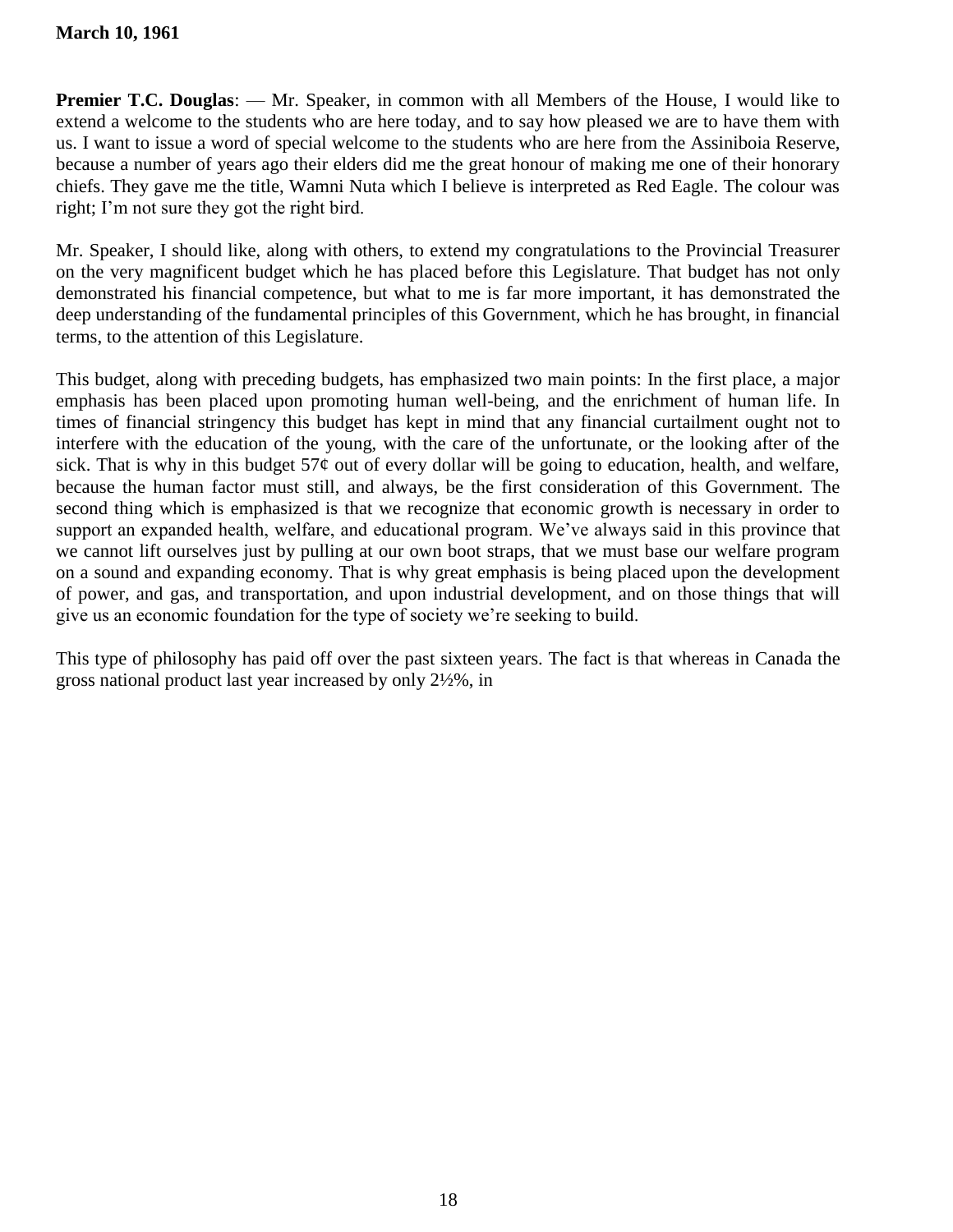this province the net value of commodity and production increased by 15%, and personal income increased last year by 14% over the previous year.

Some criticism has been levelled by Members opposite at the previous Provincial Treasurer, because he anticipated a greater economic growth than took place in Canada. I want to point out, Mr. Speaker, that the best economists and the best financiers in Canada one year ago were estimating the growth of the gross national product at 6%. The fact that it was only 2½%, and that at least 1½ percentage points of that was a change in price, can hardly be blamed upon the economists hired by the Saskatchewan Government. They cannot be prophets. All they can do is to project trends. That these trends did not materialize is something which has affected the whole country. The trends as forecast now are that this economic recession in which Canada finds itself will probably continue throughout this year with indication that there will be an upturn at the latter part of the year.

The first point I want to make, Mr. Speaker, is that the fact we are able to maintain and even expand essential services in the face of financial stringency is a tribute to the financial policies which this Government has pursued during the past sixteen years.

I remember the financial critic in 1948 (it's in the records) making a statement. He said this Government has built up a standard of education, health, and welfare, that our economy cannot sustain if we reach a period of economic recession. The fact is, Mr. Speaker, that in a period of economic recession we are not only able to maintain the standards as the budget shows, we are substantially increasing them.

Therefore, just let me review what policy the Government has followed over the past few years. The Member for Moosomin, the financial critic for the Opposition, said, "There was \$7,000,000 in the treasury when the CCF took office." I assumed, therefore he's referring to the cash balance. As all hon. Members know, of course, the cash balance varies from day to day, and week to week. If you pick a particular day when car licenses are coming, or some other particular revenue, such as the end of the quarter, when the education and hospital tax receipts are coming in, the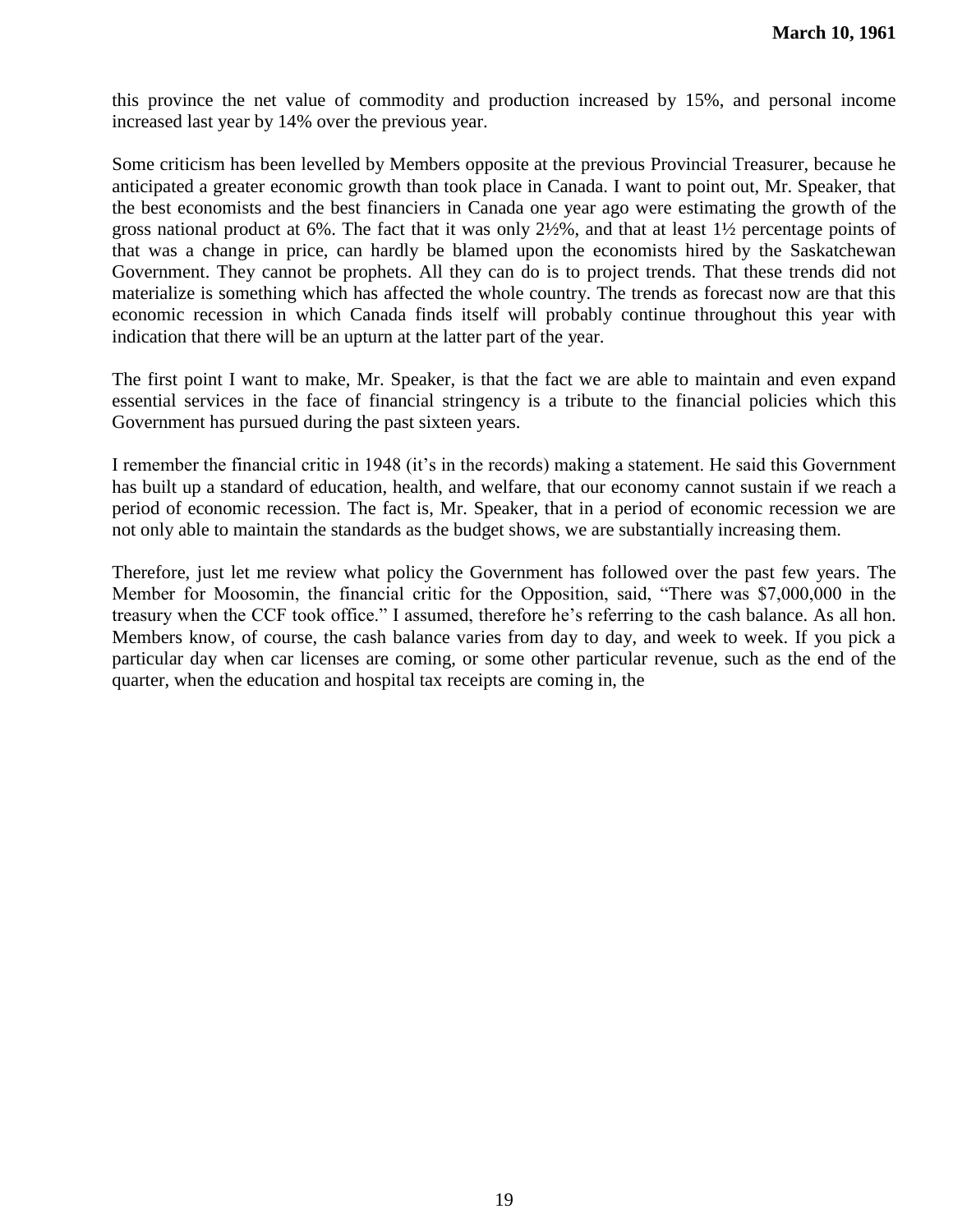cash balance will be high. Two or three months later, or two or three weeks later, it may be low. I don't know where my hon. friend got his information about the \$7,000,000, but the Public Accounts show that on April 30th, 1944, there was a cash balance of \$10,797,000. If this was down to \$7,000,000 by July the previous Government, in addition to spending the revenues that came in, must have spent a million dollars a month. They must have had a happy time for the last three months when they were in office.

The important thing is that the budget presented by the last Liberal Treasurer in this province, budgeted for a surplus of only \$168,000 in the year 1944-1945. But that's only a small part of the story. It is not a matter of whether there was \$7,000,000 in the cash balance. One has to look at the unpaid debts that were left for this Government to assume. Mr. Patterson, who was the Provincial Treasurer at that time, in his budget on February 29, 1944, said: "During the current year, the province has maturities of  $$16,839,000$  falling due, but of this amount  $$3,263,000$  is held in sinking funds and trust accounts." In other words, Mr. Speaker, there was \$13½ million of maturities coming due that year, for which there were no funds available.

In addition to this, there was \$16,000,000 on seed grain advances for 1938. The Liberal Finance Minister at Ottawa, who had accepted treasury bills from the previous Government for the 1936 and 1937 seed grain advances, refused to accept our treasury bills and insisted on a payment in cash by January, 1945. He even went so far as to hold up payments due to the province under the war-time tax agreement.

When the financial critic of the Opposition speaks about our having \$7 million in the treasury, he might also have made mention of the \$30 million of unpaid debts that were coming due in that fiscal year.

Even more serious, Mr. Speaker, was the \$2.8 million gross debt, which amounted to \$260 per capita. Of this amount only \$51 million was for some liquidating projects, such as the loans to the Wheat Pool, and to the Co-op Creamery, and to the Power Commission, and so on.

But, there was a dead weight debt for which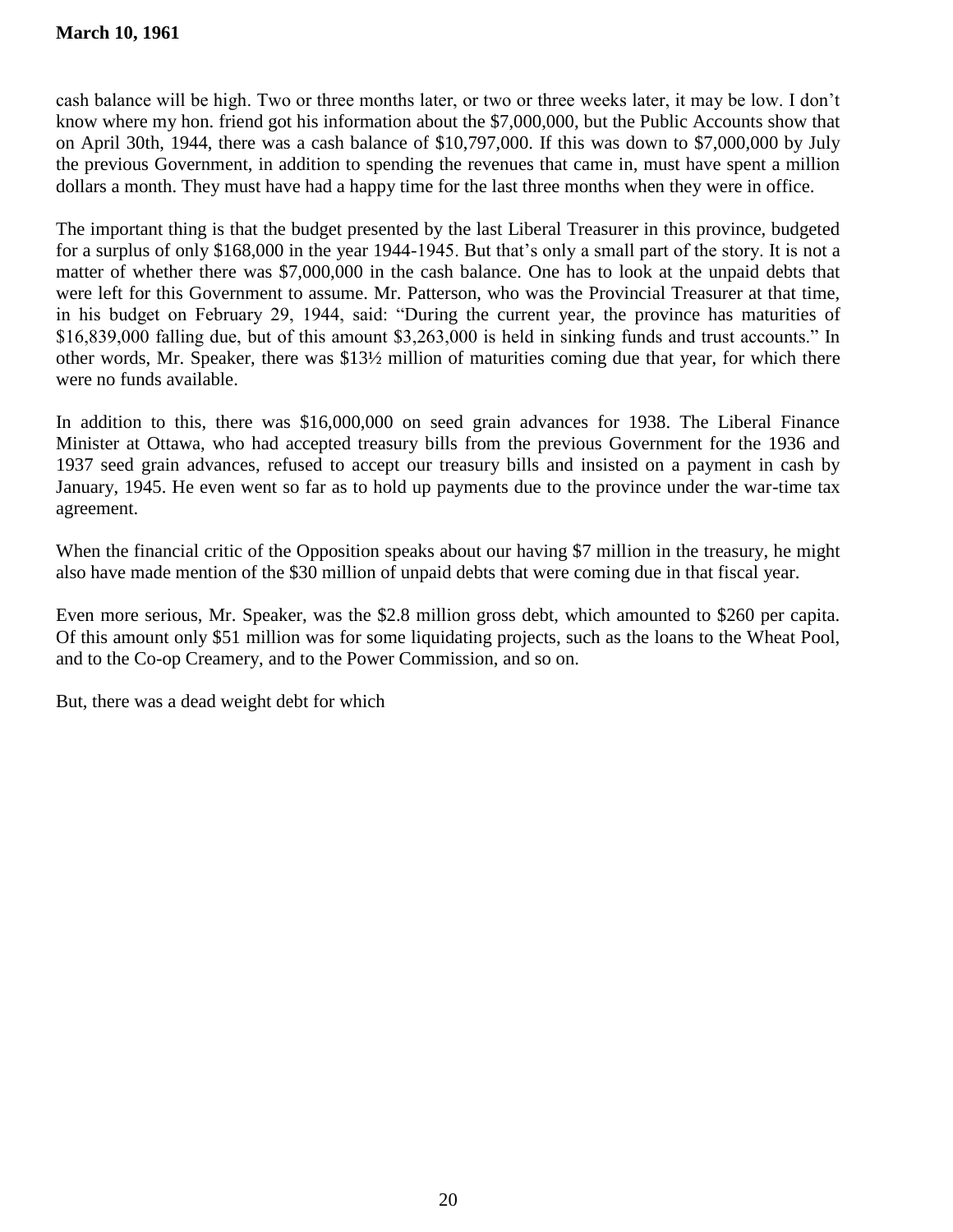nothing has been set aside, of \$167 million. How was it made up? It was made up of some \$33 million that had been borrowed to build highways, \$23 million that had been borrowed for public buildings, the accumulated deficits over a period of years that had been funded amounted to \$18 million, other capital expenditures for the Cancer Commission, and experimental work on lignite coal had been capitalized at \$5 million, and there were relief debts amounted to \$88 million. The hon. Members will see on page 48 of the speech of the Provincial Treasurer that this \$167 million of dead weight debt has now been reduced to some \$53 million. In other words, \$114 million of this dead weight debt has been removed.

### **Opposition Member**: — Who removed it?

**Premier Douglas:** — The financial critic of the Opposition said, "What the Government should have been doing over the years was to take the liquor profits and use them, either to pay debts or for capital purposes.‖ Mr. Speaker, I wonder where the Member for Moosomin has been the last twelve years that he's been a Member of this House, because this is precisely what we've been doing. He says that the amount of the liquor profits during this period of time under discussion was \$163 million. All right, let us now look at the capital expenditures which have been financed out of ordinary revenue: highway construction, \$108 million; public buildings, \$60 million; agricultural development projects, \$14 million; natural resources, roads, air fields, water control, parks, \$5 million; and housing projects, the Metis rehabilitation farms, and so on, \$2 million. One-hundred and eighty-nine million worth of capital projects, in the past sixteen years, have been financed out of revenues. When you add to that the \$114 million of dead weight debt which has been removed, this is \$303 million, which far exceeds, by some \$140 million, the \$163 million, which has come in in the form of liquor profits.

Mr. Speaker, this does not include our grants to local governments for capital purposes such as grid roads, hospital construction, school construction, or grants to towns and villages for sewer and water, or farm water and sewer installations. These have all been paid out of current revenue, and I haven't taken them into the figures which I have just quoted.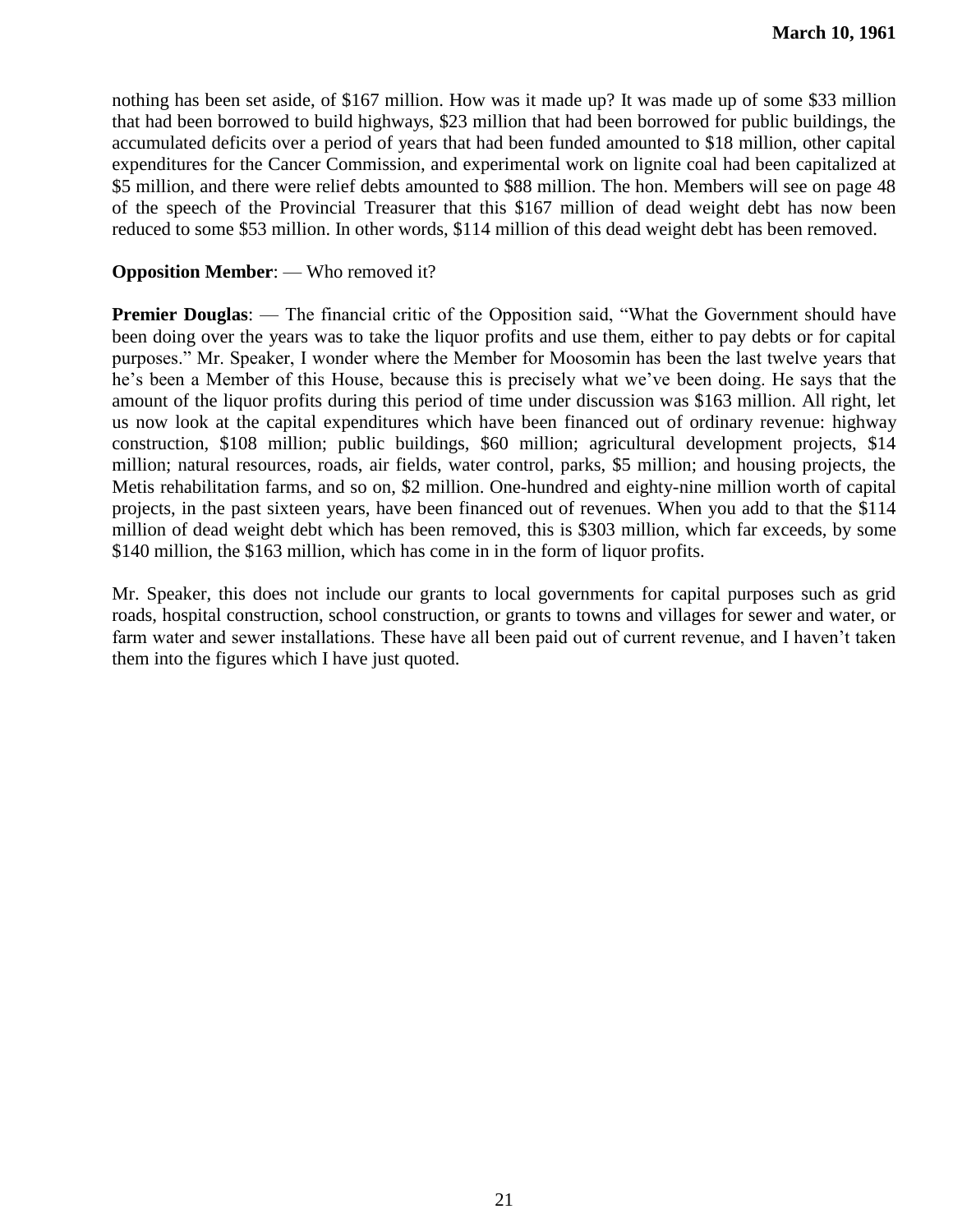Mr. Speaker, since 1944, the Government has followed a pay as you go policy, under which highway construction, public buildings, court houses, university buildings, the School for the Mentally Retarded, the Technical Institute, all of these have been paid out of the current revenue, in addition to removing the \$114 million, worth of dead weight debt to which I've already referred. The best proof, Mr. Speaker, that this pay as you go policy, in dealing with projects of this kind, has been sound financially, is the fact that while from 1932-1945, Saskatchewan had not been able to borrow a single dollar on the open market, while today this province is able to go on the open market and borrow very large sums of money for self-liquidating projects, and to do it at interest rates which are comparable and in many cases better, than those which are available to other provinces.

Some mention has been made of a conversation, which the radio or the newspapers had with the previous Provincial Treasurer, in which he said that if we had followed the budget system of some other provinces, there wouldn't be a deficit. As a matter of fact, Mr. Speaker, this is absolutely true. If we did what some other provinces do, and Ontario is the best example, and we capitalized highway construction expenditures and public buildings instead of paying it out of revenue on a pay as you go basis, and took liquor profits into revenue, then we would have a surplus of \$16,790,000. If we took the liquor profits and applied them on the capital expenditures, we would still have a surplus of \$2,790,000. But we preferred not to do that. We preferred, insofar as it is possible, to continue a program of pay as you go, so that when we build highways, and public buildings, and other institutions, we pay for it out of current revenue. This way it's paid for now instead of paying interest over a period of twenty years, and leaving a debt for posterity.

One of the things which has emerged from this budget debate is the fact that the Liberal Party has now gone squarely on record as being opposed to the public ownership of power and gas, in this province. They seek to get around this, by saying, "Oh, we're not against it, but we don't want you to borrow any money for it." The financial critic spent most of his time talking about the great millstone of debt that we were hanging around the necks of generations yet unborn. The Minister for Education tried to point out in a simple analogy that you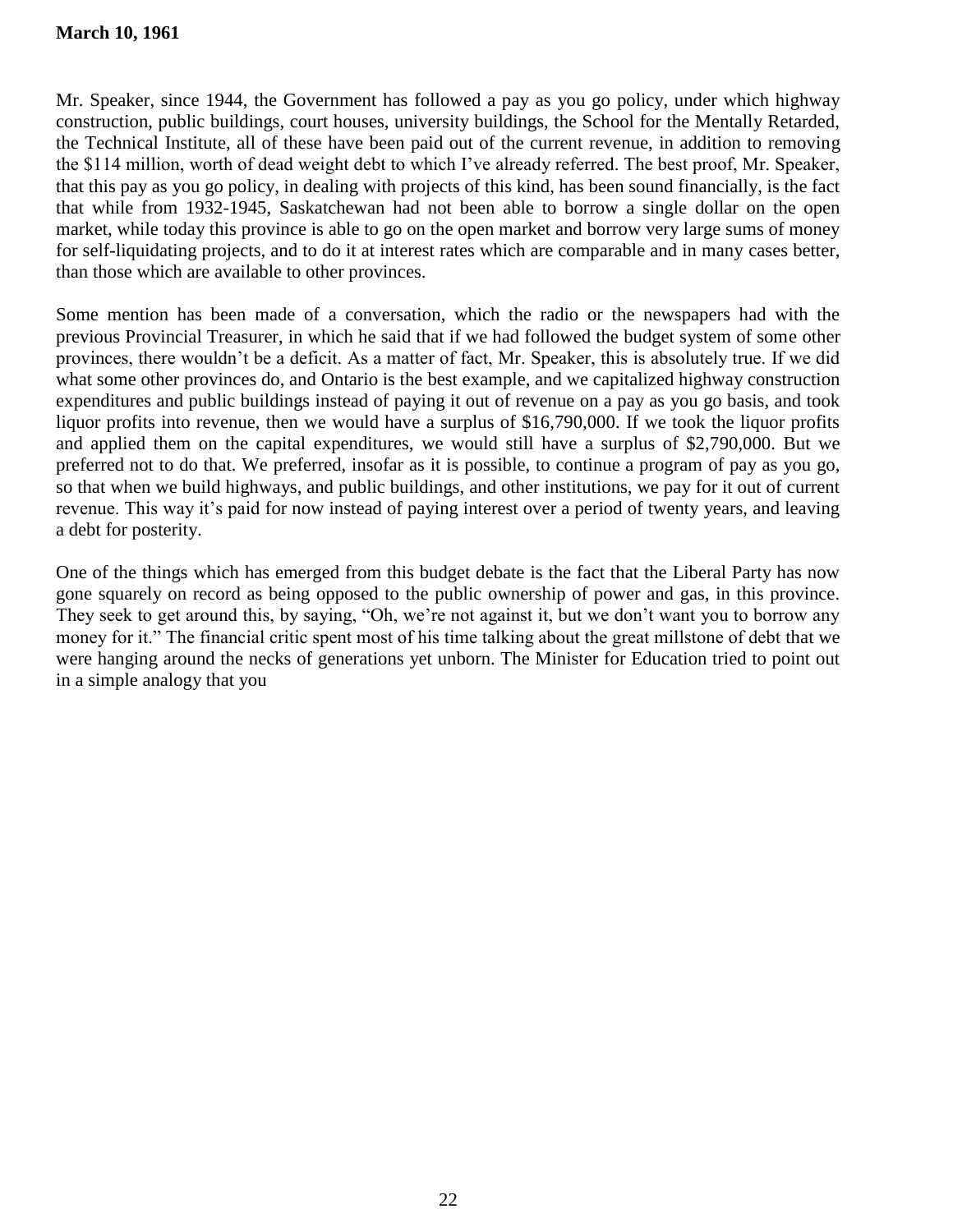had to borrow if you're going to expand your economy. He said if I've \$3,000 and want to build a \$10,000 house, that I have no choice but to borrow \$7,000, take a mortgage on the house, and get the house, and then pay off the mortgage. But the Member for Pelly said, "No, that's not the way to do it. If you've got \$3,000, then you build a \$3,000 house, and you live within your means." Now, Mr. Speaker, I ask the people of this province to stop and consider, how you would have brought power to 58,000 farmers, and to every town and village in the province, and how we would have built two large \$40 million power generating stations, if you were only going to spend the money as it came in, and were not going to borrow.

The Leader of the Opposition sort of let the cat out of the bag when the Minister of Education was speaking. He said, "My complaint is you won't let the private utilities come in."

**Mr. Thatcher:** — I said you wouldn't let National Light . . .

**Premier Douglas:** — As a matter of fact, Mr. Speaker, he made another comment in the Public Accounts Committee. He said, our complaint is that you won't let the power and gas utilities come into the province.

Mr. Speaker, that is what we did prior to 1944. We let the private utilities come in. There were five or six of them in operation in this province when this Government took office. What was the situation?

**Mr. Thatcher**: — There was a war on.

**Premier Douglas:** — The situation was that we had little patchwork quilts all over: one company generating and selling power to one area; another company to another area. We had the most costly power in Canada. In my own Constituency there were places where they were paying 25¢ a kilowatt hour for partial service, and many of the villages had no power at all. Of course, farmers had no power at all. The objection of the gentlemen opposite has been, as the Leader of the Opposition just indicated, that we shouldn't have taken National Light and Power into the power system.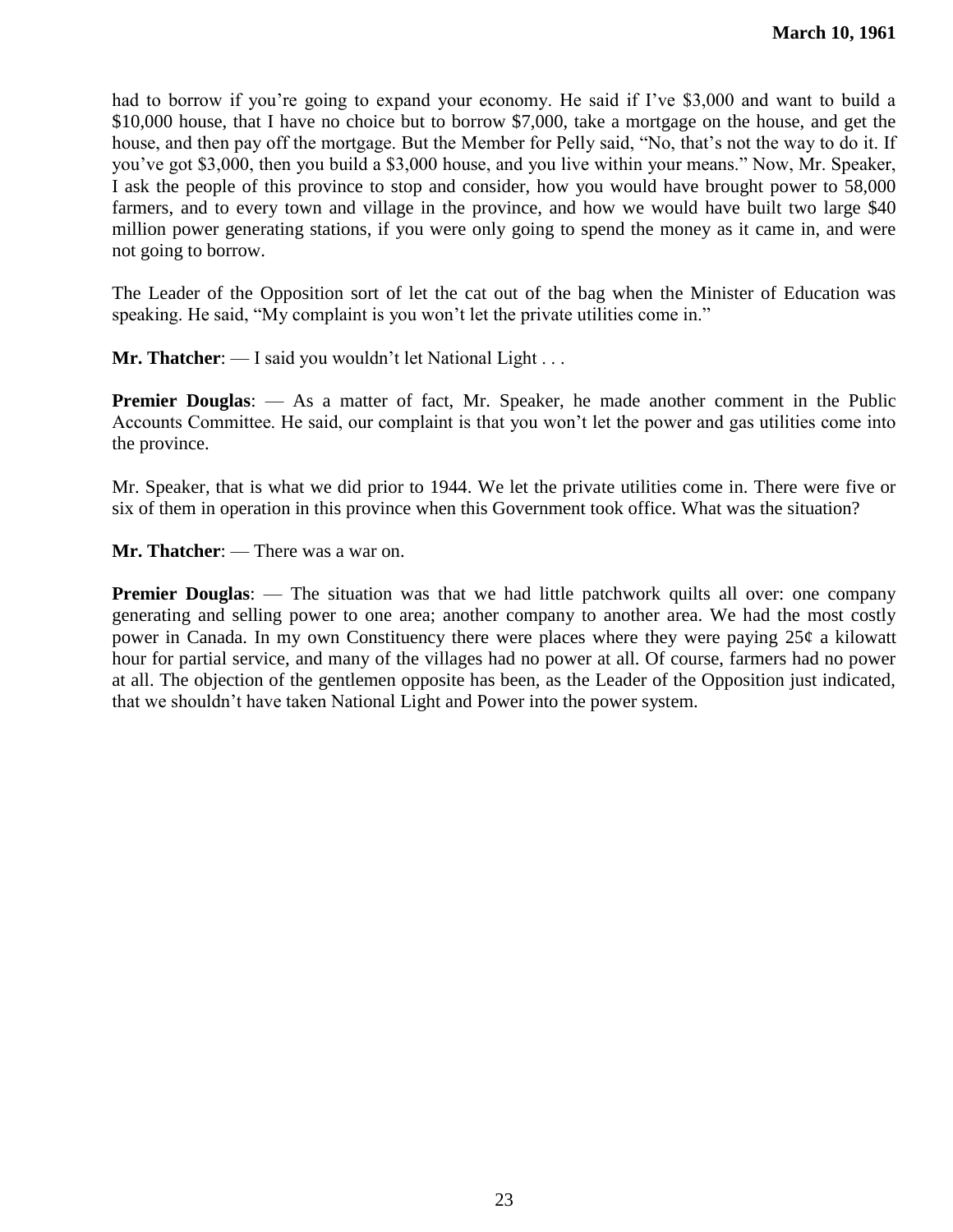Surely, Members now know that unless you can build a province-wide integrated power system, you're always going to have expensive power. Small companies put up power plants that were inefficient because they were small. They did this rather than draw their power from large plants that can produce power cheaply. Small individual operations, must keep at least 25% of their capacity as stand-by power. When you have an integrated system, you can move that surplus power to any area which has a breakdown, thereby reducing the amount of stand-by power which must be maintained; thereby reducing your overhead; thereby making cheaper power available.

**Mr. Thatcher**: — You doubled the rates when you . . .

**Premier Douglas:** — Mr. Speaker, the Leader of the Opposition, keeps wanting to return to the Liberal policies and the Liberal policy of public ownership is simply this.

**Mr. Thatcher:** — . . . give cheaper rates, you gave . . .

**Premier Douglas:** — The Liberal policy is well known. Their policy is public financing of private ownership. The people of Canada under a Liberal Government put up all the money for a pipeline, but the ownership, and operation, and the profits from the pipeline stays in the hands of private enterprise.

**Mr. Speaker**: — The hon. Premier has the floor, and these interruptions are entirely out of order.

**Premier Douglas:** — Mr. Speaker, I'll get around to them in just a few moments. The Leader of the Opposition, keeps wanting to interrupt me. It is rather significant, Mr. Speaker, that he's interrupted almost every person who has spoken on this side of the House; particularly when the radio is on. After the radio is off, he subsides into silence, or leaves the Chamber. But when the radio is on, he doesn't just ask questions, he wants to get up and argue and contradict. Mr. Speaker, this debate has been going on for nearly two weeks. This budget was introduced a week ago last Monday, and if the Leader of the Opposition wanted to contradict, he had plenty of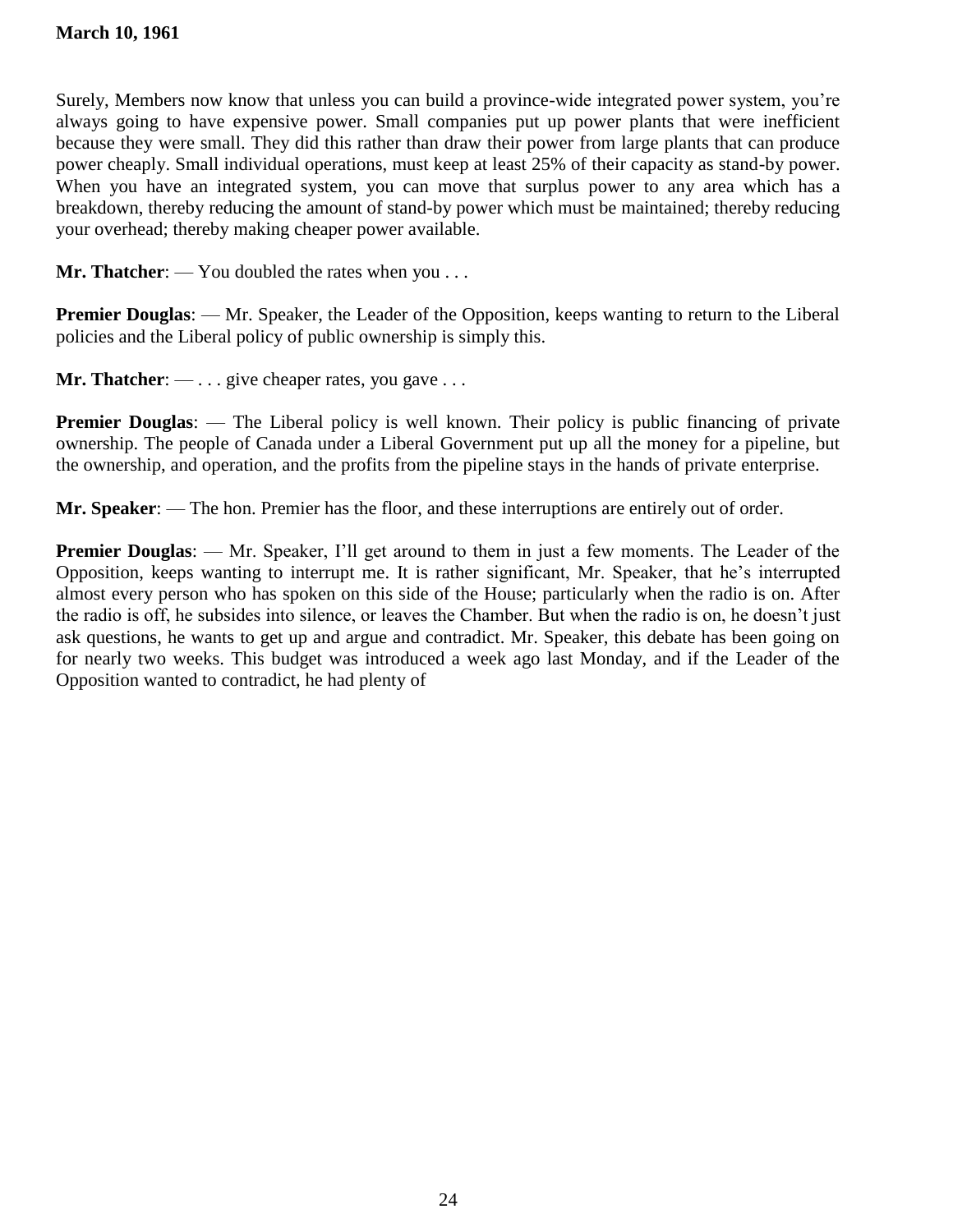chance to get into this debate, and put his views before this Legislature, and before the people of the province. He hasn't done that. As a matter of fact I expected he'd be up giving his famous speech on the Crown Corporations. You know the one – nine down and two to go. But, we haven't heard a word from him. He's been as silent as a clam and as dumb as an oyster – not a word – not a word. Why? Because, Mr. Speaker, he knows perfectly well that the kind of misinformation he peddled up and down the country wouldn't stand up under the scrutiny of public debate in this Chamber.

### **Government Members**: — Hear! Hear!

**Premier Douglas:** — What my hon. friend prefers to do is to give his criticisms to the press. He thinks this is much better. The press is very friendly and sympathetic to his Party, and so his criticisms appear on the front page. Any denials or contradictions, of course, get lost in the classified ads. Then the editor of the paper picks up his statement and quotes it again in an editorial, and then on another day quotes it again, until it becomes commonly accepted as being a fact.

I'll give you an example, Mr. Speaker. In the "Leader-Post" of January 31st, an article appears saying "Thatcher forecasts Trouble."

―A warning that the Saskatchewan Government is headed for troubled financial waters was delivered Tuesday by Liberal Leader Ross Thatcher. The Liberal Leader said he is not so much concerned with the prospect of a small deficit this year as with the Government's commitments for the future. He thought that the South Saskatchewan River Dam would cost the province an average of \$10 million a year, and the Squaw Rapids project would cost about half that a year, over a number of years. The province will also be faced with a heavy expenditure with the medical care, and the crop insurance programs that are underway. He was particularly concerned with the province's venture into crop insurance which, he said, had nearly bankrupted the State of Montana."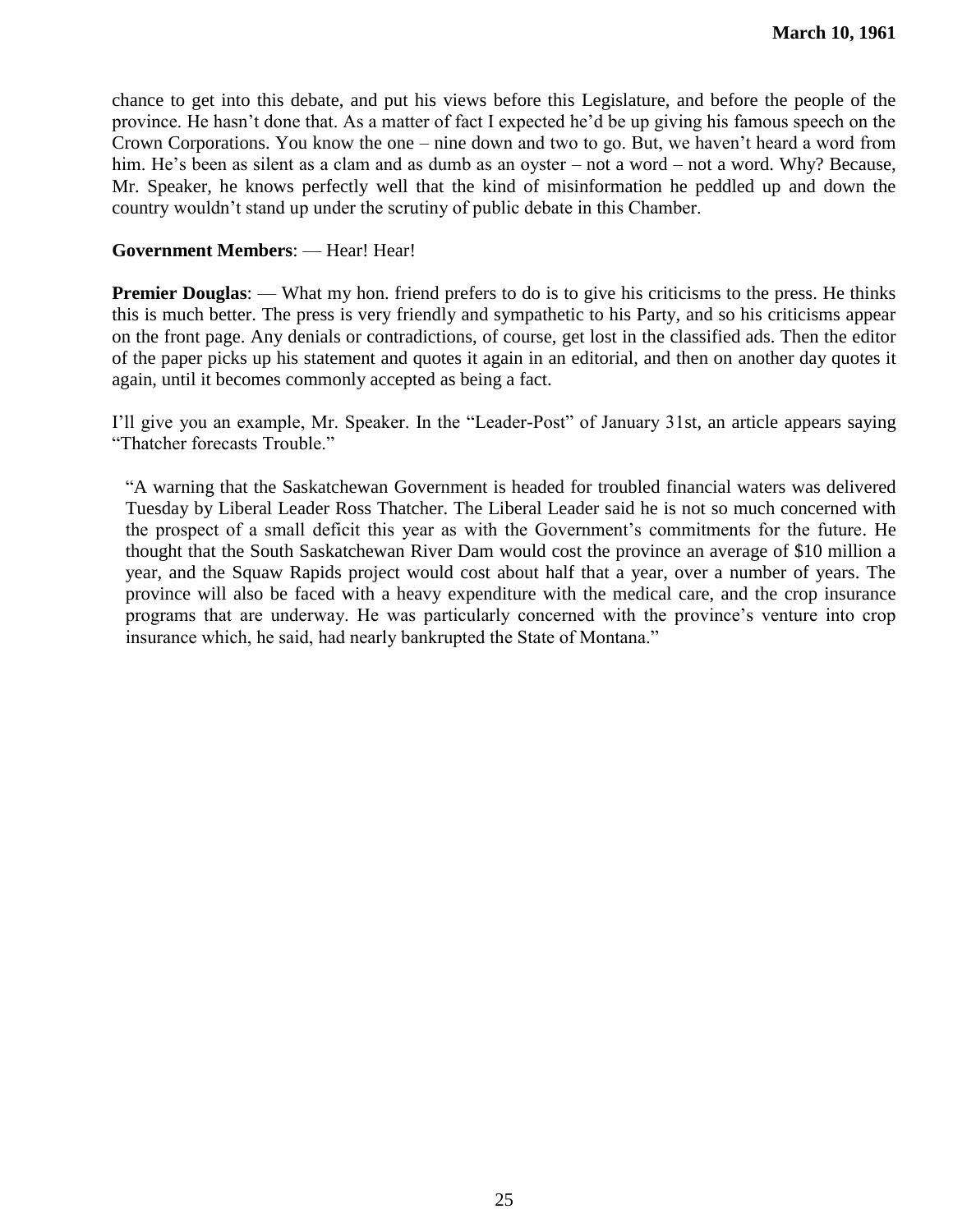Let's look at these fears which are expressed, about our future commitments. Let me deal with them. First, the South Saskatchewan Dam. He said it will cost an average of \$10 million a year. What are the facts? All hon. Members who have read the agreement between the Dominion of Canada and the Province of Saskatchewan will know that the Province of Saskatchewan is committed to pay 25% of the cost of the main reservoir up to a maximum of \$100 million. The estimate is that it will cost \$96 million, and so far the estimates have been accurate. But even if it's \$100 million, we're liable for \$25 million, payable over the construction period, half of it payable in cash, and half of it payable in treasury bills. Assuming it takes eight years to complete the project, this is something over \$3 million a year, \$1½ million in cash and \$1½ million in treasury bills. Where is this \$10 million a year?

Mr. Speaker, I'd also like to know, since when did the Leader of the Opposition begin to throw cold water on the construction of the South Saskatchewan Dam. He got elected in 1945 because he accused Mr. Gordon Ross, the Liberal Member for Moose Jaw, and the Rt. Hon. James G. Gardiner for not having proceeded with the South Saskatchewan Dam. He got re-elected in a couple more elections, by standing up, (and I have the clipping here), and saying on the public platform "that failure of Mr. Gardiner to proceed with the South Saskatchewan Dam is a national tragedy, and a national disgrace." He sat with the St. Laurent Government, and it will be recalled that Mr. St. Laurent said in the House of Commons, and said here in the Exhibition Auditorium in Regina that his Government would not proceed with the South Saskatchewan Dam, because he was not convinced that the benefits merited the expenditure.

The Liberal Government left office absolutely refusing to proceed with the South Saskatchewan Dam. We managed to get an agreement with the present Government at Ottawa. It wasn't as generous as we had hoped, nor as we would have wanted, but at least it has started the construction of the South Saskatchewan Dam which today is on schedule, and which, in my opinion, will be the greatest project in terms of benefit to the people of this province, that has ever been undertaken in our history.

**Government Members**: — Hear! Hear!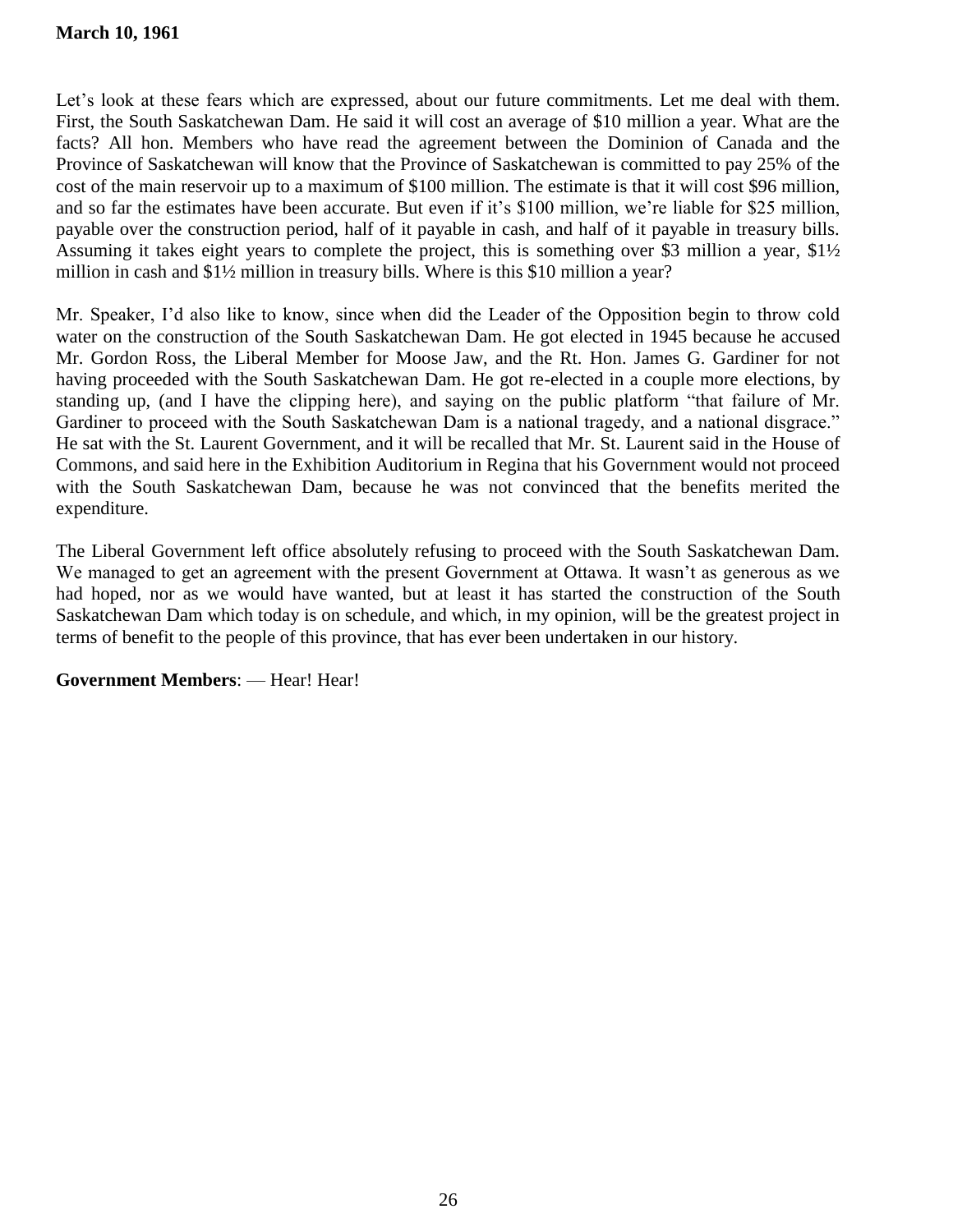**Premier Douglas:** — The Leader of the Opposition questions the expenditures which are going to be made in this regard. Then he said with reference to crop insurance that "he was concerned about the province's venture into crop insurance, which nearly bankrupted the State of Montana."

Well, first of all, I would like to ask if the Liberal Party are opposed to crop insurance. Year after year, Members in the Opposition have been saying, "When are you going to get on with crop insurance?"  $-$ "What about the recommendation of the Royal Commission on Agriculture and Rural Life?" – "Why" aren't you going on with crop insurance?" Now the Leader of the Opposition says he's concerned about our venture into crop insurance. Let's look at his statement that it nearly bankrupted the State of Montana. You know, Mr. Speaker, it is very easy to get a young newspaper man in the office, and toss off the phrase "Why this nearly bankrupted the State of Montana". Of course, the young fellow accepts this statement. He doesn't look into it. The public accepts it, because they take it for granted the Leader of the Opposition knows what he's talking about. What are the facts? The fact is that there's no record available of any state-operated crop insurance plan in the State of Montana. As a matter of fact, I don't wonder that the Leader of the Opposition wants a research director – boy does he need it!

There was a crop insurance plan set up by the United States Federal Government, but the State of Montana didn't put a single dollar into it, Mr. Speaker. This is the program that bankrupted the State of Montana. Even the federal plan, in the State of Montana, in the period from 1948 to 1957, left a surplus of \$8.3 million. They cut the rates from 16% to 8%, and during the period their premium income was \$21 million, and their payment out was only \$10 million. If the Leader of the Opposition wants to talk about the dangers of crop insurance, at least he ought to get all his facts straight.

Mr. Speaker, I have no hesitation in saying that there are inherent risks in crop insurance, and we all said that very frankly last year when crop insurance legislation was being introduced. That is why we have excluded from the operation of the plan areas where the premium rate on an actuarial basis will have to exceed 15%. It is also why we have asked, repeatedly (I think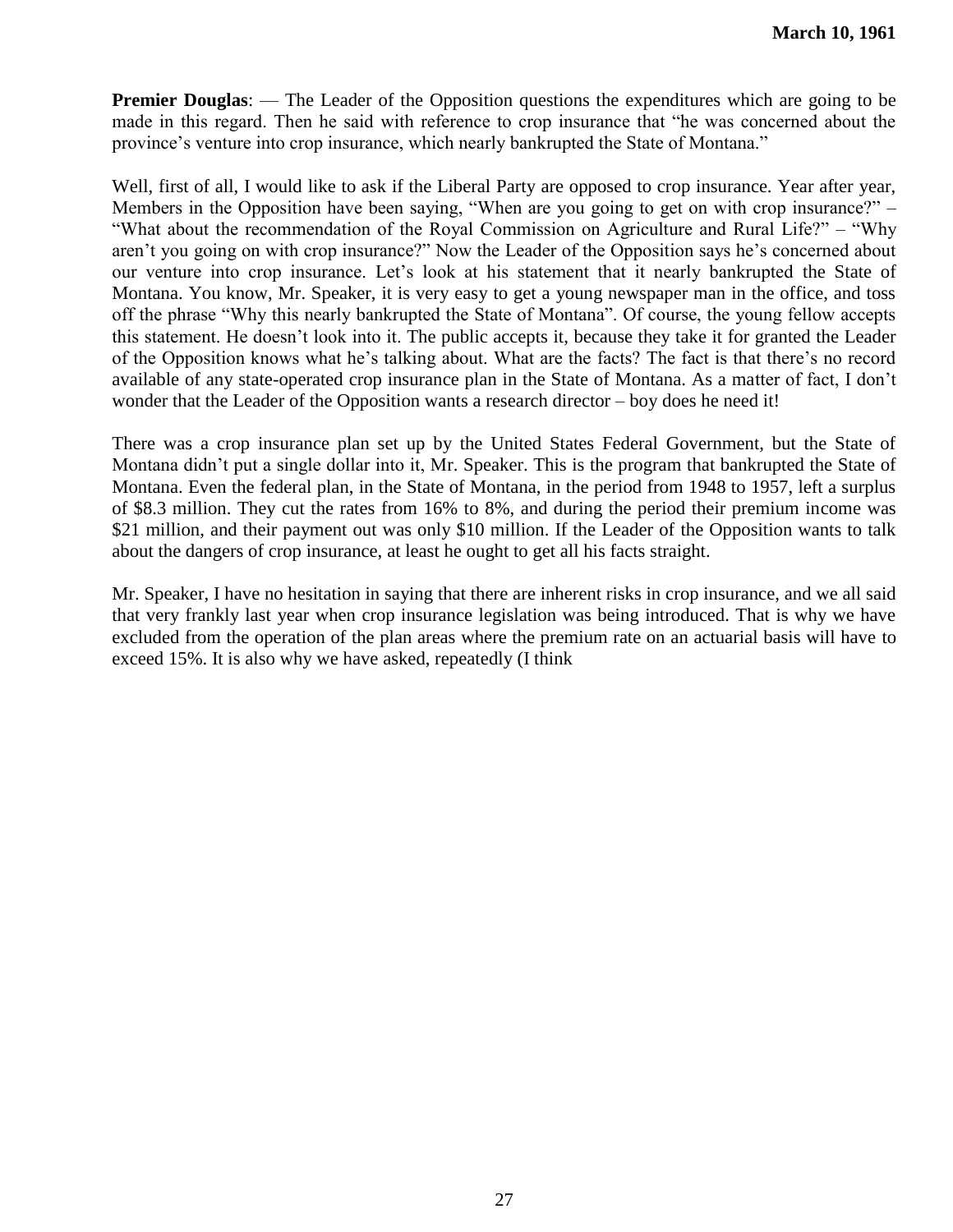the Legislature supported us in this) the Federal Government to assist in reassurance for any disaster year.

Mr. Speaker, the fact that there are some dangers in crop insurance, certainly does not justify the kind of statement which was made by the Leader of the Opposition. He makes this kind of statement, I suppose, in the hope that people don't know better. I noticed last night, when the Minister of Mineral Resources was saying that resource revenue is down all across Canada for all the Governments, the Leader of the Opposition said "it isn't down in Alberta." What are the facts? Alberta brought its budget down a week ago today, and the revenue from resources is down \$24 million. It is true that it's down in this province \$4 million. I would have thought that the financial critic of the Opposition would at least have read the Alberta budget, to know what's going on.

**Mr. McDonald:** — . . . \$400,000,000 . . .

**Premier Douglas:** — Alberta's resource revenues are down \$24 million, and they are budgeting for a deficit of some \$13¼ million in the Province of Alberta.

I am not saying that anybody is to blame that the revenue has gone down \$24 million. As the Minister of Finance in that province points out, this is because of a lack of oil markets, and because they haven't discovered any new fields this year. This is understandable. All I object to, is a Member making the statement "of course it didn't go down" when he ought to know that they went down this last year by some \$24 million.

The third thing which the Leader of the Opposition said caused him great concern about our future commitments was the medical care plan. Well, Mr. Speaker, it is very difficult for me to know where the Opposition stand on the question, of a medical care plan.

**Mr. Speaker**: — Pardon me, you said the Leader of the Opposition, and I don't believe the Leader of the Opposition has spoken.

**Premier Douglas:** — I was referring to the Leader of the Opposition's statement, Mr. Speaker, that appears in the Leader Post of January 31st,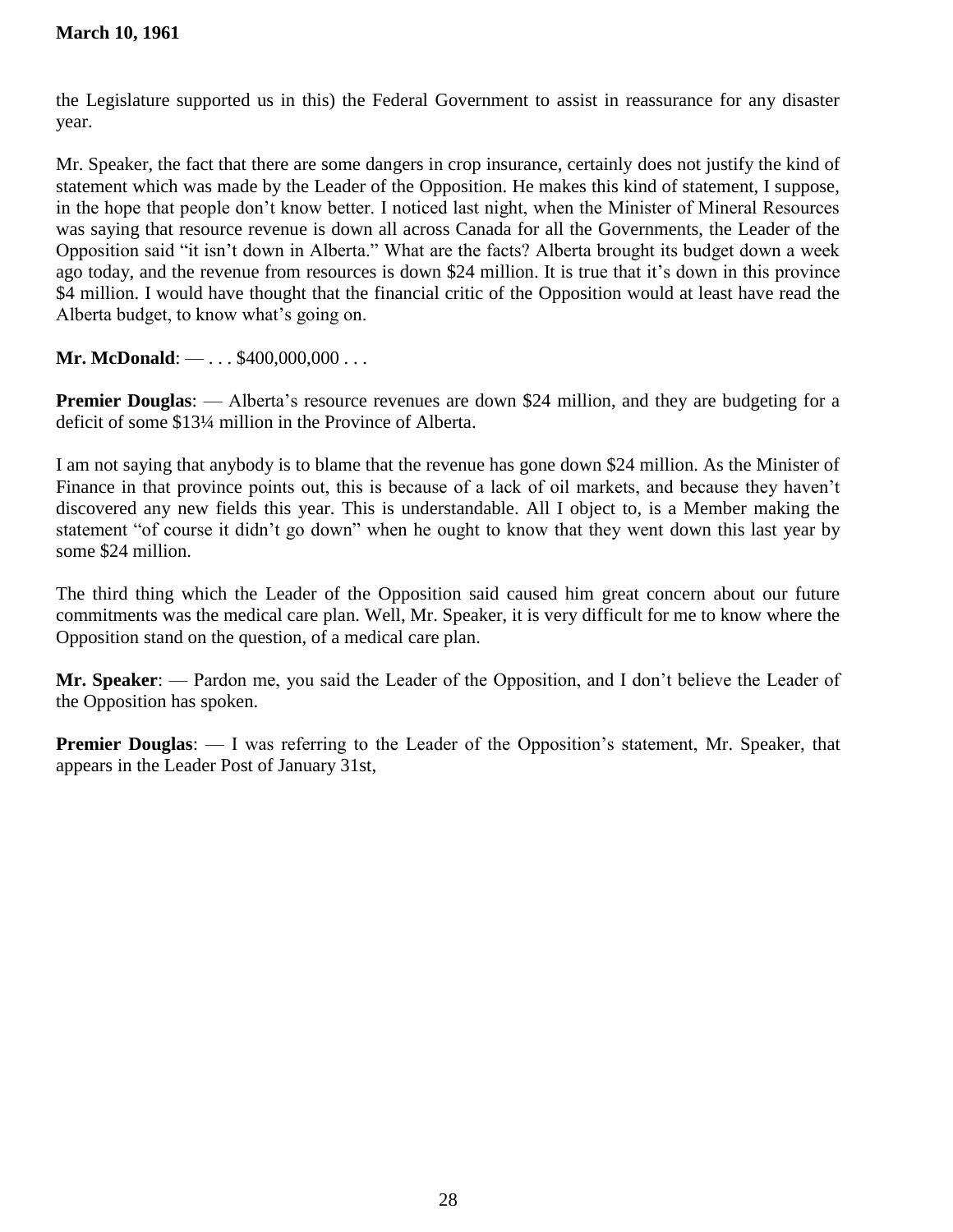of this year, in which he said there were three things that gave him concern, the future commitments the Government had made on the South Saskatchewan Dam, which they had made on crop insurance, and which they were making on a medical care plan.

What is the stand of the party opposite on this medical care plan? The Leader of the Opposition, outside the House, said he's gravely concerned about the financial implications. In a previous debate in this House, he urged the Government, the Leader of the Opposition pleaded with the Government to postpone the medical care plan.

**Mr. Thatcher**: — A point of order, Mr. Speaker.

**Premier Douglas:** — Mr. Speaker, that's no point of order.

**Mr. Speaker**: — Order! I don't think the reference is to a former debate.

**Premier Douglas:** — Mr. Speaker, I can make reference to a former debate providing I don't quote from the Hansard on it.

**Mr. McDonald**: — On a point of order, neither the Premier nor anyone else can refer to something that is said in a previous debate.

**Mr. Speake**r: — I think that is the ruling.

**Premier Douglas:** — Mr. Speaker, I will leave it to the judgement of the House, as to whether or not the gentleman opposite, didn't plead with the Government, not to proceed with a medical care plan.

**Mr. Speaker**: — Order!

**Premier Douglas:** — If he wants to deny it, let him stand up and do so.

**Mr. Thatcher**: — I deny it, I'd never plead with you to do anything.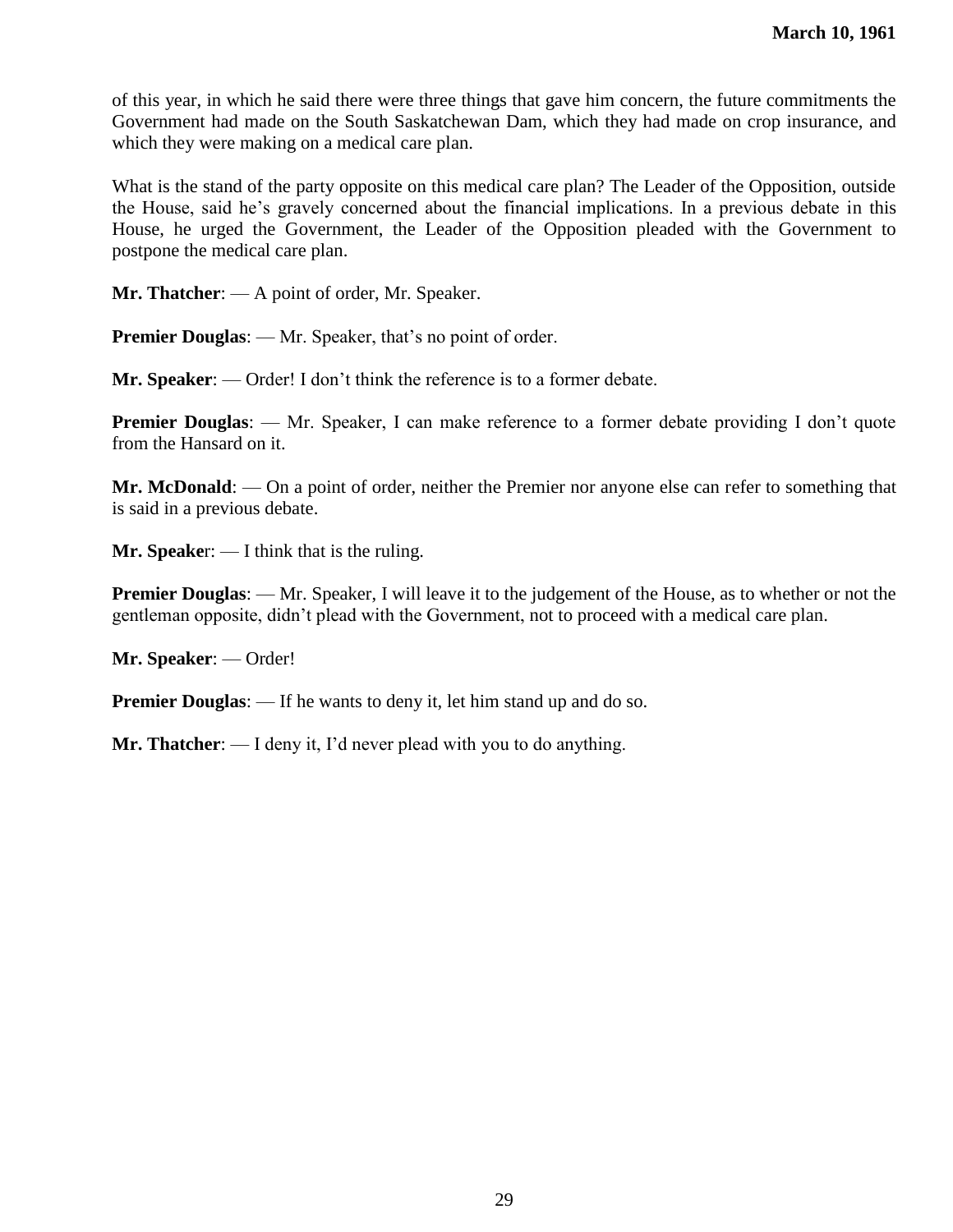**Premier Douglas:** — Mr. Speaker, there is no use of weaseling out of it. These people on one hand say to us, you shouldn't proceed with the medical care plan because of the financial implications, because we're in economic recession, and because there's a Royal Commission being set up at Ottawa. Then the Member for Pelly and the Member for Humboldt stand up and say, "Why aren't you getting on with the medical care plan, what's holding it up?" Here is an army in which the leader is saying let's go back, and the ranks are saying let's go forward. Well no wonder they're in one unholy mess.

The Member for Humboldt wanted to know why it is that we had given these terms of reference to an Advisory Committee on Medical Care. Well, Mr. Speaker, can you imagine what would have happened if we had brought a Bill in without consulting with the medical profession and the other people concerned? We would have been accused of ramming a program down their throats. I want to make it abundantly clear in answer to the questions asked by the Member for Pelly and the Member for Humboldt, that there has been no change whatsoever, insofar as the Government is concerned, with reference to the target dates for the medical care plan.

# **Government Members**: — Hear! Hear!

**Premier Douglas:** — In the last Session it is true we said we would bring down enabling Legislation. On second thought we decided that if we brought down enabling Legislation, some of the Members might criticize it – first, on the grounds that we weren't consulting the medical profession, and giving the medical care committee time to report – and second, that they had a right to know the details of a plan, and I agree with them. Therefore, as I announced in the Legislature last Session, we proposed not to bring in enabling Legislation, but to wait until the Advisory Committee on Medical Care had made its report. I said last year in this House, and I said it on the public platforms throughout the election campaign, that the target date we had set ourselves to receive this report and to bring in the necessary Legislation was 1961, and to have the plan in operation in 1962. Mr. Speaker, those target dates still stand. I wish the Liberal Party would be honest enough to tell the people where they stand on it. I noticed when the Minister of Education was speaking and said that they were opposed to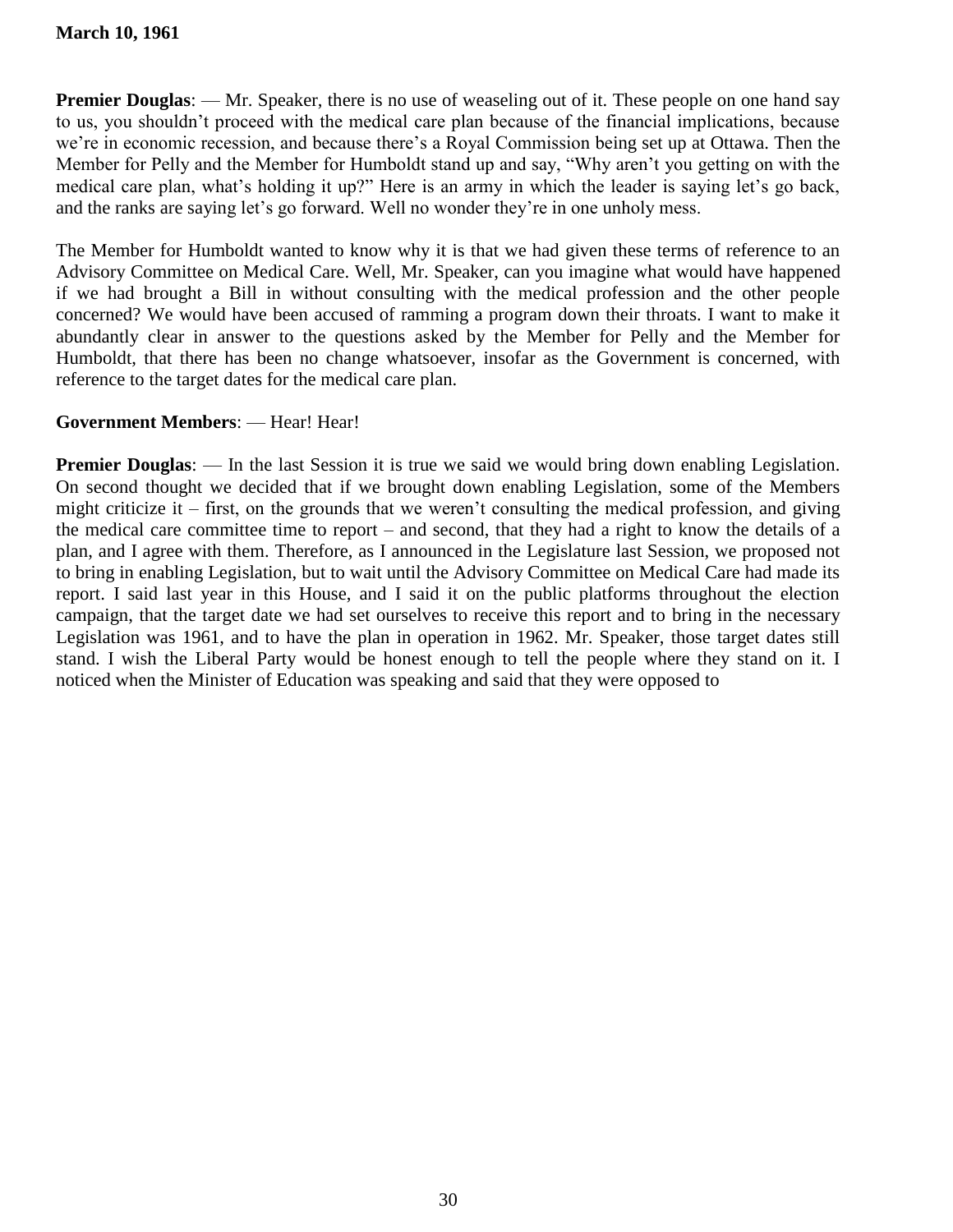the Medical Care Plan, some of them said no, and the Leader of the Opposition said, as I took it down, "We are opposed to the socialist medical plan." Well, whatever he chooses to call it, the people of this province are in favour of a medical care plan. Liberal speakers including the Leader of the Opposition, have been going up and down the length and breadth of this province saying only 41.3% of the people voted for the CCF last June . . .

**Mr. Thatcher**: — Less than that after Turtleford.

**Premier Douglas:** — . . . therefore, 59% of the people voted against the medical care program and the Government shouldn't proceed with it. On the basis of that argument, Mr. Speaker, if the 59% of the people who voted Liberal, Conservative, and Social Credit, are to be represented as 59% of the people voting against medical care, then the Liberal Party is now construing itself as having voted against medical care in last June's election.

I was interested also in seeing the new position being taken by the Party opposite on welfare programs. We are already used to the position taken by the Leader of the Opposition, when he was a Member of Parliament. He was the only man in the House to stand up and oppose old age security pensions at seventy years of age without a means test, and family allowances without a means test. It was left for the Member for Rosthern to finally put the cap on it the other day, when he stood up in this House and said, "Boy, in this province, social aid is a free gate. – social aid is given to all the people who ask for it." He said, that it should be like going to the bank and borrowing money. You should sign a note. Is the Liberal Party now on record as saying we must return to the thirties when people signed notes for relief? Millions of dollars of relief notes that they were never able to pay hung over their heads like the sword of Damocles. Is this the Liberal Party's program?

**Mr. Thatcher**: — We'll let you know . . .

**Premier Douglas:** — Of course, they'll let us know, Mr. Speaker. The only time the people of this province will know is if these gentlemen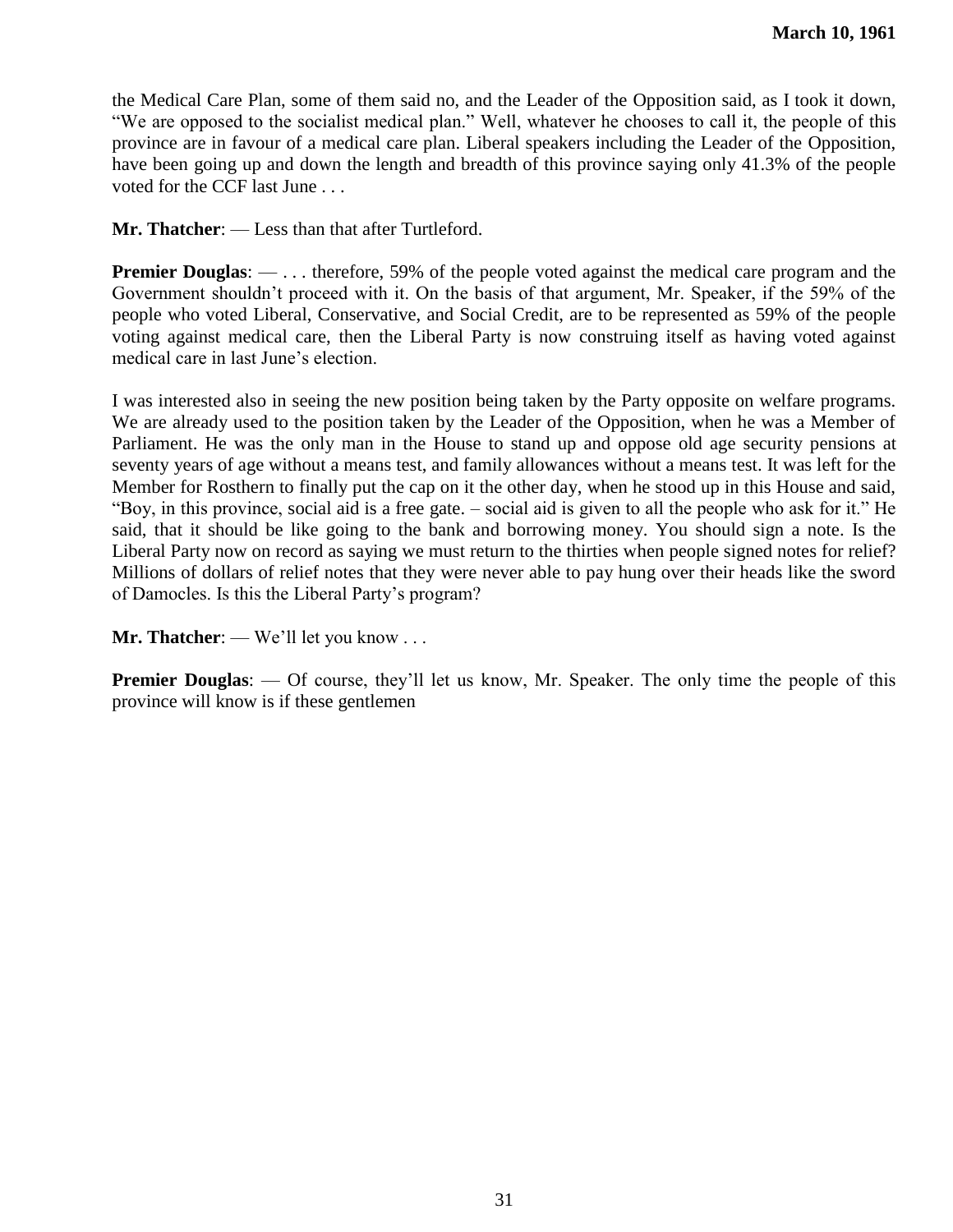# **March 10, 1961**

ever get in power, and then they'll know.

**Mr. Thatcher**: — That won't be long.

**Premier Douglas:** — Mr. Speaker, before I leave the matter of the medical care question, may I just correct the Member for Arm River who made the statement, and I'm sure he wasn't conscious of the fact, although I asked him twice to enunciate it, that there were no farmers on this Advisory Committee on Medical Care. I want to point out, Mr. Speaker, the committee is made up, as the Minister of Health has already said, of three representatives from the medical profession, one from the College of Medicine. There are two farmers on it.

**Mr. Thatcher**: — Six from the CCF Party.

**Premier Douglas:** — Mrs. Beatrice Trew, representing the women's organization, President of the Women's Branch, of the Farmer's Union, and Mr. Clifford Whiting. There is one representative from labour, and one representative from the business interests of the province, and three representatives from the Government.

Well, Mr. Speaker, I am quite used to the Member for Arm River. He has proven conclusively, of course, that he wouldn't know a farmer if he met him in broad daylight.

Mr. Speaker, may I just deal with two other things before I sit down? May I make reference to the amendment which has been moved? It is amazing that the Members opposite have moved an amendment in which they are complaining about the excessive administration costs, and the heavily increased taxes and exactions. Yet, there wasn't a single one of them, with possibly one or two exceptions, (but I think almost everyone that I noted) got up and said to the Government, "Don't forget some more roads in my Constituency – I've got some places where I'd like to get natural gas." I listened to the Member for Athabasca yesterday, and took down the things he wanted us to do in his Constituency. I was sure that he was not only going to vote against the amendment, but that he was going to move another amendment, asking the Government to spend more money than it proposes to spend. Almost every one of them was the same, including the financial critic of the Opposition. After he had finished deploring this great mountain of debt for public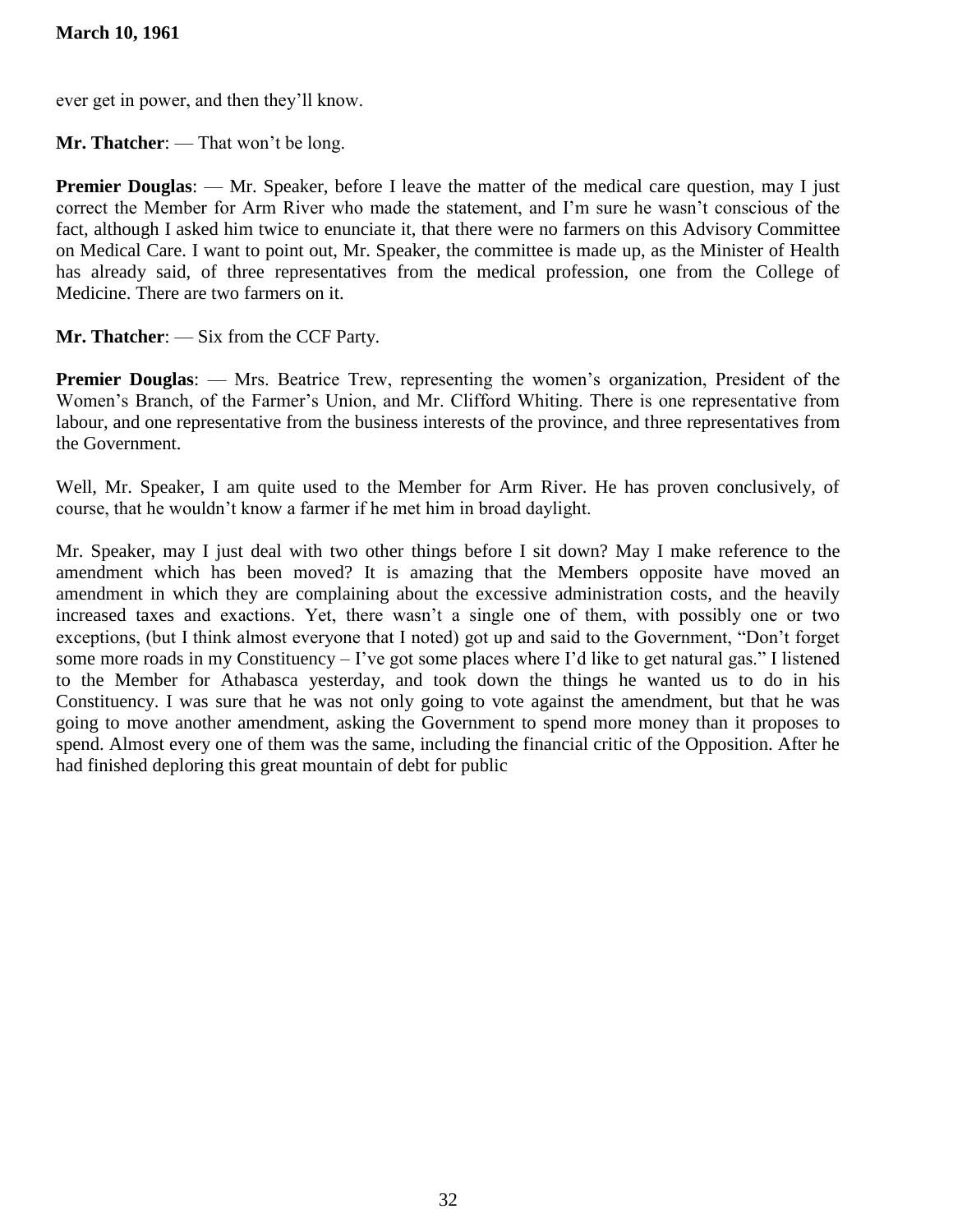utilities, he said, "Now don't forget there are a couple of places on the main line that still haven't got gas. You put gas into the rest of them, but be sure and put it into these two places this year. Spend more money, but don't raise the taxes. Carry on more programs but don't have as much administration."

**Mr. Thatcher**: — . . . some suggestions in Public Accounts.

**Premier Douglas:** — Mr. Speaker, what are the facts? In 1943-44, the last year in which a Liberal Government was administering a budget . . .

**Mr. Thatcher:** — Oh let's get up to date . . .

**Premier Douglas:** — . . . the taxes paid by people directly to the Provincial Government were some \$14 million. On the basis of personal income for that year, which was \$423 million, the tax burden represented 3.3% of total personal income in the province. If you take the amount of money in this budget and leave out hospitalization, which was not provided for in their program, you get a figure of \$43 million compared to \$14 million. On the basis of our personal income this last year, which was \$1,350 million, the burden now represents 3.2% on personal income as compared to 3.3% on personal income the year before we took office. This is not a growing burden, Mr. Speaker, this is one-tenth of 1% less of a tax burden in relation to personal income, than you had sixteen years ago.

I want to point out that the gentlemen opposite seem to live in an ivory tower, they don't seem to be aware of the fact that every Provincial Government in Canada, must discharge the responsibilities which the constitution has placed upon it. The failure of the Federal Government to make more money available to the provinces and municipalities out of the three tax deals we occupy jointly doesn't help. The Federal Government keeps about 80% of the tax revenue and gives the provinces and municipalities only 20%. Almost every province has been compelled to increase their taxes. The Province of Newfoundland, which has a Liberal Government, has a gasoline tax of 19¢, a diesel tax of 19¢, and a sales tax of 5%. Prince Edward Island, has a 16¢ gasoline tax and diesel tax, and a 4% sales tax, plus a special tax on tobacco and liquor. Nova Scotia, has a 19¢ gasoline tax and the same for diesel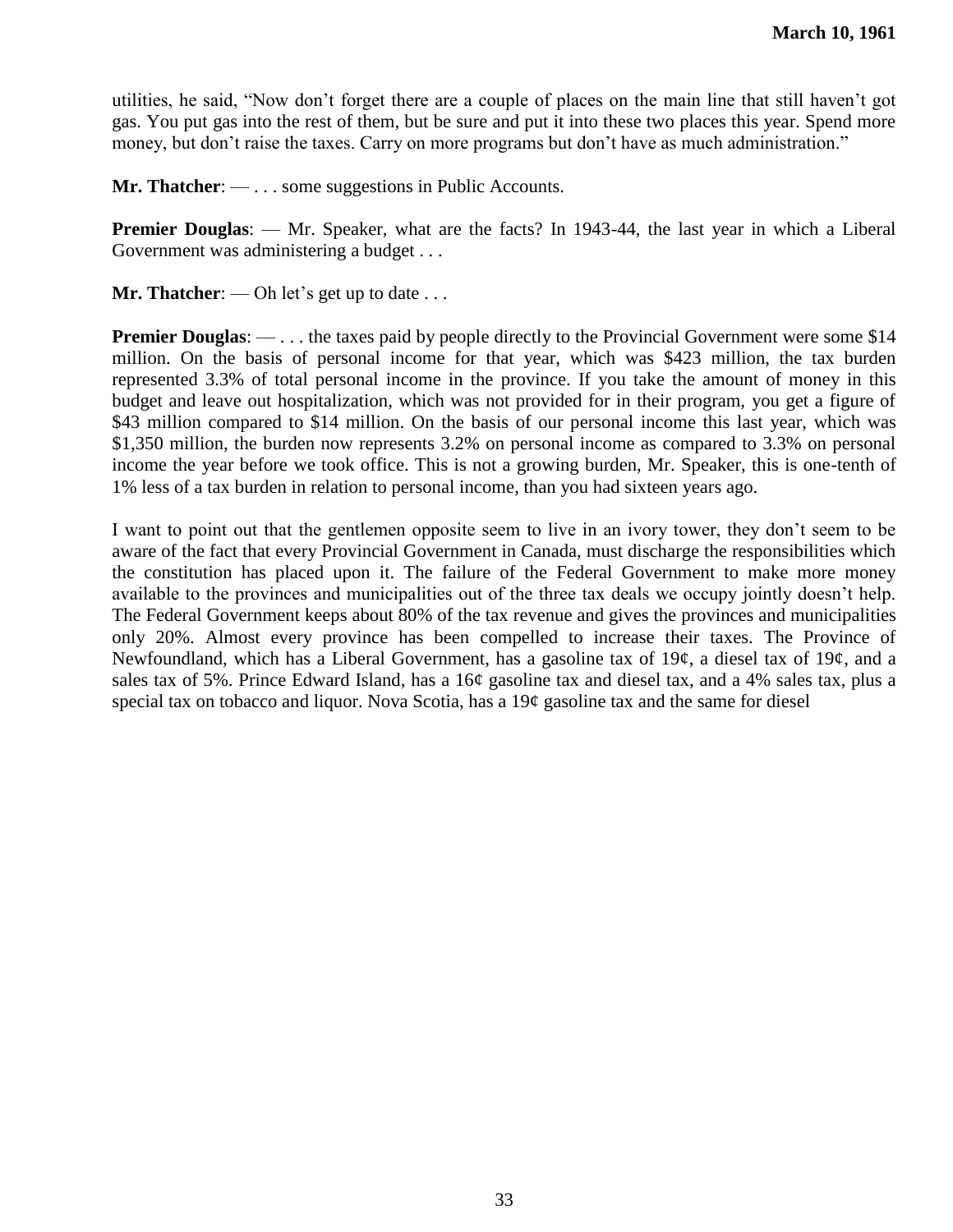tax, and a 5% sales tax. New Brunswick just came down with a budget providing for an  $18¢$  gasoline tax, a 23¢ diesel tax, and a 3% sales tax, plus a special tax on tobacco. The Province of Quebec, has a 13¢ gasoline tax, a 13¢ tax on diesel fuel, and a sales tax varying from 2% to 5%, plus a special tax on tobacco. The Province of Ontario, has just announced a 13¢ gasoline tax, a 13½¢ diesel tax, and a 3% retail tax, which it is estimated will bring them in \$150 million. The Province of Manitoba so far has only an  $11¢$  gasoline and diesel tax, but I think the common expectation is that Manitoba's revenues are going to compel the Government at this Session to raise their gasoline tax. Saskatchewan has a  $14¢$ gasoline tax, a 17¢ diesel tax, and a 3% retail tax. The Province of Alberta, has a 12¢ gasoline tax, and a 14¢ diesel tax. The Province of British Columbia, one of the wealthiest provinces in Canada, has a 13¢ gasoline tax, a 15¢ diesel tax, and a 5% sales tax.

I contend, Mr. Speaker, that in the light of the services which are being given to the people of this province, the tax burden is not onerous, having due regard to the responsibilities which we have, and to the limited fields of taxation which we enjoy.

I'll say just one other thing, before I sit down, Mr. Speaker. I wanted to say just a word to the Member for Humboldt. I always find this very difficult because she is such a charming person. I always lose all my capacity to argue with her, but it seems to me that she is somewhat inconsistent. She always has a great capacity for adopting in the House, insofar as the Government is concerned, a holier-than-thou attitude, and she chides me with making some jocular remark about the virility of the New Party which I made, by the way, not for publication, but to a group of individuals. Some press man may have heard it second hand. She felt no inconsistency a few minutes later in making some remark about someone's statement regarding a red light. She chides me with being very immoderate in my statements about the Leader of the Opposition, but she has no pricks of conscience a few minutes later about talking about the Government programs being immoral, and despicable, and contemptible, that socialism is rotten, and that all of us on this of the House are materialists, and socialists. It seems to me that this is a bit inconsistent,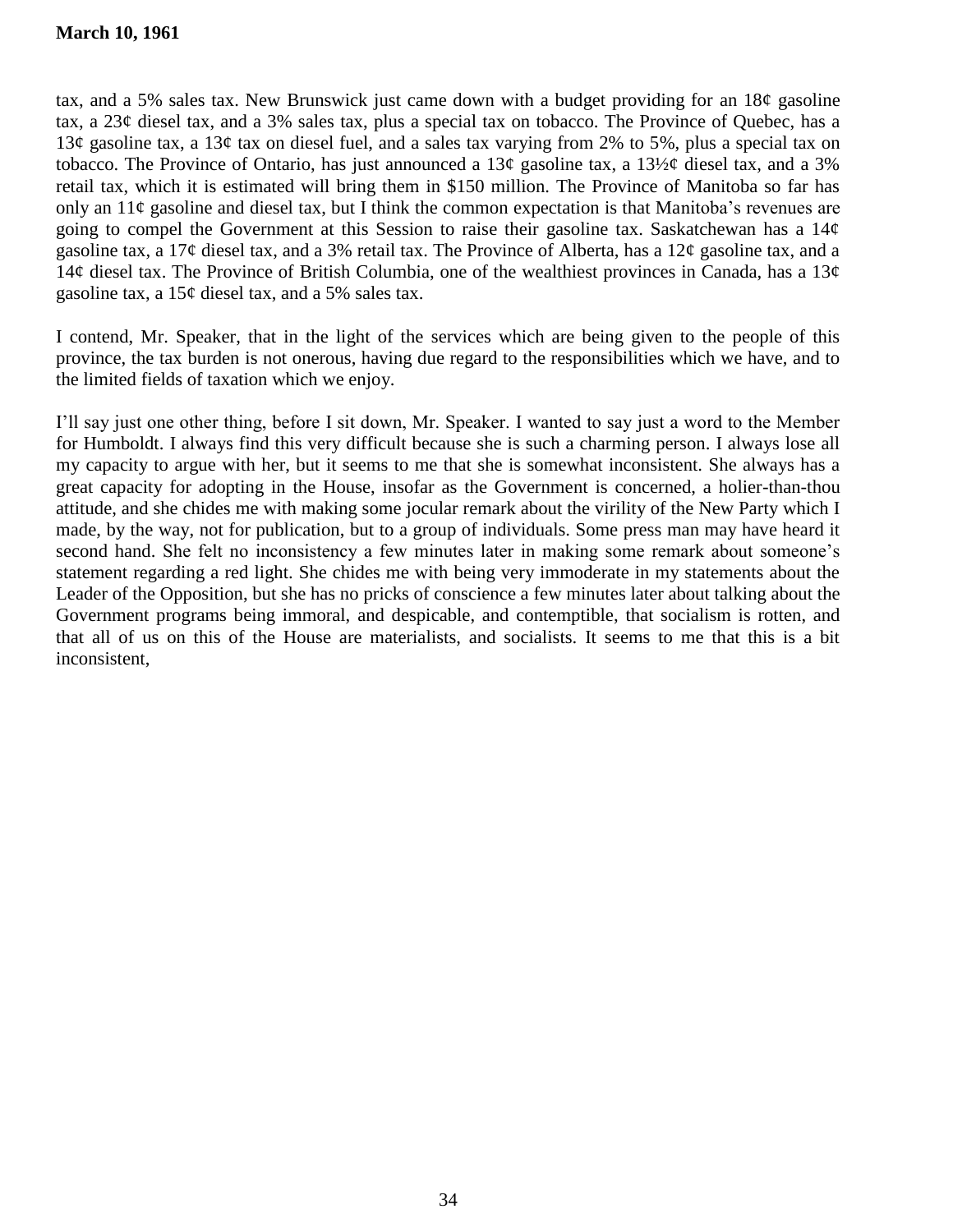and I would suggest that since she's very fond of parables, that she might read the other parable about the Pharisee and the lowly publican. Remember the Pharisee's statement "Lord, I thank thee that I am not as other men, even as this poor publican."

The Member for Humboldt regaled us with a story of the Prodigal Son, and I don't usually like to get into discussion about scripture on the floor of the Legislature, but I have been pondering for some days as to just what the key is in this parable of the Prodigal Son. Most of the Members will remember the story. It is one of the great, immortal stories of Holy literature. It is the story of a man, who had two sons. The younger said to his father, "Father give me the inheritance that falls due to me." He took his inheritance and he went into a far country and there he wasted his substance in riotous living, and with certain undesirable companions. I am not sure what period in life of the Leader of the Opposition this applies to. I take it for granted this is the twelve years he spent as a CCF Member of Parliament, representing the Constituency of Moose Jaw-Lake Centre. I don't suppose that the people of that Constituency will take particularly kindly to considering that his sojourn with them constituted riotous living.

Then you remember when the young man had wasted all his substance in frivolity, he finally wound up as a swine herder, feeding the pigs and living in the pigsty. I wasn't sure what period this was; I could only conclude that it had reference to the period when he supported the St. Laurent Government in Ottawa. Then the story said, that finally the young man came to himself. He decided he was broke, and that he had wasted all his father's money. He thought that he had better see if he couldn't better his condition. So he decided to go back. When he was still a long way off, his father saw him and ran to him, and fell on his neck and kissed him. I wasn't sure whether this was the Liberal Party, or the Member for Humboldt. But, whichever it was, it is quite a burden to have on your neck . . .

**Mrs. Batten**: — You'll never have to worry about that.

**Premier Douglas:** — Then the father, you'll remember, put a new cloak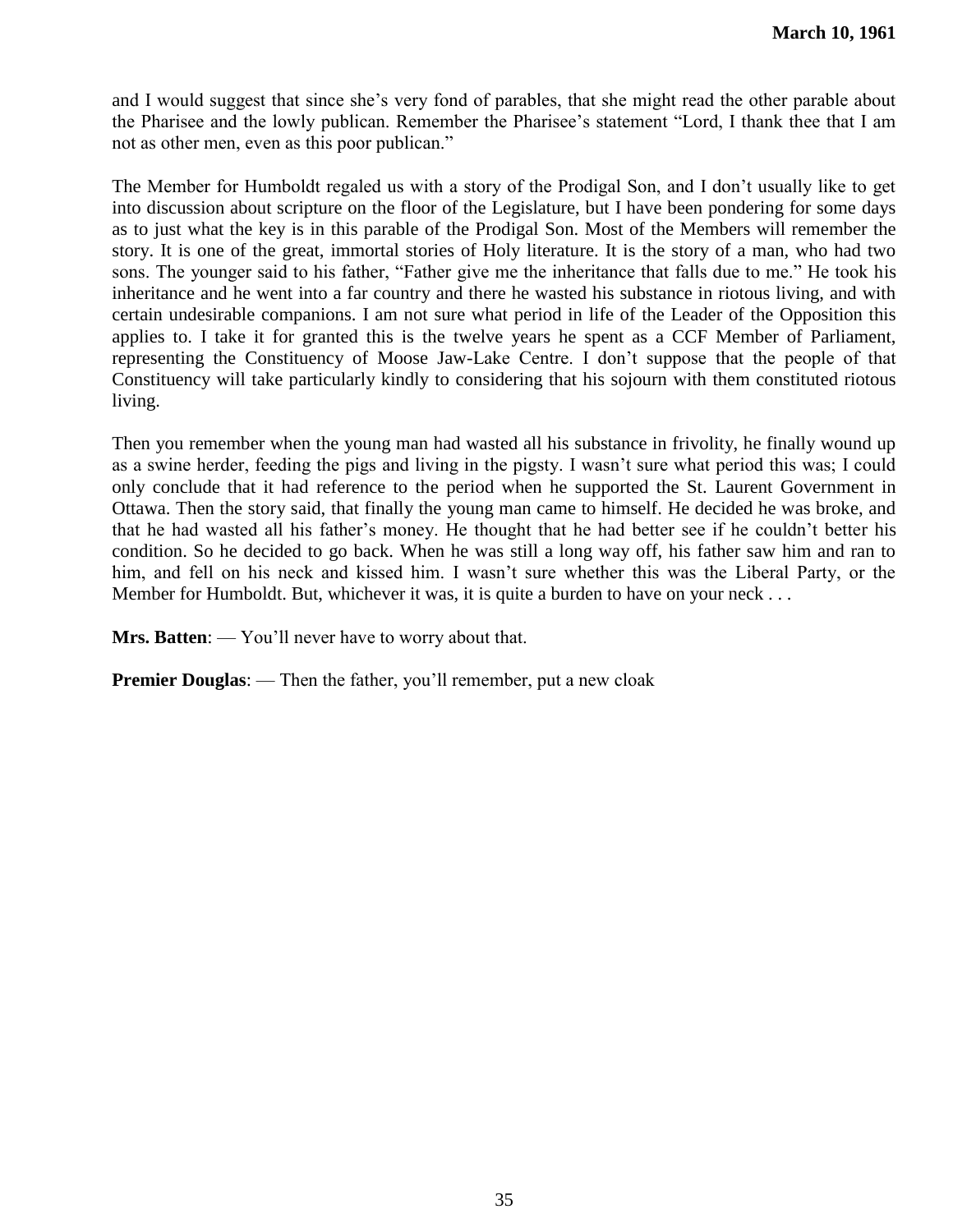on his shoulders and put a gold ring on his finger. I thought maybe this had to do with the wealth people in Regina who put up \$50,000 to the Liberal Party, providing they accepted him as their Leader. Then the father was so happy that he said, "Let us kill the fatted calf, and eat, drink, and be merry." I wasn't just sure who the fatted calf was. Maybe it was the Member for Maple Creek, or the Member for Melville. All we know is that the fatted calf was killed and a good time was had by all.

All I would like to say to the Member for Humboldt is that it will take more than a parable out of the Holy Writ to explain the political somersaults of the daring young man on the flying trapeze.

I want to say, Mr. Speaker, that this budget represents in dollar terms the basic philosophy of the CCF movement for improving the welfare of people, for the education of our young, for the carrying out of our programs, and for the economic growth of this province. A good deal has been said in this debate about socialism, and the Member for Saltcoats, and the Member for Humboldt have both referred to us on this side of the House as being materialistic socialists and Marxian socialists. Of course, Mr. Speaker, anyone who is fair knows that that statement is not true. The group with which I am honoured to be associated repudiated Marxian socialism a long time ago. If you will take the trouble to read the Regina Manifesto you will see that the Regina Manifesto, which was issued in this city in 1933 stated very clearly that we sought to build a co-operative commonwealth by means of the ballot. It says that the new order at which we aim is not one in which individuality will be crushed out by a system of regimentation. It says the social and economic transformation can be brought about by political action, through the election of a Government inspired by the ideal of a co-operative commonwealth and supported by the majority of the people.

# **Government Members**: Hear! Hear!

**Premier Douglas:** — Mr. Speaker, I want to say that on this side of the House we have as much regard for things spiritual, and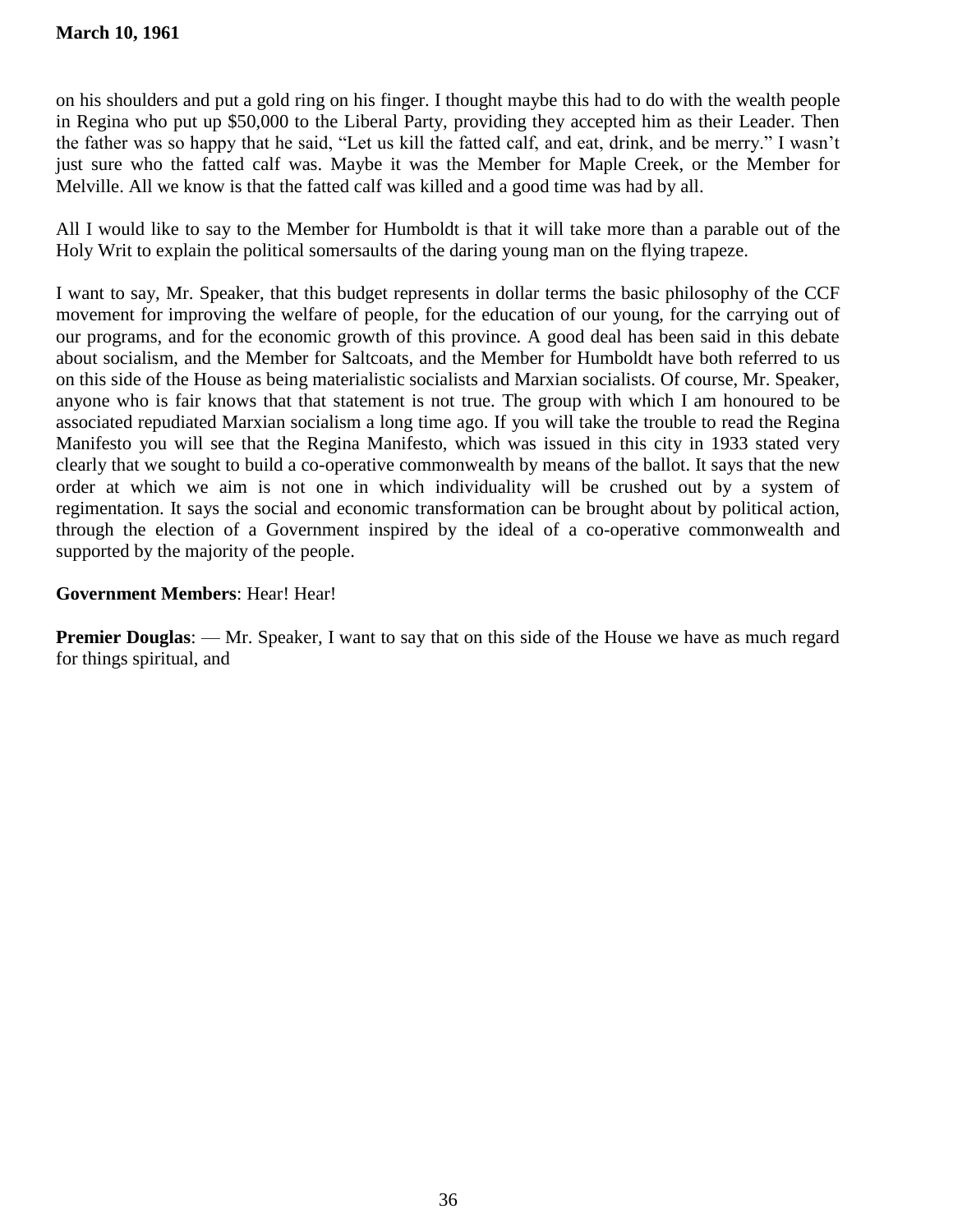for the things of the mind, and for the democratic concept of life, as has any other group in this country.

### **Government Members**: — Hear! Hear!

**Premier Douglas:** — The Member for Humboldt said it was very difficult to understand, that while it's true you had an economic recession in other parts of Canada, how it could get into this socialist paradise. Well, we have never claimed that Saskatchewan was a socialist paradise. In the first speech which I made in this House, in October, 1944 at the emergency Session which we called to pass some of our Legislation, I said from my place here, that we did not anticipate being able to build an island of socialism in a sea of capitalism. I said the very best we could hope to do would be to take some of the democratic socialist principles and apply them to those fields of activity which lay within provincial jurisdiction, and thereby lay the foundation upon which ultimately we could build a co-operative commonwealth in Canada. That is what we have done. We've taken some of the principles and applied them. We've applied them for instance to the field of public ownership, and we've said that we'll try and supply our people with power, and with gas, and with telephone service, with certain transportation services, and with a certain amount of insurance, and we'll try and make those services available to them at the lowest possible cost. Moreover we will apply the principle that it shall not just go to those who are fortunately situated, but that even marginal communities will be served out of some of the surpluses which we make from the more fortunate communities. We said we will apply the principle of pooling our resources against the disasters of life, accepting the principle that it is not each man for himself, but that we have a collective responsibility for one another. To further the recognition of the principle that I am my brother's keeper, we sought to set up pooling arrangements to give people a great measure of economic and social security.

We set up the automobile insurance plan. We set up the cancer program, the mental health program, and the hospital insurance plan, and now we are in the process of preparing the medical care plan. This is the application of the principles of a co-operative society within the limits of provincial jurisdiction. We have never suggested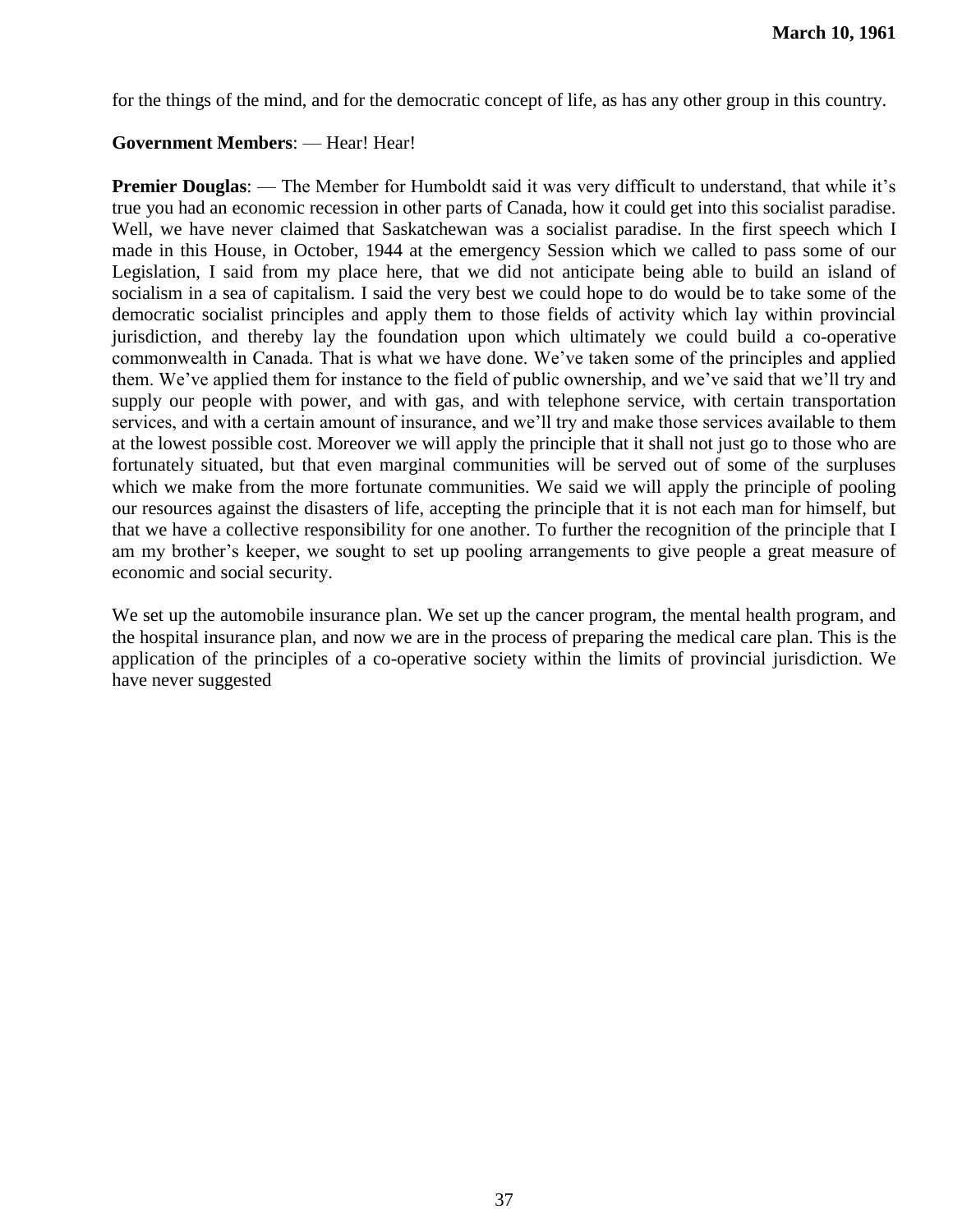that you can build a socialist society within a province. But what we have said is that some of the principles can be applied against the time when you have all the national as well as provincial authority to establish a co-operative commonwealth in this country.

I want to say Mr. Speaker, that this budget will continue to expand these programs for sound economic growth and for human well-being. To vote for the amendment is to vote to curtail these programs, to reduce expenditures, and to make it less possible to expand public utilities. To vote for the main motion is to vote for programs which have already been accepted by the people of this province, and which have commended themselves to people of other provinces to the extent that a great many of them have been copied and emulated in other parts of Canada. Therefore, Mr. Speaker, I shall vote against the amendment and vote for the motion.

**Mr. J.W. Gardiner (Melville)**: — Mr. Speaker, in rising to join in this debate I feel somewhat at a loss following the Premier. I always enjoy his addresses; they remind me very often of the comic program on the radio. I enjoy the way in which he can turn off the comedy and turn on the emotion to try to affect the minds and hearts of people very quickly. One minute he can be ridiculing someone, and the next minute he can be talking about the brotherhood of man and brotherly love.

Mr. Speaker, I am quite certain that many of those who have worked in the profession that he did before he came into the political field would be totally ashamed of the type of performance that was put on by a man who reached the status of Premier of this province.

**Hon. Mr. Walker**: — You didn't enjoy it very much after all.

**Mr. Gardiner**: — In his remarks this afternoon, the Premier made some reference to the beliefs of those individuals who sit opposite. He forgot that there are others in the C.C.F. Party in this country that know something about socialism. He forgot that there are other leaders in the C.C.F. Party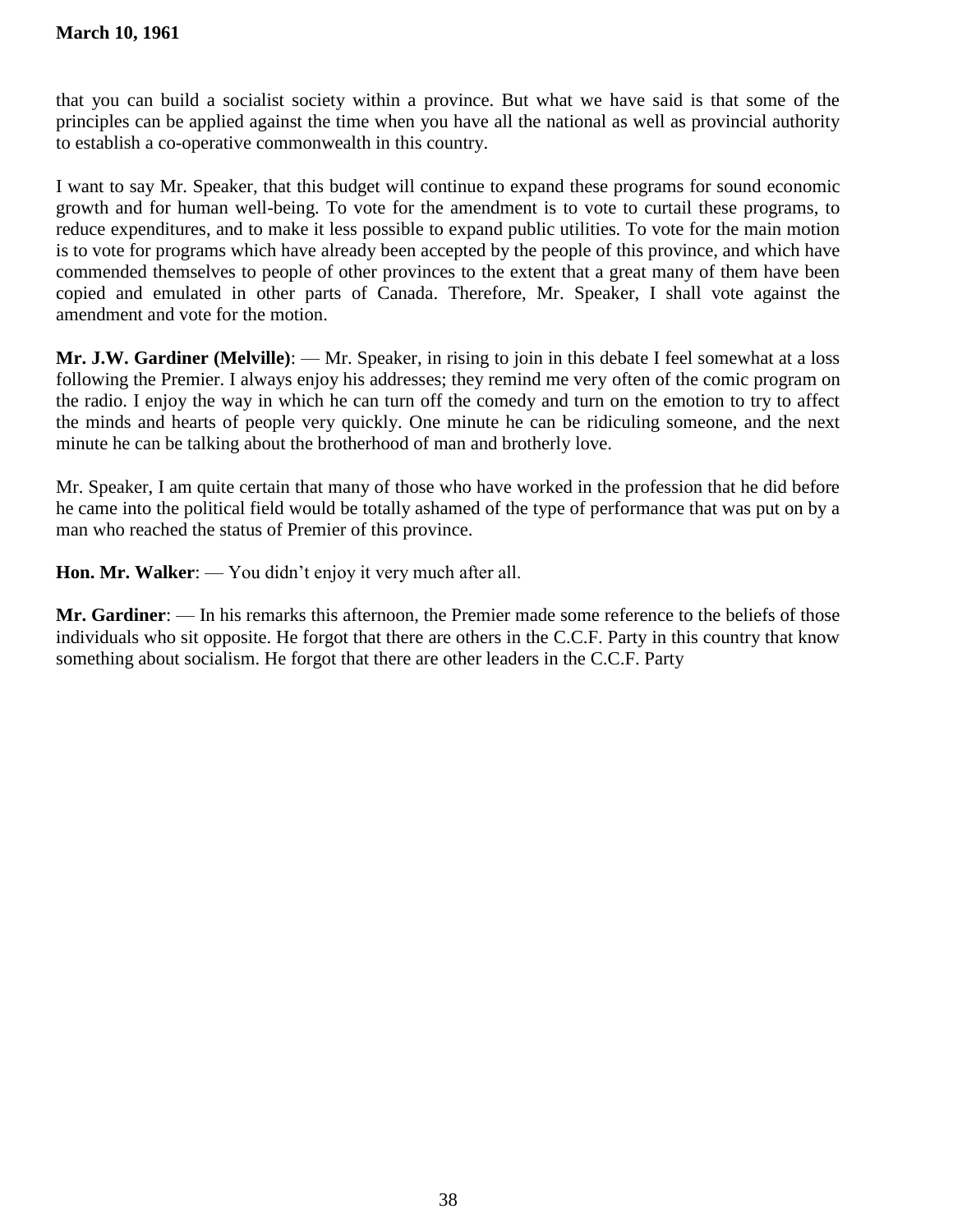in the Dominion of Canada, who have made statements on what could be done if the C.C.F. Party gained control of the Dominion of Canada, and I want to read one of those statements. It was made by Mr. Harold Winch, and not so long ago either, and this is what he said when addressing a meeting in Calgary.

**Hon. Mr. Nicholson**: — In what year was that?

**Mr. Gardiner**: — He said that the C.C.F. would scrap the British North America Act, and he went on to say a change is coming peacefully or not.

―When we become the Government we will institute socialism immediately, and we will use the power of the military forces to force the opposition to obey the law, and those who defy the Government would be treated as criminals. If capitalism says no, then we know the answer to that, so did Russia. We are going to scrap the B.N.A. Act."

Then we go on, Mr. Speaker . . .

**Premier Douglas:** — Is my hon. friend aware that Mr. Winch completely repudiated that statement, that was a complete distortion of what he had said.

**Hon. Mr. Nicholson**: — Mr. Speaker.

**Mr. Speaker**: – Order! Order! Do you have a point of order?

**Hon. Mr. Nicholson**: — Mr. Speaker, on a point of order. The hon. Member must give his source. He has been asked for the source, would he give the source from which he is reading?

**Mr. Gardiner**: — The Journals of the House of Commons.

**Hon. Mr. Nicholson**: — Mr. Speaker, on a point of order, may I ask the hon.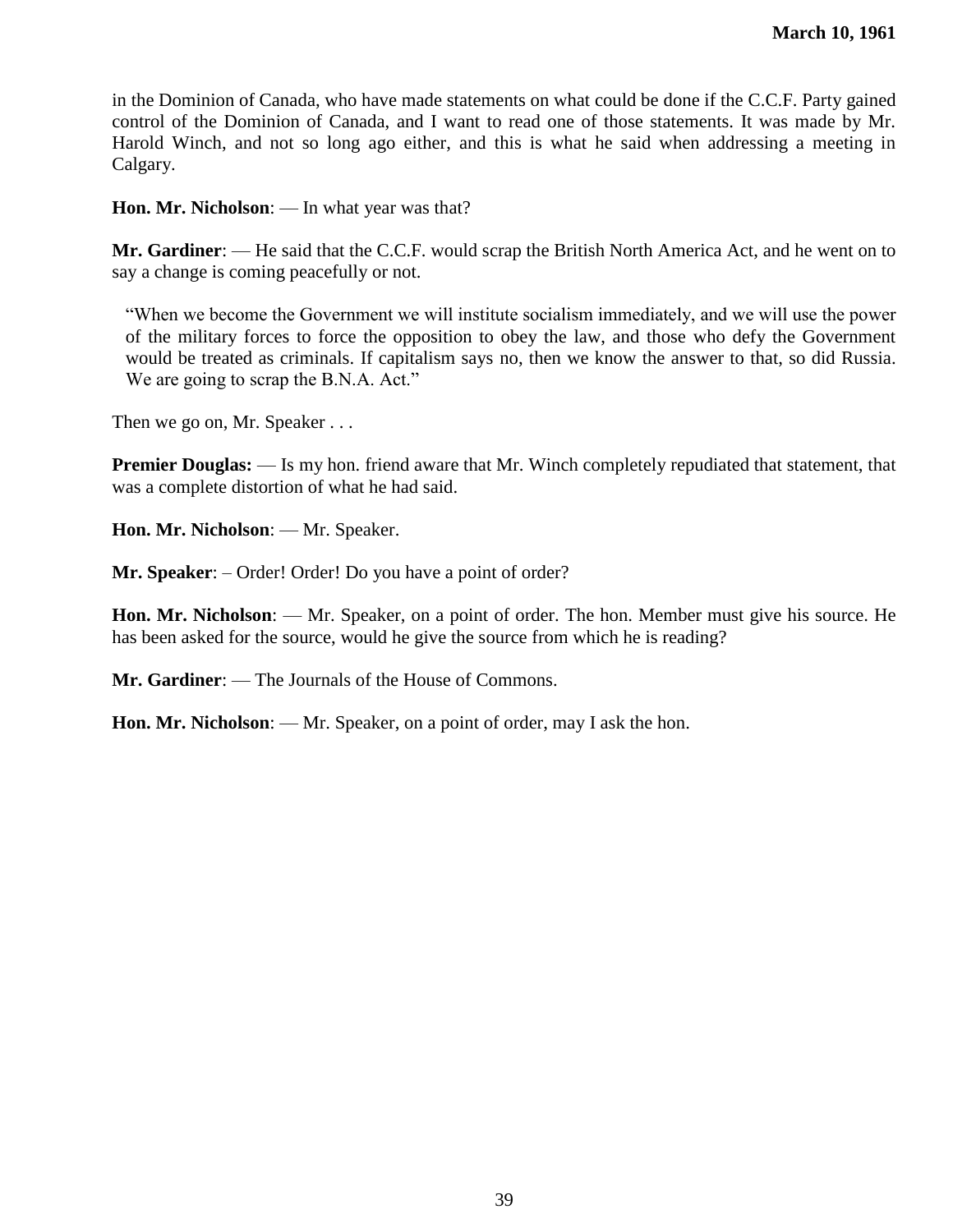# **March 10, 1961**

Member to give his authority, he is reading something but obviously he hasn't told the House what he's reading from.

**Mr. Gardiner**: — It's a political address that was given by Mr. Winch, in the City of Calgary.

**Hon. Mr. Nicholson**: — Mr. Speaker, on a point of order.

**Mr. Speaker:** — Order! Order! If you still have a point of order ...

**Hon. Mr. Nicholson**: — On a point of order. The Member has made a serious charge against a Member of the House of Commons. He has refused to give the authority from which he is reading. I think that the rule is that a Member must give his authority.

**Premier Douglas:** — What is the date of the paper?

**Mr. Gardiner**: — Well, I'm speaking from the address that was made by the Prime Minister of Canada, in the House of Commons in which he quoted the remarks of Mr. Harold Winch that were made in the City of Calgary.

**Premier Douglas:** — Give us the page and the date.

**Mr. Speaker**: — Could the hon. Member give additional information?

**Premier Douglas:** — The other day, Mr. Speaker, on a point of order, the other day you insisted that a Member here give the authority before he even quoted, before he even made the quotation.

**Mr. Thatcher**: — Sure he made it all right.

**Mr. Gardiner**: — My friend from Moosomin is going to go and get it, and as soon as I have it I will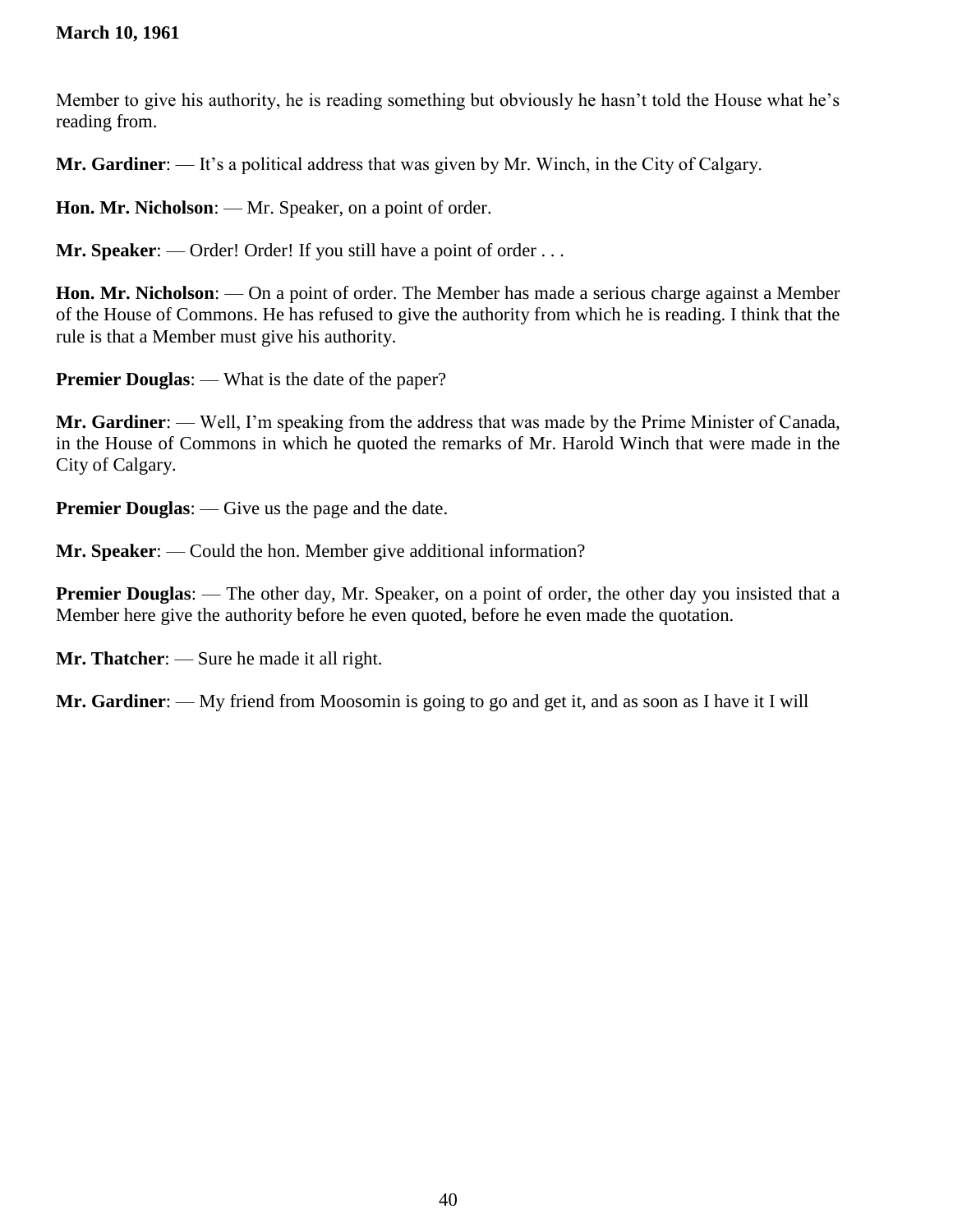present you with the exact date. Now, Mr. Speaker, to go on with regard to the Premier's address, and the remarks he had to make in regard to socialism. At the present time, the Party across the way is deciding to change its name. They aren't going to try to create a new party, Mr. Speaker, because socialism is about as old as this old world of ours.

**Mr. Thatcher**: — They can't take it, the radio is off.

**Mr. Gardiner**: — Socialism is something old; it is not something new. So we find that when we consider the problems which are facing us at the present time, when certain labor leaders, not the workers in this country, are attempting to gain political power through their positions in the unions of this country, Mr. Speaker, two men who have been in the political life of this country, who have left it in one form or another, either through political defeat or through their own desires, and who today would gain further power in this country politically by gaining control of the labor unions in this country. Then they would have them support a political party in order to try to gain political power over the people of this country. If our friends want to hear some of the things that have been said by labor leaders in the country to the south of us, I'll read them one or two. The first one is by William Green, who was definitely one of the greatest labor leaders of his day, in the country to the south of us:

―The President of the American Federation of Labor, as reported in the ‗Wholesale Groceries News'  $-$ - $\frac{c}{c}$ 

**Hon. Mr. Nicholson**: — Mr. Speaker, on a point of order. The hon. Member appears to be reading from some document, and I think the Members of the House have a right to know from what he is reading. He apparently is to read something from Mr. Green . . .

**Mr. Gardiner**: — Mr. Speaker, I just told him exactly what I was reading from.

**Hon. Mr. Nicholson**: — On a point of order. The hon.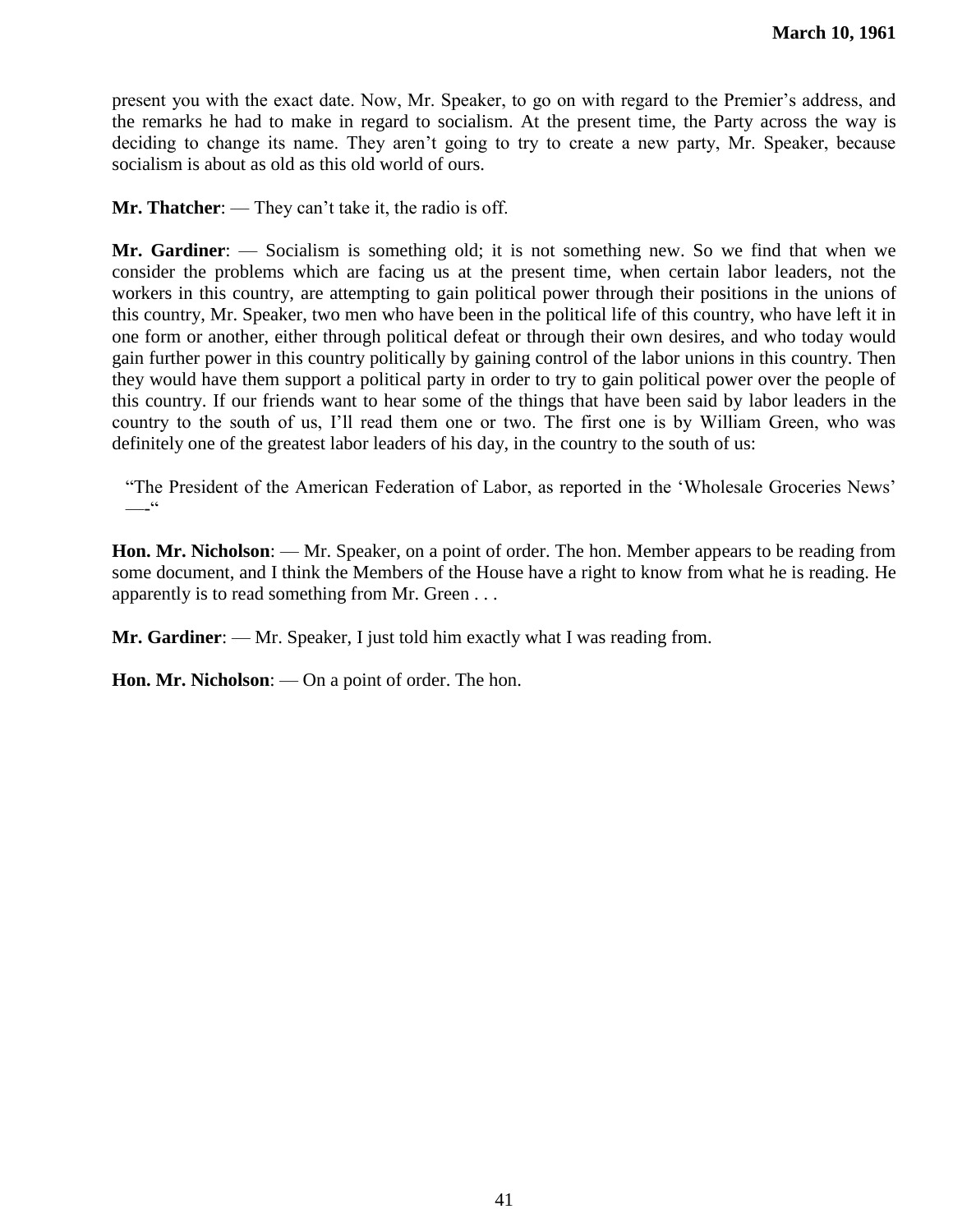# **March 10, 1961**

Member appears to be reading from some document, and I submit that he must tell the House from what he is reading.

**Mr. Speaker**: — Order! Is this the same document you were referring to before?

**Mr. Gardiner**: — This is my notes, Mr. Speaker, and I am reading a quotation from an address made by Mr. William Green, the President of the American Federation of Labor, and I am giving . . .

**Hon. Mr. Nicholson**: — Mr. Speaker.

**Mr. Speaker**: — Order! Order!

**Mr. Gardiner**: — . . . I'm giving them all the information, the days and the date of the speech, in October 1943, and this is the statement that was made.

**Hon. Mr. Nicholson**: — Mr. Speaker, on a point of order.

**Mr. Speaker**: — Order! Order! Are you still explaining what you are reading from?

**Mr. Gardiner:** — I'm giving them exactly the data . . .

**Mr. Speaker**: — Order! Order! The Member should be allowed to continue to explain what he is reading from. Have you finished your explanation?

**Mr. Gardiner**: — Yes.

**Hon. Mr. Nicholson**: — Mr. Speaker, the other day, the Minister of Education was not permitted to read without giving his authority. I ask you, Mr. Speaker, to require the Member for Melville to give us the authority from which he is reading.

**Mr. Speaker**: — I consider that he has.

**Hon. Mr. Nicholson**: — No, Mr. Speaker, he has . . .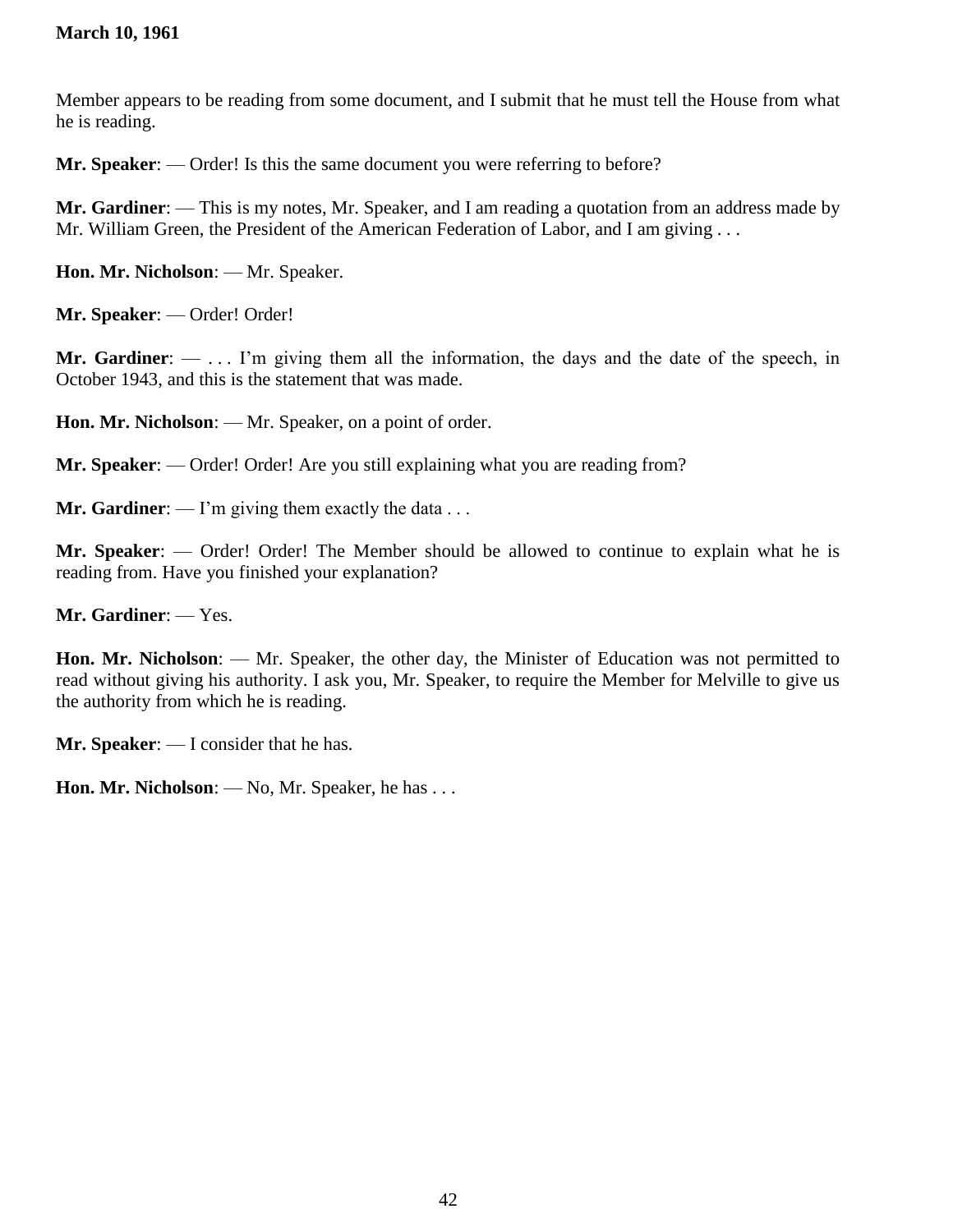**Mr. Gardiner:** — . . . The "Wholesale Groceries News" of the U.S.A. October issue 1943. Now, certainly, Mr. Speaker, that is enough information for my friends.

**Hon. Mr. Nicholson**: — Why didn't you give it in the first place?

**Mr. Gardiner**: — I was reading that when you interrupted me. If you would be a gentleman and stay in your seat for a while . . . This is what Mr. William Green had to say, and I know it is not going to be very good for my friends across the way. I don't blame them for trying to raise an objection.

―Individual liberty and security are inseparably associated with the vital principle of free enterprise, and the ownership of private property. These principles and blessings will remain with us only so long as we maintain the sources from which they flow. They will go with the wind and pass beyond our reach, and it will be difficult if not impossible to regain them, if ever there is substituted for them any form of socialism, communism or government regimentation. Because organized labor understands fully that it will suffer if ever the foundation and super-structure of free government is destroyed or impaired, it stands firm in its determination to protect and preserve free enterprise, and the private ownership of property at any cost."

This, Mr. Speaker, was the statement of the great labor leader, in the country to the south of us.

**Hon. Mr. Nicholson**: — He has been dead how long?

**Mr. Gardiner**: — Now, Mr. Speaker, when we turn to what the Premier wanted to know, and he stated that in the Regina Manifesto, that the party didn't believe in socialism, as we are terming it over here. Well, what is said about Marxian socialism, from anything I have ever read, Mr. Speaker, the only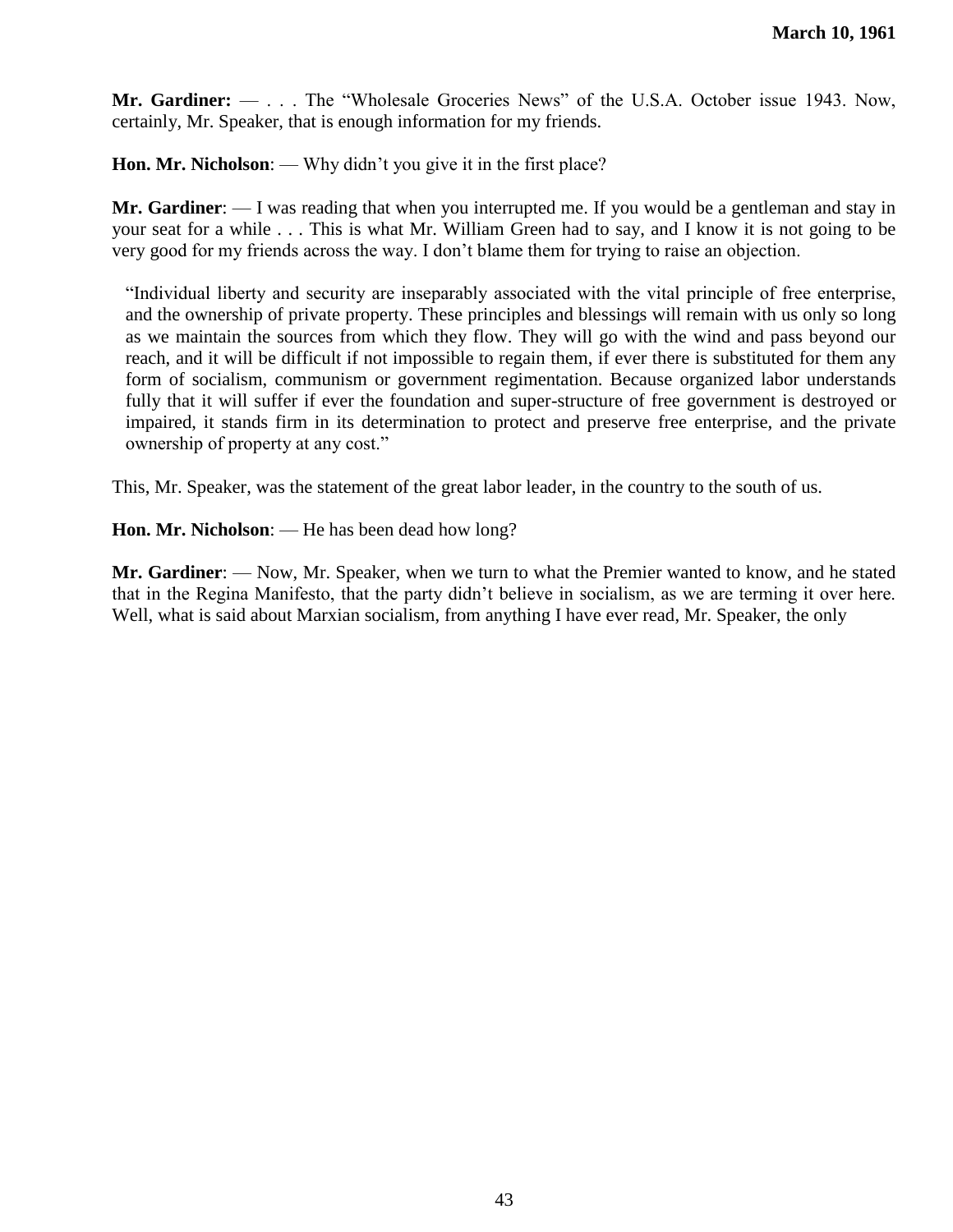thing that is any different from Marxian socialism or any other type, is that under Marxian socialism, force was going to be used to put it into effect.

I have already read one statement which shows the intention of the group across the way, or at least some of their Members, as to their indication of what they would do if they gained the type of power they have to gain – of course they are not going to do it here in Saskatchewan – no Federal Government would permit any such thing to happen, and if they ever did try to put their socialism into effect here, they would be stopped by a Federal Government. So we all know that the only way that socialism can be put into effect, as they say across the way, is by their gaining control of the Government of this country, of the army and of the police force, so that they can force their beliefs and their ideas on the people of this country.

**Hon. Mr. Erb**: — What did they do in Great Britain? What did they do in England?

**Mr. Gardiner**: — Here is a question that was asked in a pamphlet on the position by the C.C.F. Party themselves: ―Does this political party consider that this objective so stated, gives to us a mandate to bring into operation socialism if elected?" The answer that was given was "yes". Then they go on with many other questions, but I think that's answer enough.

One day my friends across the way are socialists, the next day they aren't socialists, and I think it's about time the Premier across the way who has tried to state that socialism for some reason or other stands for the brotherhood of man. Well, Mr. Speaker, I am quite certain that as far as many in this country are concerned, the extreme form of socialism that we find in the world today certainly doesn't believe in the brotherhood of man.

Now, in the remarks of the Premier, and of the Minister of Health, reference was made to questions of health, and the question of social welfare, and I think that there should be some explanation in dealing with health services. I am going to congratulate the Minister for being a little fairer than he usually is on occasions of this type, and even to the Premier himself. I think, after all, some of our addresses in this House have begun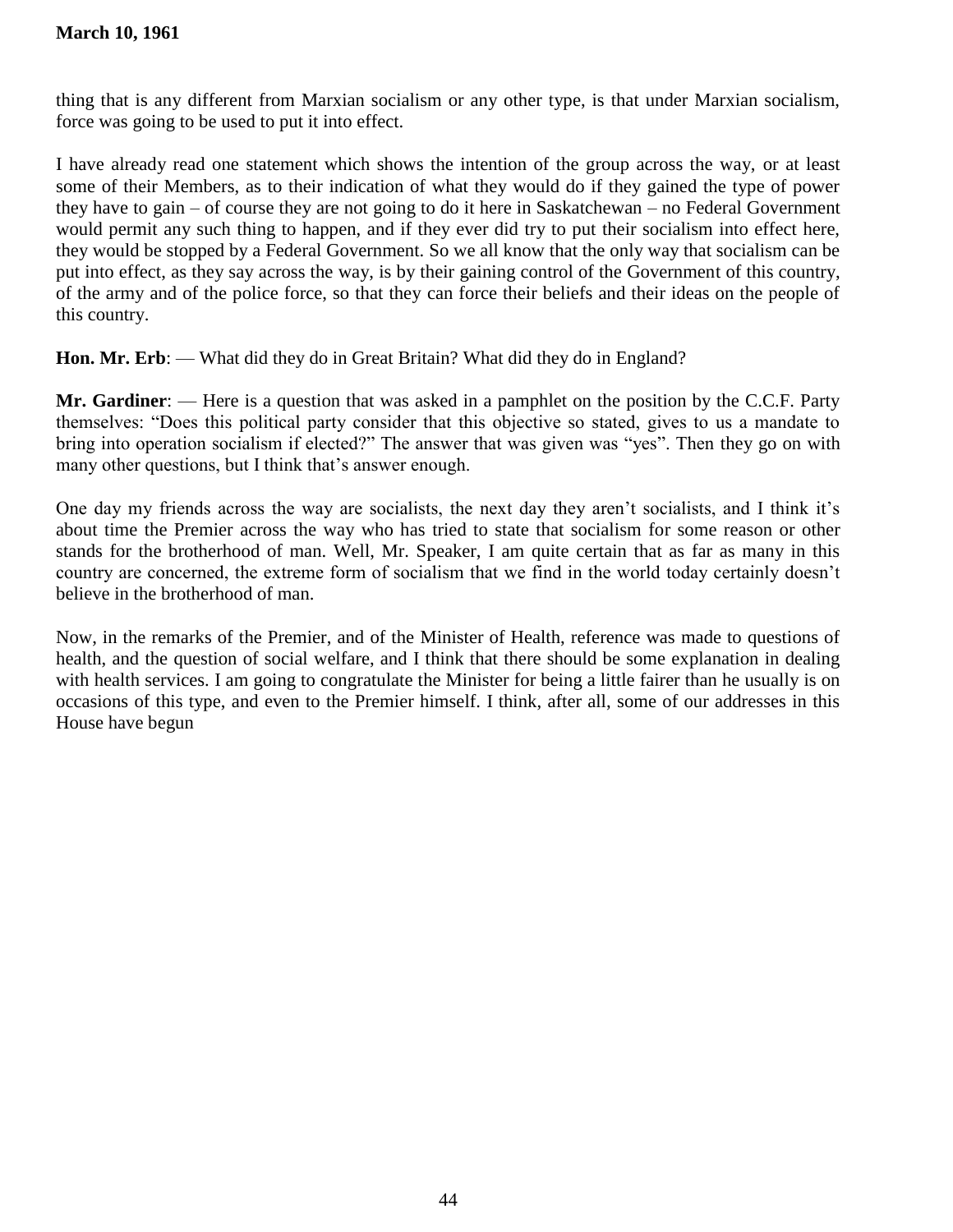to bear fruit. They realize that the people of Saskatchewan don't believe most of the fairy tales that are told to them from day to day to this Legislature and around the country by the Premier and members of his Government. Most of the people of this province have come to the point where they no longer believe their statements, because of statements such as the one that was read into the records of this House the other day by the Member for Arm River, the address that Mr. Coldwell made in Unity during the last election campaign, in which he made this statement. He covered the history of the health services which had been instigated by the C.C.F. in Saskatchewan, such as the Anti-Tuberculosis League. No greater lie was ever stated by any man in public life in this province, than to take credit for the work of the people that have worked behind the name of the Saskatchewan Anti-Tuberculosis League ever since 1911. This year we are celebrating their 50th anniversary, and the Minister of Health across the way, and the Premier, last year when it was coming close to an election, got up in this House and forgot all about the rest of the people of the province, and took credit for the fact that they had instituted tuberculosis care.

#### **Hon. Mr. Erb:** — That is utter nonsense.

**Mr. Gardiner**: — They took credit for the fact that they had instituted free cancer care; took credit for the fact that they had instituted hospital insurance. Hospital insurance! It wasn't hospital insurance; last year it was free hospitalization. Of course, since the last election it's not quite as free as it was before. Before the last election my family and myself paid \$35.00 for it, and this year we paid \$48.00. It is not quite as free as it was before the election last year. Our friends across the way like to refer to all these programs as free, something they are giving to the people for nothing, and that's the statements that they used, particularly on the budget. They are not quite so free with them in this House, Mr. Speaker, because they realize it's going to be brought home to them that they are trying to take credit for the work.

Then I hear some of my friends across the way talk about co-operation, Mr. Speaker. We have been fortunate ever since the formation of the Province of Saskatchewan, and even before then, in having a group of people who have worked together to build up the services for the people of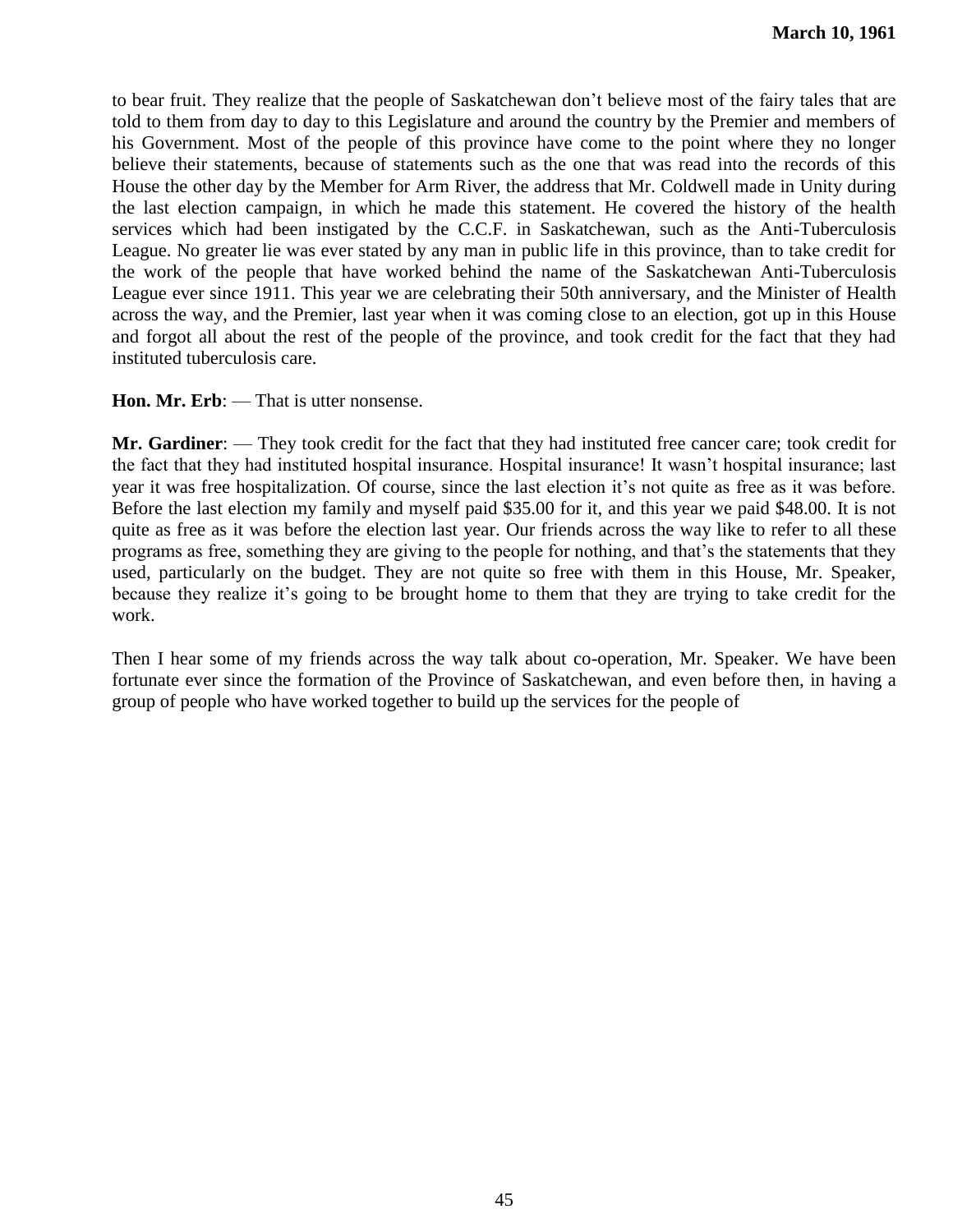## **March 10, 1961**

this province, and I don't think it brings any credit to any Government in this province to take the credit for the hard work that has had to be put into many of the projects that we have in this province at the present time in order to make them possible. But to this Government, nothing is sacred, Mr. Speaker, nothing in this province is sacred. They'll take the credit for everything that the people have done, if they can possibly do it, and that's why I say that I want to congratulate the Minister this afternoon for the fact that he did indicate that someone besides this Government was providing the money to build the hospitals of this province. This is one of the first times he has ever given credit to someone else besides this Government, in spite of the fact that it's the work of the local people, and the taxes of the local people that go towards building the hospitals in this province, and have gone towards that purpose before they went into office, and since they came into office. The hard work and co-operation of our local people in the last few years, along with the assistance of local, Federal and Provincial Governments. It wasn't very long ago they used to forget the Federal Government was even contributing dollar for dollar.

Now, of course, the Minister states this afternoon that he has a new program. He says that he is going to encourage the hospitals through this new program, to go on a pay-as-you-go basis. Now, when I heard both him and the Premier speak this afternoon about this pay-as-you-go basis, I thought that they had better to go the Minister in charge of the Power Corporation; they seem to have two values. They think that the hospitals should work on a pay-as-you-go basis; they think that the Government, or so they state should go on a pay-as-you-go basis; but they think the Crown Corporations, or public utilities, should work on a different basis. Well, I don't know, Mr. Speaker, how you could put together two different policies with one Government, and then state that this is planned; this is the type of planning you can expect from a socialist government.

As far as I'm concerned Mr. Speaker, there has been very little planning, put into this budget or into the program, that the various Ministers have presented to us here today. I had the Minister in charge of the Power Corporation, tell me last night, that he hadn't decided on his program until the night before. Now, Mr. Speaker, if that's government planning, deciding on your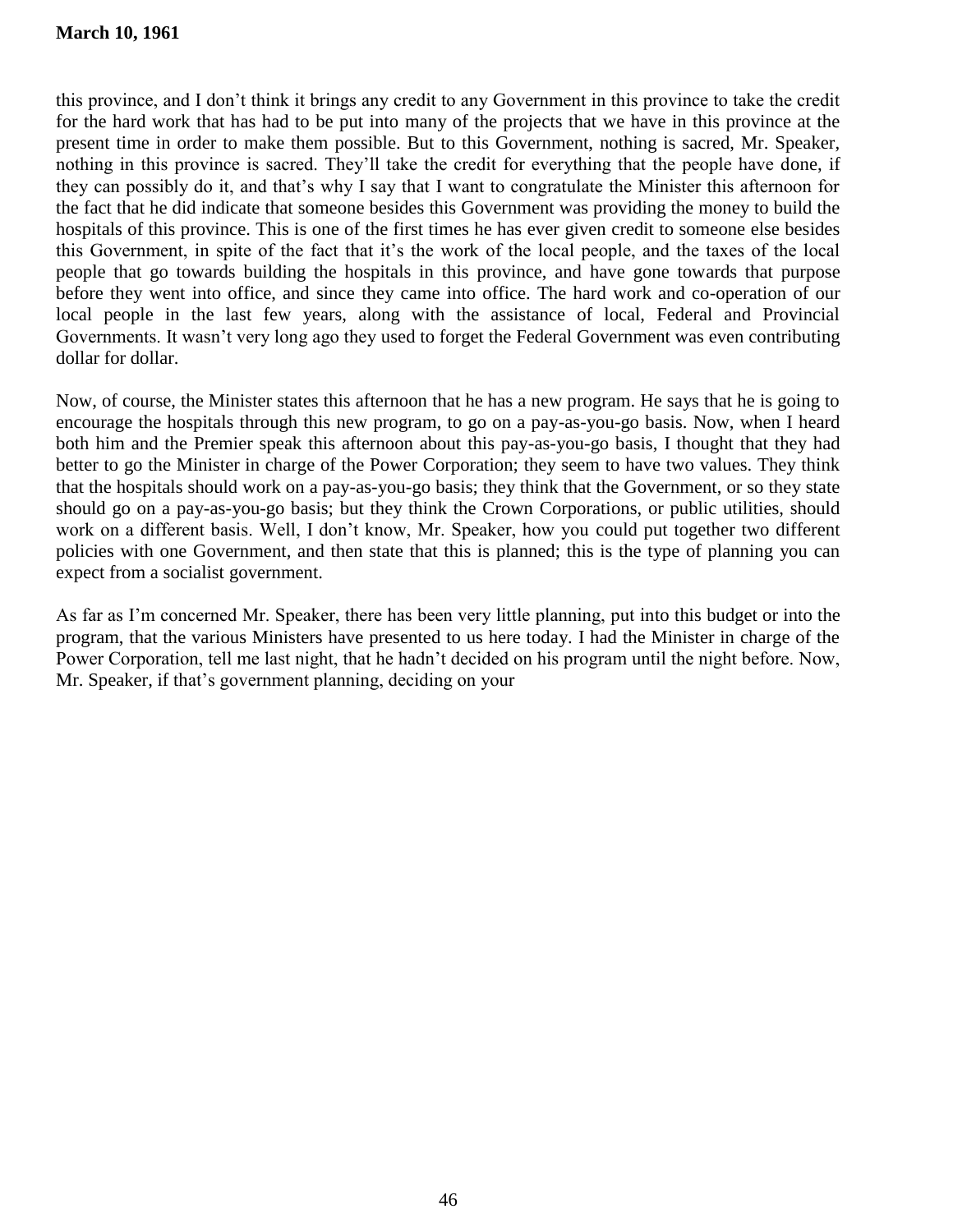program the night before you come out with it, even after the budget is written, then come to this Legislature and present it, if that's socialist planning, I don't think the people of this province want to see very much more of that type of planning going on.

Surely with all the experts he has in his Department and in his Power Corporation, he could find somebody who could draw up a program so that he could tell the people of this province what's going to happen to them over a period of six months. I have written to the Minister now for a period of six months trying to find what his program was going to be, and this is the same kind of answer that I got all the time.

People in various communities throughout this province, Mr. Speaker, have to make plans when gas is going to be brought into their community. They have to make plans when power is going to be brought into their community, and surely with all the planning that we hear about from the other side of the House, with regard to the installation of power and gas, surely the Minister can find someone in his Department smart enough to draw him up a plan so that he can tell the people six months ahead of time, whether they are going to get gas or whether they are going to get power, so that they can prepare for it, so that they can put aside the money that they might need to make the changeover to natural gas, and the changeover to power, or to get the facilities that will be needed if gas and power were put in, in their various communities.

So I say to the Minister that with the Economic Planning and Advisory Board and with all the experts in the various branches of Government, I would suggest that another year he have his plans made up six months ahead of time, so the people of this province will know what his plan is, and so that they can plan also in order that they can all co-operate together to bring about the greatest advantages to the people of this province.

Now, Mr. Speaker, I want to return just for a moment, to statements that were made by the Minister of Health. During the last two or three weeks, I have placed some questions on the Order Paper of the House asking for information with regards to resignations of the staff in the Psychiatric Branch of the Department of Public Health, located in the City of Yorkton. Every answer has always been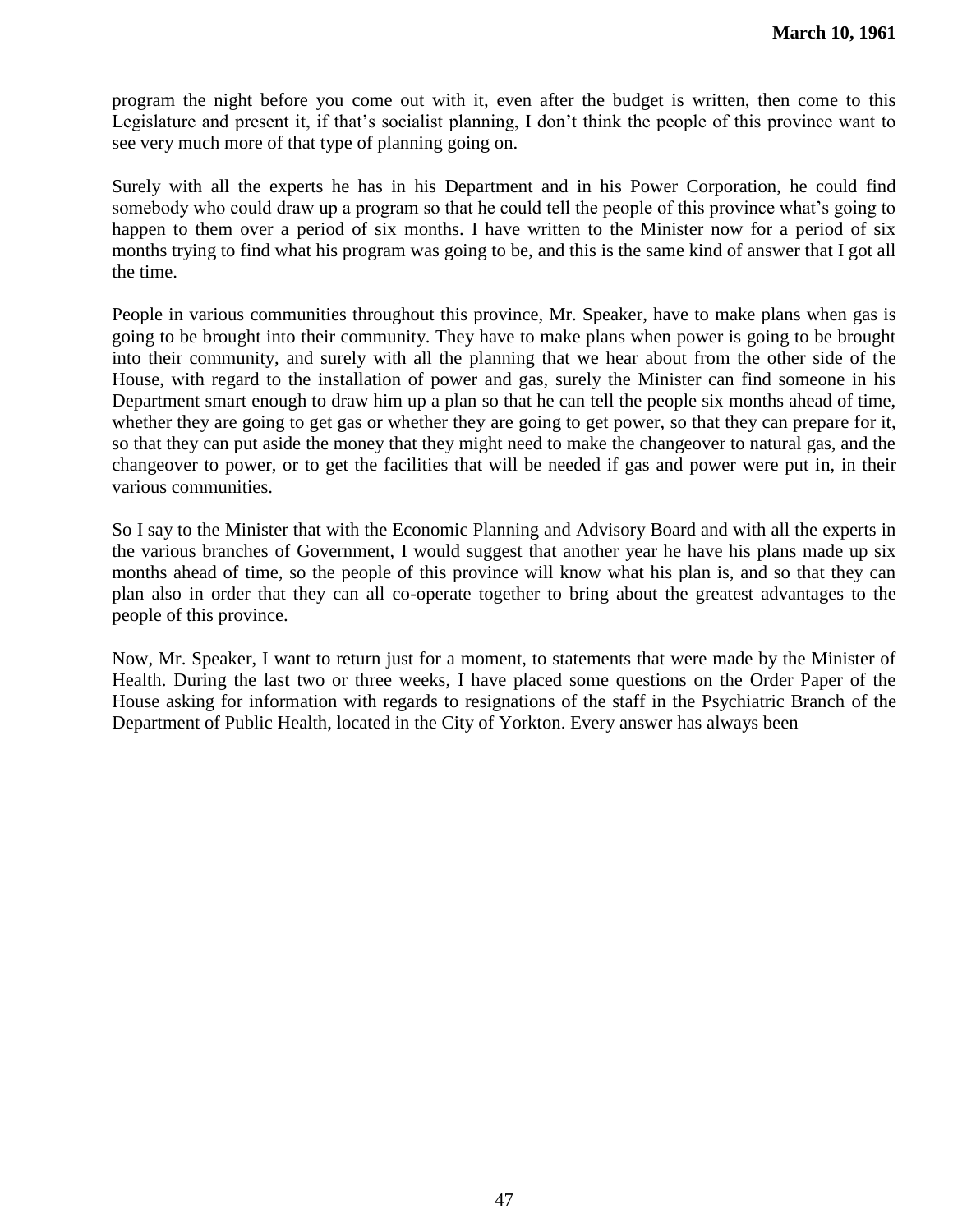that there have been no such resignations. Well, Mr. Speaker, there seems to be some difference in view, as between the Minister and one of his staff in the City of Yorkton. Three weeks ago speaking in the Town of Lemberg an employee of the Psychiatric Branch of the mental health staff for the City of Yorkton, stated publicly that five members of the staff, including himself, had tendered their resignations to the Minister. He stated that he had agreed to stay on for six weeks until such time I suppose, as the Department was able to make other arrangements and other plans.

**Hon. Mr. Erb**: — Mr. Speaker, on a point of order. At no time have I received any letter stating the resignation.

**Mr. Speaker:** — I believe that is not a point of order, it is an explanation that you could . . .

**Mr. Gardiner:** — What was the statement of the Minister?

**Premier Douglas:** — He stated that no such resignations had been received.

**Mr. Gardiner**: — Well I would state then, that if his staff are going around the province, and stating that they have all resigned, and making statements of that type, that the Minister had better look into it.

**Premier Douglas:** — Did the hon. Member hear them make this statement or is this second hand?

**Mr. Gardiner**: — This came from at least four people who attended the meeting, which was a Home and School Meeting, and I don't think the particular gentleman had any objection to it being used publicly or he wouldn't be making these statements. So I am going to state here that this more or less bears out the story that he told that night, but the Minister has denied that and I will have to accept his statements in this House that he didn't receive any letter of resignation.

Now, Mr. Speaker, there comes from the press in Yorkton and in Regina a statement that Dr. Frederick Grumberg, who is in charge of the Psychiatric Branch at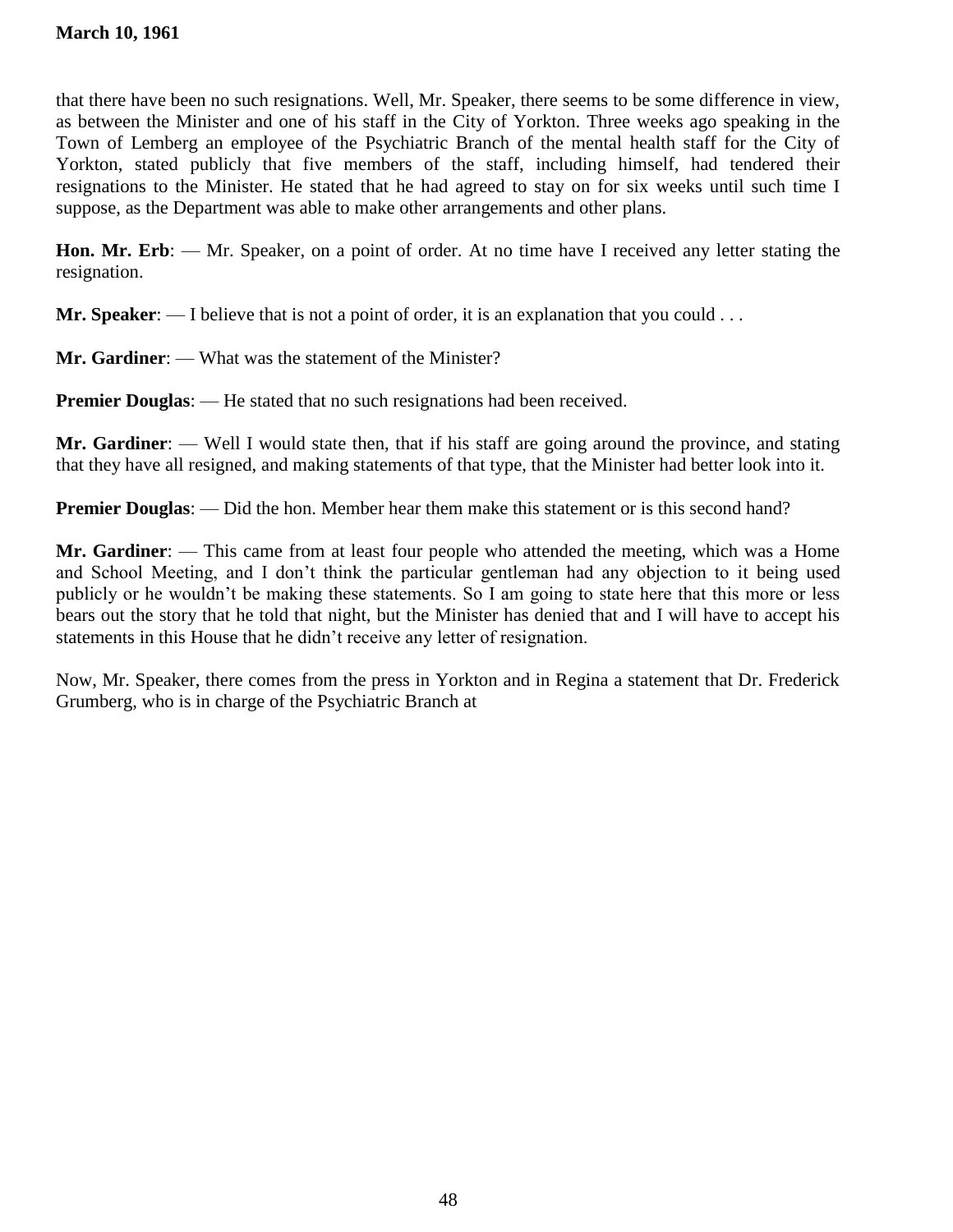Yorkton, has resigned because of the policy of the Government in not proceeding with the construction of the mental centre in the city of Yorkton, and I believe that he has good reason to resign from his position in protest against the actions of the Government. Here in Saskatchewan, where we have a socalled Saskatchewan plan, we are one of the last provinces in Canada actually to accept and really start doing something about this co-called Saskatchewan plan. Even in the statement that was made by Dr. Lawson in Yorkton, he indicated that this was the position, and that the Saskatchewan plan was no longer that because Saskatchewan had never adopted it, or never really tried to put it into effect.

I think, Mr. Speaker, that when the Minister spoke here this afternoon, with this resignation before him, that he should have had some statement to make to the people of this province, with that report in the press, as to what the position is in his Department with regard to staff of the Psychiatric Branch of the Department of Public Health in the province of Saskatchewan. I don't think things are nearly as healthy, even as these reports indicate, and I think before long you are going to hear further from employees of that branch.

Now, Mr. Speaker, to clear the request up of my friends across the way as to where the statement came from, here is the copy of the Debates of the House of Commons of Canada, Session 1960, Volume 4, the statement by Mr. Winch, as read by the present Prime Minister of Canada, and the statement was made, if the gentlemen want it, November 10, 1943, by Mr. Winch, in the City of Calgary. This is the statement made by Mr. Diefenbaker during a debate in the House of Commons and he wasn't called to order at that time, before he proceeded to read to the House the statement that had been made by Mr. Winch on that occasion. So I hope that that will clear up that particular question for my friends across the way.

**Premier Douglas**: — What's the Hansard date? I didn't catch it.

**Mr. Gardiner**: — May 30, 1960. It was page 4330.

Now, Mr. Speaker, to return to the Department of Health, I want to say in closing this part of my address, that the hospitals of this province do not quite bear out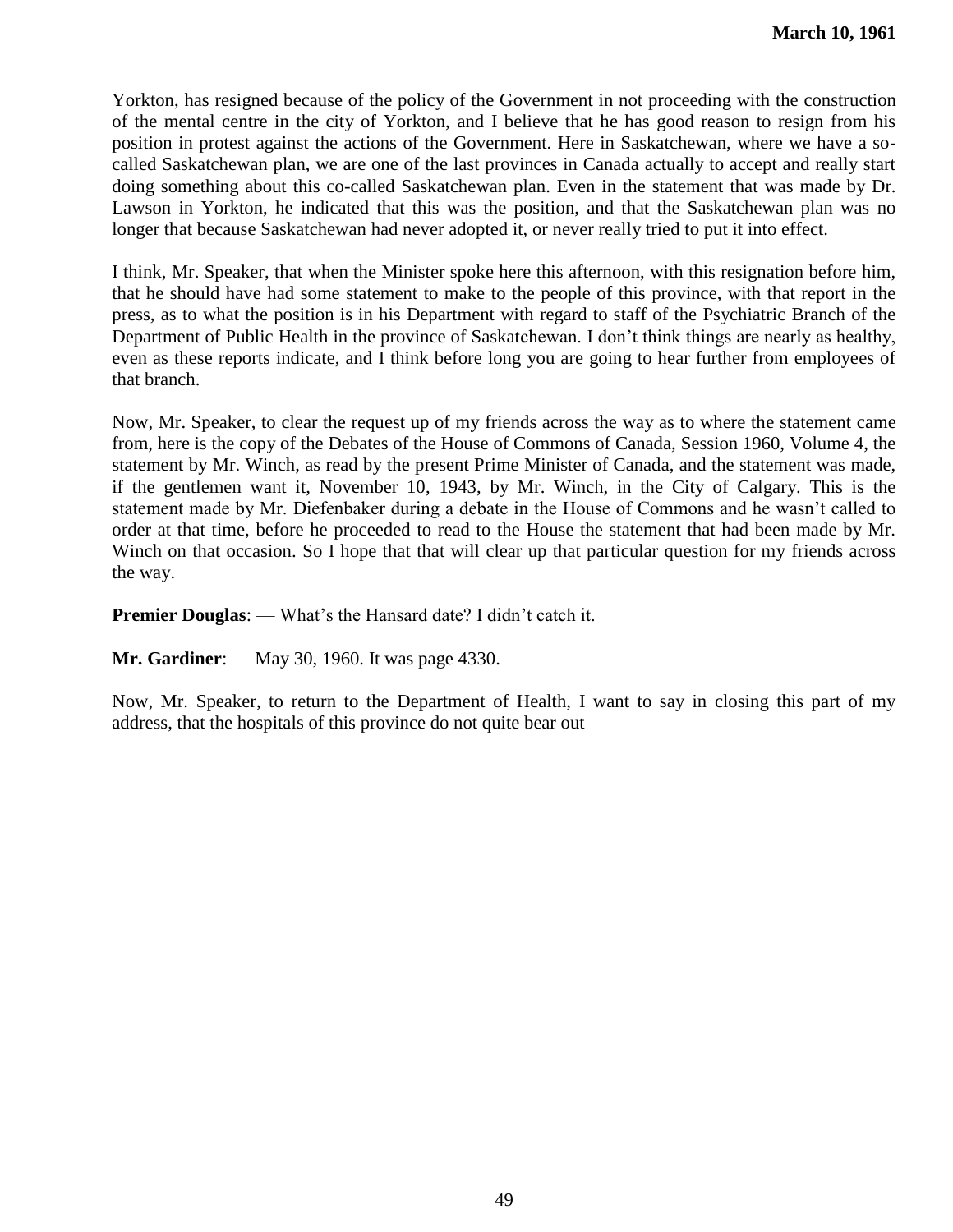the statement by the Minister of Health that they were properly consulted with regard to his actions on September 1st, last, when he put into effect the new grant formula. In fact, I have here the brief that was presented to the Cabinet of this province stating that a commitment that had been made to them to seek their advice before making a final decision after the first meeting was held and this matter was discussed, that the consultation never took place. Of course, I don't know whether the Minister is going to deny that the Hospital Association are correct in their statements that they weren't consulted by the board on this particular date.

Then I want to remind the Minister that his actions aren't quite as holy as they look on the surface. Certainly it would be nice to have more of a capital grant for construction purposes when a hospital is being built, but the Minister realizes as well as I do, and he has tried to state it in this House, that we have the best hospital accommodations, and I have heard him say it myself, in the Dominion of Canada. I am quite certain that many of the hospitals that have been built in the last twenty or twenty-five years are not going to be built again. I know that places have been turned down in this province for a hospital that would like to have a hospital, because they have been told that there is not a need for a hospital in that location. I am going to ask the Minister where all this money is going to be spent, that he is talking about at the present time. I don't believe that by the time he gets through that program he will spend anywhere near the type of money he mentioned here this afternoon to this House, because of the fact that the construction definitely will not come about for the next few years.

But this is not the whole story. When it comes down to the question of principal payment, the Minister says he has accepted the payment of the principal payments of the debenture debt of the hospitals in this province, but at the same time he also states that he has taken away the rights of the hospitals to use the depreciation cost as part of their operating costs under the Saskatchewan Hospital Services Plan, and the figures that have been handed down in the last few days by the Minister definitely indicate that if this is the case, and the Minister shakes his head that it is, the amount that will be reduced from the hospital cost of operation, through taking away their right to use depreciation as a cost of operation, that amount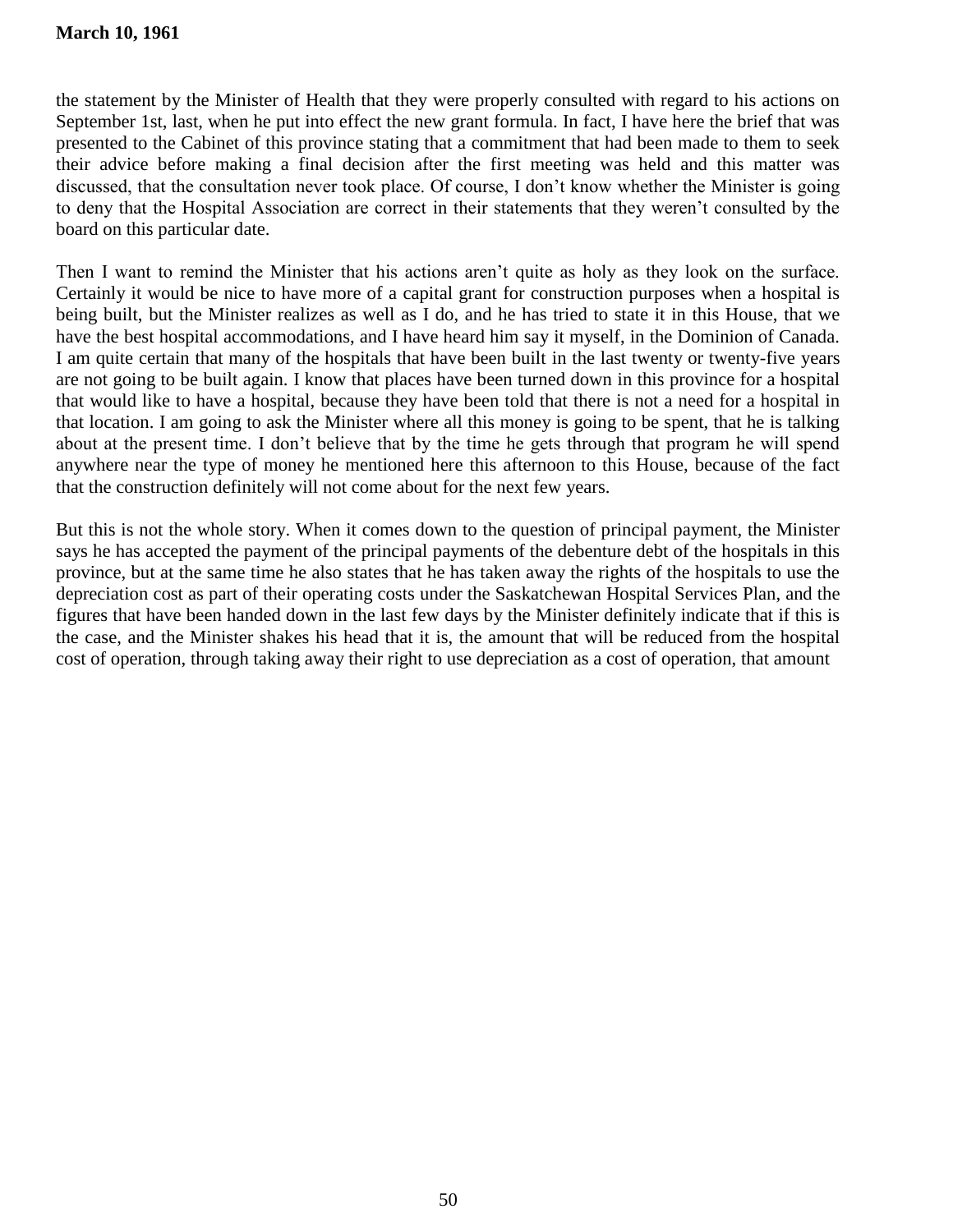will be larger than the total benefit they will receive from the Government taking over the principal payments for debenture capital debt of the hospitals in this province. So, in spite of what the Premier said out in B.C., when he was out there campaigning in the election last year – he went and saw the press out in British Columbia, and he told the press the people of Saskatchewan were going to be relieved of their property tax for the purpose of constructing hospitals and operating hospitals in this province. Well, Mr. Speaker, I'm afraid that if conditions are as indicated in the reports that are handed down to us, the costs are going to increase, the property taxes are going to increase for the purpose of operating and constructing our hospitals in this province, instead of decreasing.

Then we come to the question of Social Welfare. With regard to Social Welfare we have statements here from the Premier this afternoon. I think this is another place that he should indicate that there is cooperation between his Government and others. After all, the Provincial Government in this province is only paying 50% of the total cost of social aid. The Federal Government pays 41%, and the balance is paid by the municipal people in this province, and yet these people get up and say look at what we are paying for social aid. They don't give any credit to the Federal Government. They don't give any credit or very much to the municipalities. But it's the C.C.F. Party that's doing everything for the people of this province in regard to social aid. Some of the Members have even got up in the debate and claimed they were responsible for Old Age Pensions. Well, I never heard of the C.C.F. prior to 1933, in fact, nobody else did, Mr. Speaker. There wasn't a C.C.F. party until 1933, but strange as it may seem, the Old Age Pension Act came into effect in 1927. Of course, our friends across the way would like to leave the impression that there was one man in Ottawa, one man who was responsible for the Old Age Pension Act, because of the fact that somebody showed a little appreciation to him and wrote him a letter and thanked him for his assistance. In 1927, when the Old Age Pension Act was passed, the Liberal Party in Canada had a clear majority in the House of Commons and they didn't need anyone's help in order to put the Old Age Pension Legislation into effect.

And so I say here, Mr. Speaker, with regard to all our social aid programs, whether they are disabled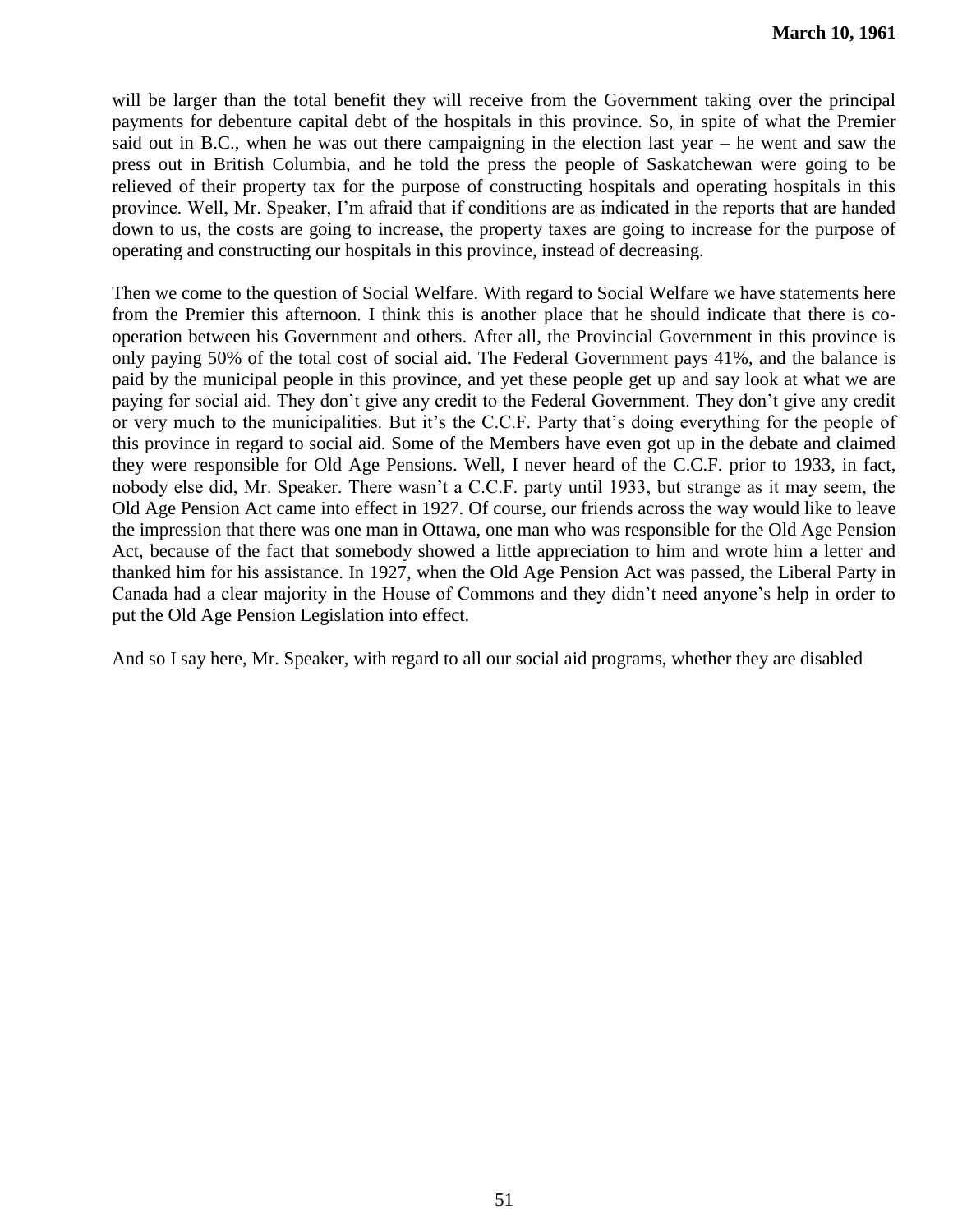pensions, whether they are blind pensions, whether they are old age pensions, whether it's our pension for those between the ages of 65 and 70, none of those were inaugurated by the Government that we have here in the Province of Saskatchewan today. Not one of them, Mr. Speaker. Not one of the auxiliary pensions came into being until the Federal Government in Canada said, "If you accept part of the responsibility for this plan, we will inaugurate it to the Dominion of Canada", and so a Federal Liberal Government put into effect disability pensions, blind pensions, pensions for those between the age of 65 and 70, and they also put in the full pension in 1952, the present Old Age Pension for everyone over 70 years of age. This C.C.F. Party can accept no credit for any one of those programs that was put into effect in the Dominion of Canada, or in this province. So I say to the Premier, that I hope that in the future that if they truly believe – they talk a lot about co-operation – and when they stand up and relate these programs to the people of the province, whether it's on the hustings, or whether it's here in the Legislature, that they will show some of that spirit of co-operation, some of that spirit which will give credit not only to the people of this province, but to others for the things that they have done for our people.

I can read philosophy too, but I am not going to take the time this afternoon, but I could read to you the philosophy that I believe in, and I am going to do it before the Session is over.

Mr. Speaker, I can assure the Premier of this province, that in relationship to the services of health and social welfare, or any of the other policies that have been laid down in this budget debate, there is nothing that has been done on any better scale, than was done by Liberal Government prior to 1929, when they were in a comparative period of prosperity. If we look at the budget of 1925-26, we find that education had 35% of the total budget of that particular date, and if we take the services that the Premier spoke about a few moments ago, the three services of Health, Social Welfare, and Education, almost exactly the same amount was spent in that year by a Liberal Government on those three services as is being spent in this present budget. So when this Government here tries to take credit for the fact that they are doing something new or something different, I think they had better look a little bit further back than going back to the days of depression and war, in order to find their history of the Province of Saskatchewan.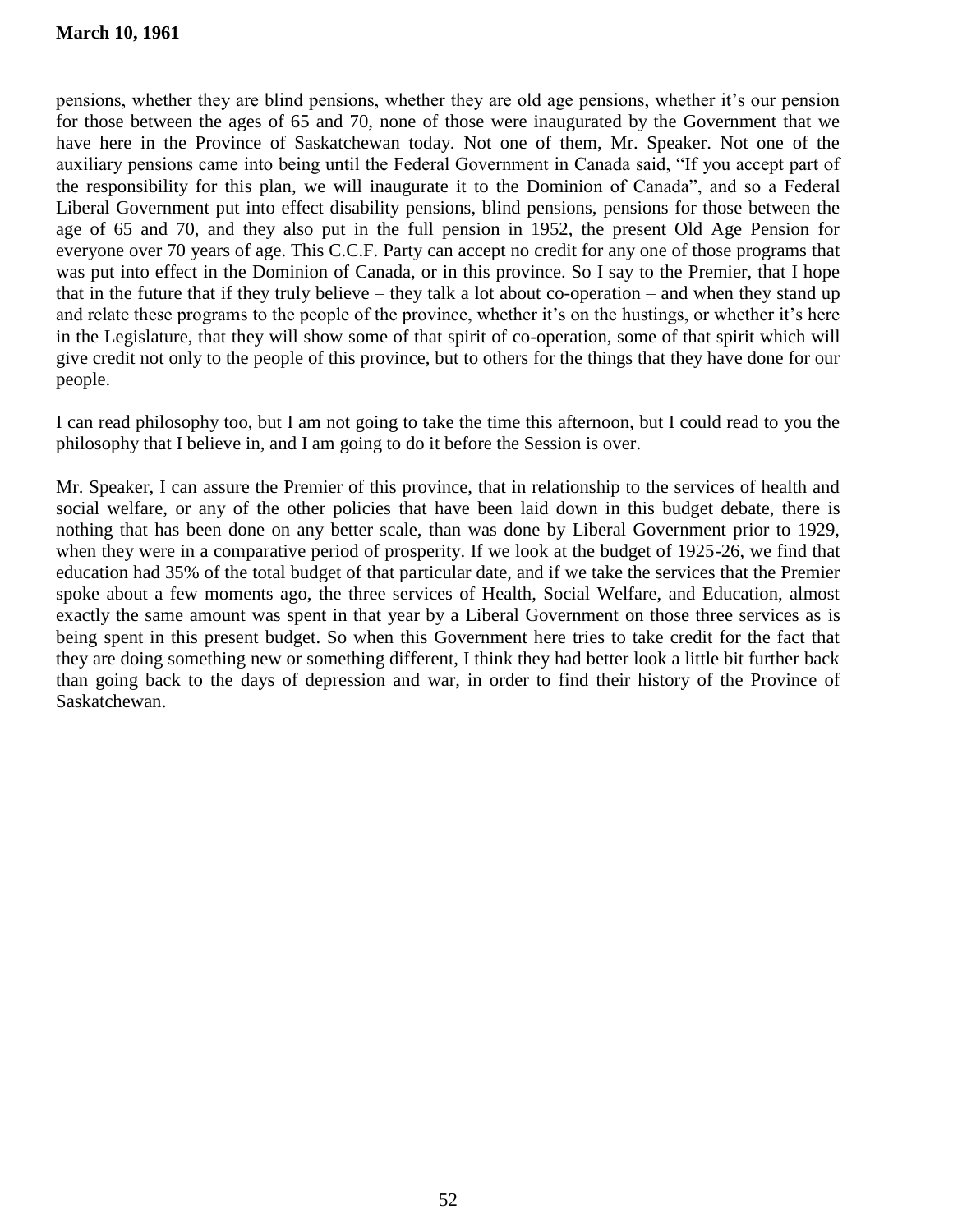Mr. Speaker, I am going to support the amendment, and I will not support the budget.

**Mr. Speaker**: — I must draw to the attention of the House, that the Hon. Minister is about to exercise his rights in closing the debate, and anyone who wishes to speak in this debate, must do so at the present time.

**Hon. W.S. Lloyd (Provincial Treasurer)**: — Mr. Speaker, I rise to make a few concluding remarks to the budget debate. I want first of all to thank those who have been good enough to take part in the discussion about the budget. This doesn't mean of course, as is obvious I think, that I agree with a great deal of what has been said from some parts of the House. Nevertheless, I appreciate the fact that people have taken part.

I must admit, Mr. Speaker, that I had no idea when, just a few weeks ago, the Premier and I struggled with you to get you to accept that Chair, that the Opposition would struggle quite so long and loudly to keep you from moving out of it as they have done in this debate.

I want particularly to thank those Members on this side of the Legislature who have taken part and assisted in the interpretation of the budget, and in cancelling out remarks which have been made by members of the Opposition. I particularly say 'thank you' for those comments, of generous reference to myself.

The remarks that have been made from this side of the House have made my position at this moment easier and at the same time, more difficult. The remarks have made it easier, because, after all, nearly everything that is necessary to have been said, has already been said. The ground was covered completely and intensely as well, by the Premier in his remarks earlier this afternoon, and in the remarks of other persons during the week. My position is more difficult then, in that it is necessary to say something without being repetitious.

I thought it would be useful, Mr. Speaker, if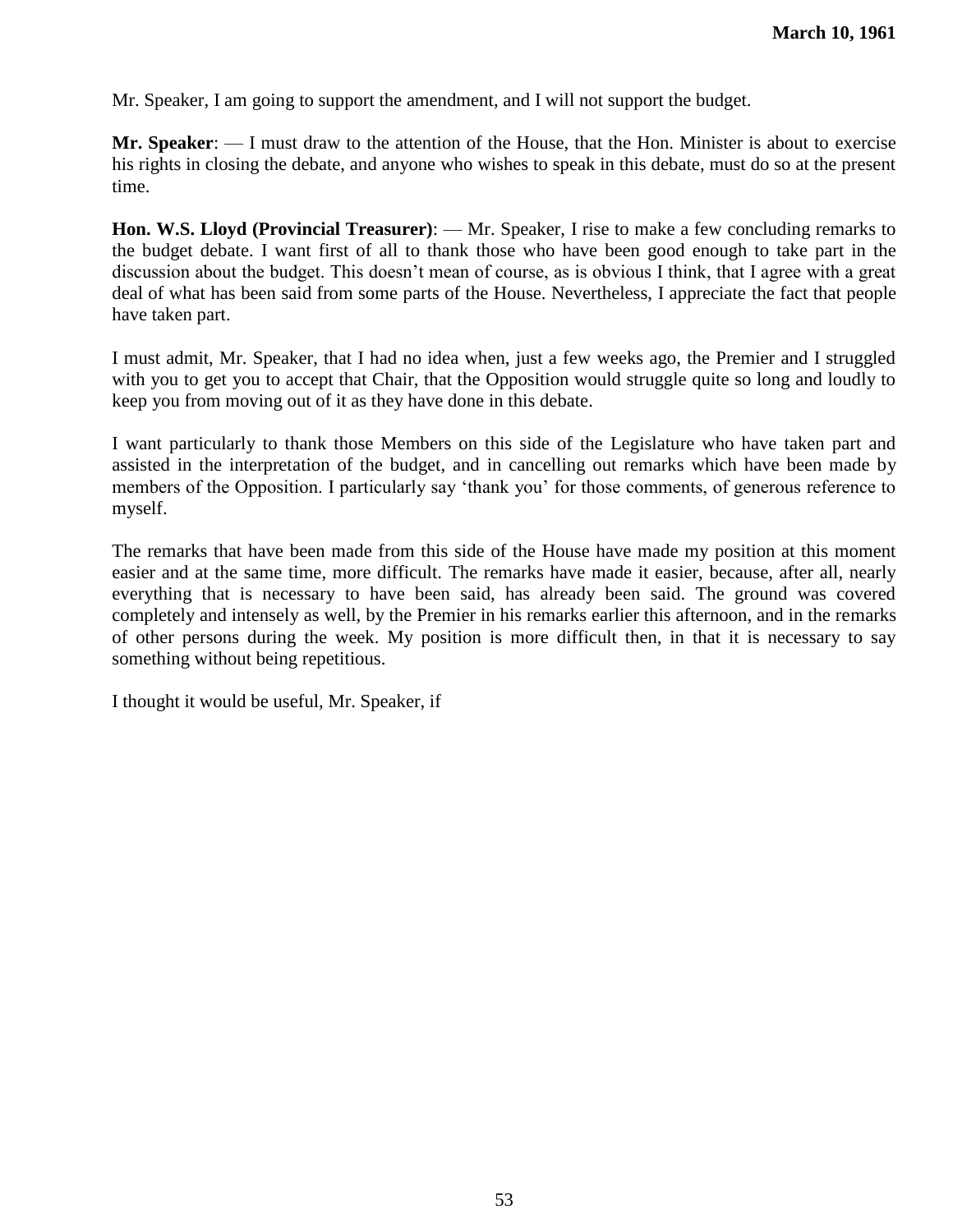# **March 10, 1961**

we should first of all just take a look at the general tenure of the remarks of the Opposition during the debate, and try to establish what I suppose might be called a sort of composite picture of the Opposition as indicated by their comments during the debate. Now here are the remarks, I'll just draw them together a little bit. Part of the picture we get from their remarks was the one which was predictable, and on which there has already been comment. They, first of all, are opposed to the Government collecting the amount of money which the budget suggests we need to collect this year. They would reduce that amount of money considerably, since they are not in favour of the increased sources of revenue which are being proposed, and are not in favour of some other existing sources of revenue. So it is safe to say that they would decrease the amount of money we have to spend by some \$4½ to \$5 millions. They are also opposed to the province's borrowing, so presumably, they would decrease still further, by limiting our borrowing, the amount of money that we would have to provide services. At the same time, nearly all of them at least, seem willing to add certain expenditures to the Government. Although, there are some of them who have indicated that they wouldn't want to vote against everything, but would like to vote in favor of some parts of the budget.

For example, the Member for Moosomin, I believe, indicated in interchange across the House last evening, that he would like to vote for that little part which brings more gas to his Constituency. I presume that the Member for Melville would not want to vote against that part that is going to bring some gas to his Constituency – commercial gas in this case, Mr. Speaker, and more useful. The Member from Pelly, I am sure would want to support that part of the expenditure which takes a system of gas into a part of the province from which his Constituency can be served later on.

With regard to highways, I am sure that the Member from Arm River, and the Member from Wilkie, and the Member from Estevan, and the Member from Turtleford, and the Member from Maple Creek would all want to support that portion of the budget, which brings better highway services to them. I am sure that they will all want to support that portion of the budget which extends more power to rural areas throughout the province, and that which develops our generating stations to the point that we will be able to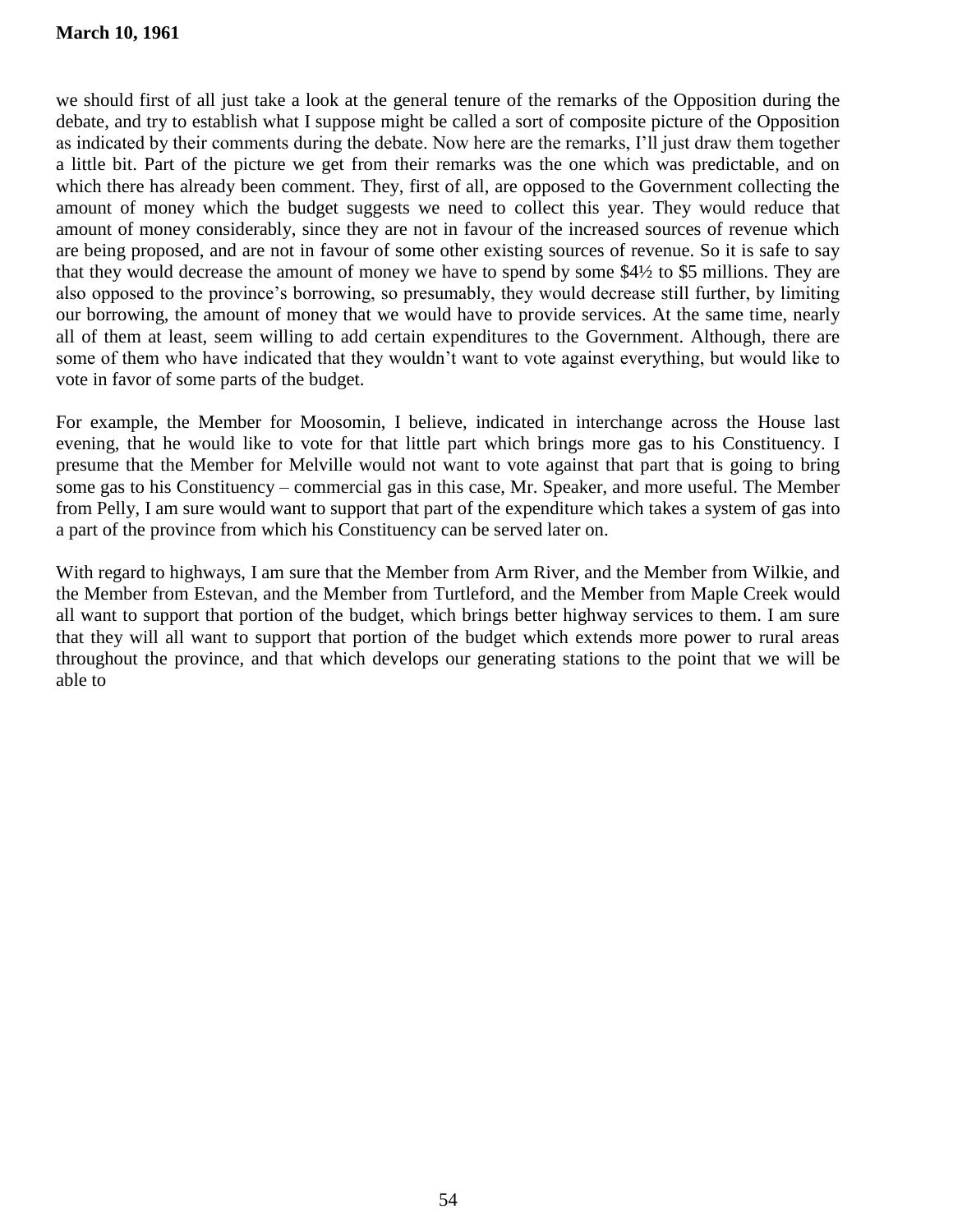supply with a very steadily, and gratifyingly so, increasing consumption of power throughout the province. The Member from Athabasca might even be willing to support that part of the budget, announced by the Minister in charge of the Power Corporation last night, which takes a power line into the northern part of the province at Beauval and Ile a la Crosse, costing some half a million dollars.

So we have this kind of picture, first of all, by the Opposition saying "Don't use as much money (by decreasing taxation, and by borrowing less), but at the same time spend more." This is an old story, as has been pointed out previously on many occasions . . .

**Mr. Thatcher**: — . . . Power Corporation and so on.

**Hon. Mr. Lloyd**: — . . . and points out the contradiction which is again apparent within the ranks of the Liberal Party. So they have a bias it seems to me, Mr. Speaker, first of all, against the Government doing those things, which are necessary in order to do some of the things which they suggest ought to be done.

Secondly they have indicated a bias against public ownership. The Premier has already referred to this this afternoon, I need only mention it in order to add to my composite picture, against public ownership, even of utilities such as power and gas. There have been remarks – interjections of the Leader of the Opposition, we had the remarks from the Member from Estevan, who had great praise for the rural electrification system in the Province of Alberta, which is of course, under private ownership there.

So it seems fair to assume that in this composite picture, we must realize that not only would such things as the Insurance Office, and other Crown enterprises go out the window, but to some extent also, some parts of the power and gas utilities.

**Mr. Thatcher**: — That is not our intention when we form the Government.

**Hon. Mr. Lloyd:** — I'll put it this way Mr. Speaker: Based on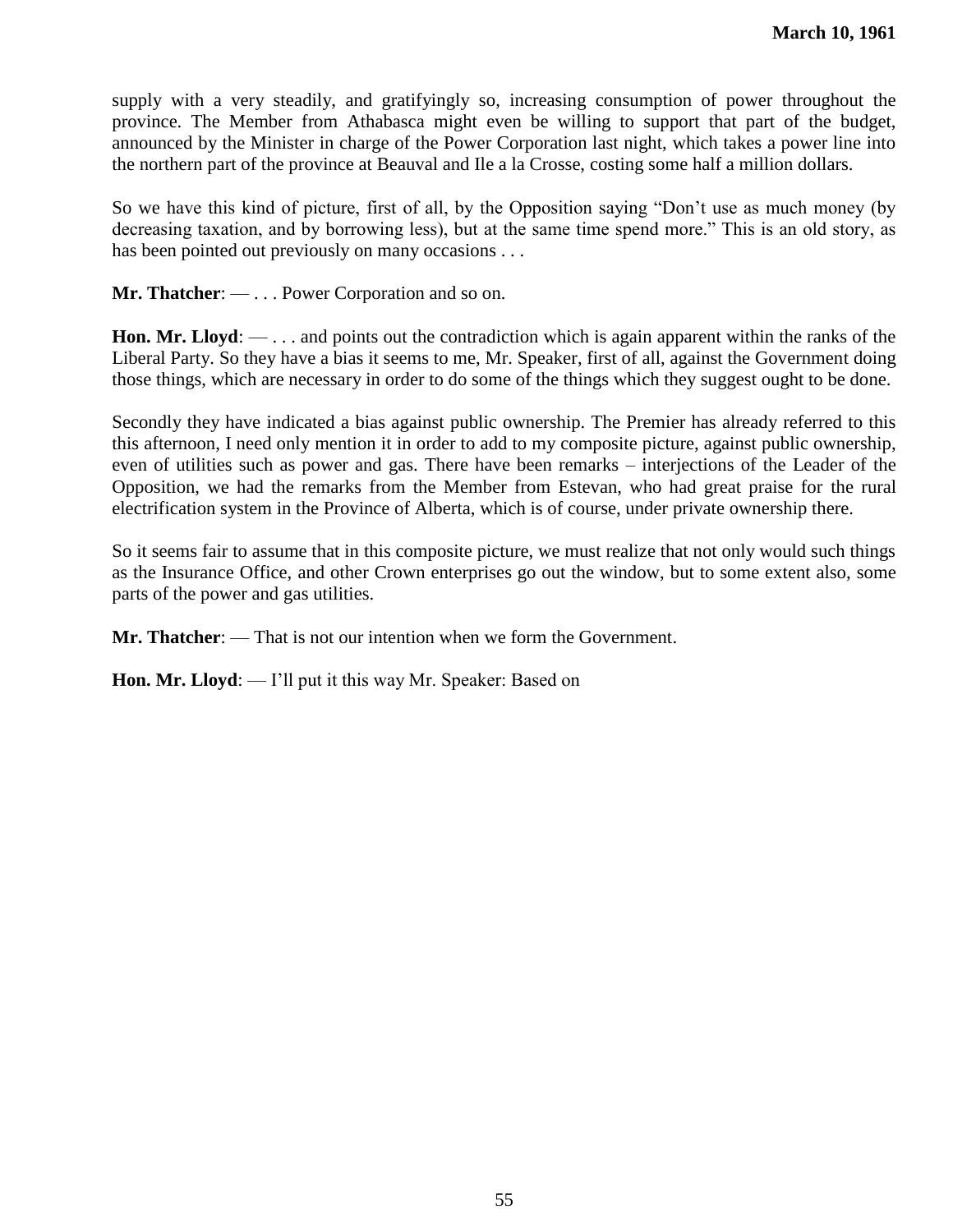the remarks of the Members of the Opposition, one must assume, that had they been in power in this province, then there would not have been the development of power and gas as a public utility which there has been. There is no other conclusion which can be arrived at . . .

**Mr. Thatcher**: — There is development in every province.

**Hon. Mr. Lloyd:**  $\cdots$  if we accept them as being sincere, as being honest with regard to their statement about the borrowing of money. They can have it one way or the other – they can attest to absolute dishonesty, disbelief in their statements about the amounts of money that should be borrowed, or they can accept the fact that if they had been in Government, then there would not have been the development, under public ownership, of power and gas – it is one or the other they can accept.

Secondly in the matter of this composite picture, of the Opposition, some at least have certainly indicated a bias against the co-operative movement. We have the Member from Rosthern, or perhaps it was from Gravelbourg, I think from Rosthern, who suggested that the Department should be abolished – Am I wrong? – the Member who suggested that the Department of Co-operatives should be abolished, that it could all be handled by the Department of Agriculture, indicating of course, an entire lack of appreciation as to the scope and meaning of the co-operative movement. More particularly, we had yesterday the words from the Member from Athabasca in which, in describing the fish marketing cooperative, he had recourse to such words as being "a subtle and a vicious kind of organization." These are rather harsh words, I suggest, Mr. Speaker, to be used to this organization, when you take a look at the members of the Board of Directors, and I want to put the names of those members on the records. The chairman is the Minister of Co-operatives, the Hon. Mr. Turnbull; Mr. Robson, an employee of Federated Co-operatives; Mr. Les Stutt, previously Director of Field Services for the Wheat Pool; Mr. Brean Melvin, secretary of Co-operative Life Insurance; Mr. C.H. Whiting, a well known farmer and cooperative supporter in the Province of Saskatchewan, formerly chairman of the Board of Governors of the University; Mr. Preston of the Government Finance Office, a government employee; Mr. Johnson, the manager of the Co-operative Credit Society; Mr. Larson, a citizen from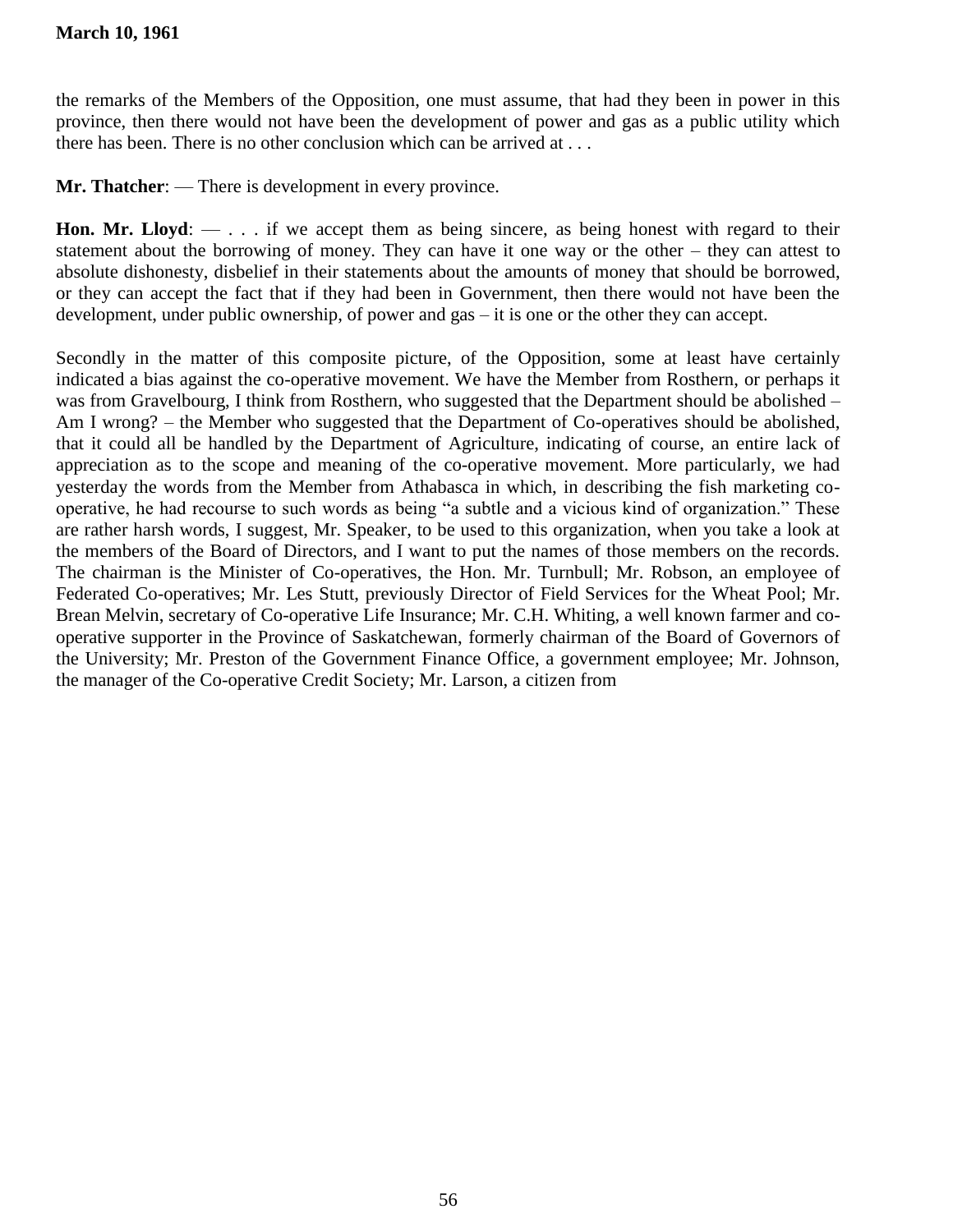northern Saskatchewan; Mr. McDonald, an employee of the Provincial Government; and Mr. Kuziak; together with some associate directors, Mr. Carrier and Mr. Chatfield, who comes from the ranks of the fishermen themselves. These are the people, who in the words of the Member from Athabasca are directing an organization, which is subtle, and which is vicious insofar as the fishermen in northern Saskatchewan are concerned. I say it is impossible to come to a conclusion, other than the fact, that there is a bias against the full-fledged development of the co-operative movement on the part of a number of Members.

Fourthly, we have again the indication of the bias against labour organizations. We have the Leader of the Opposition interjecting, when the Minister of Public Works was speaking, something with regard to Mr. Hoffa. You link this up with the remarks of the Member who has just taken his seat with regard to political activity and link it up with the remarks of some others with regard to the proposed New Party generally. It is rather interesting to note that Mr. Hoffa is one of the few leaders of large trade union organizations who has so strongly advised trade unionists not to take part in the political party. He too thinks, they should be political neutralists as my friend the Member for Melville was arguing this afternoon.

I submit, we had also from the Member for Gravelbourg, who strongly endorsed the letter which was circulated just recently from a Mr. Ilman of Bradwell, suggesting that it should be an unfair labour practice if a trade union which was using the check-off should become affiliated in any way with a political party. So I submit, we have a bias against the full-fledged development of the trade union party by the Members opposite.

Finally, of course, in addition to being against these things, I must conclude also, that they are solidly against sin. I do this not because of what the Member from Humboldt said when she was speaking, so much as the way in which she delivered her lecture to the Members of the Government. This attitude of sort of virginal virtuosity with which she told the Government exactly what we were, in her opinion, and exactly what we weren't. You know, I don't need to go into the story about the Prodigal Son, because that has already been done so effectively, this afternoon, but there was one thing missing from the hon.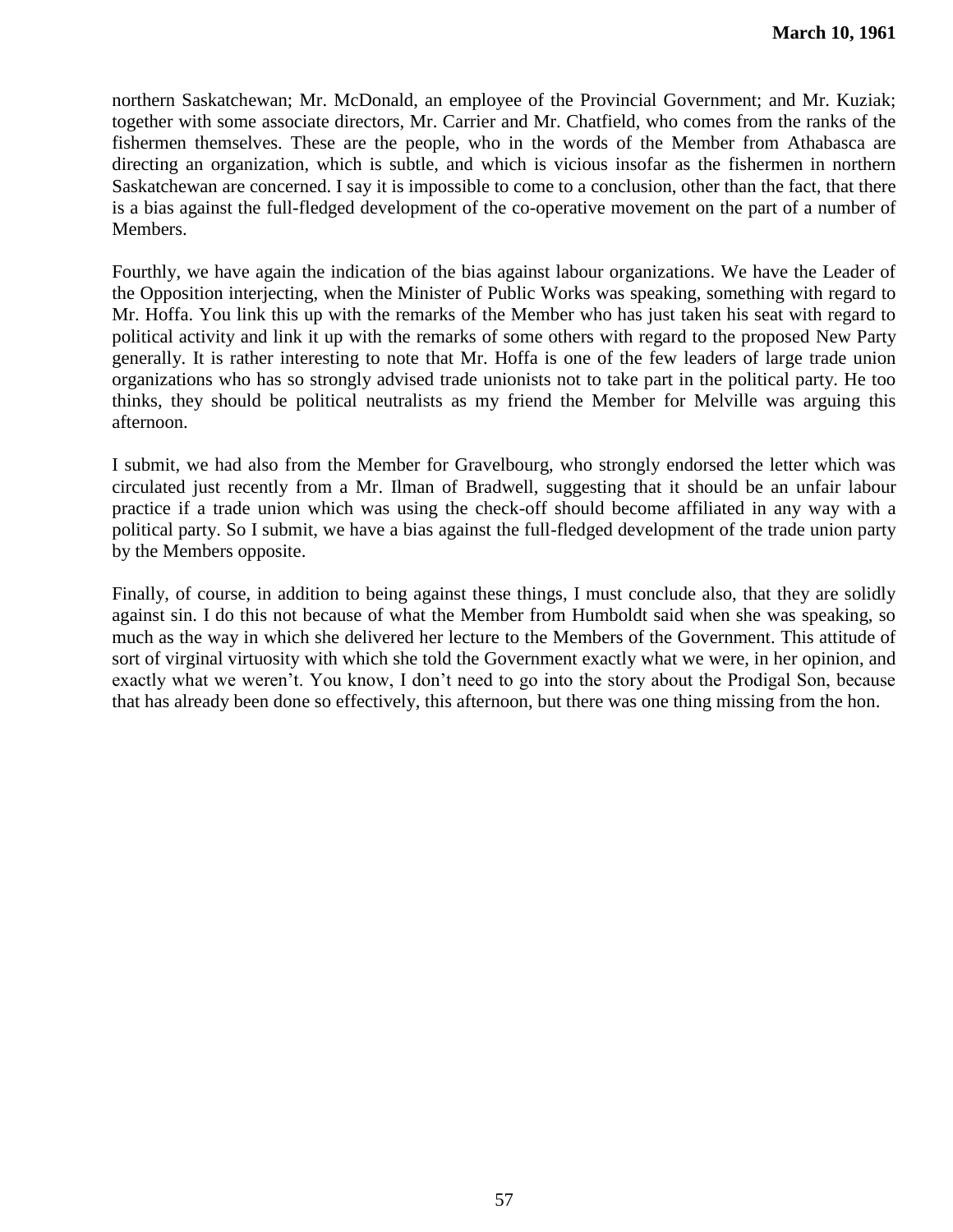Member's story. You may recall, Mr. Speaker, that she started off by saying, "Now, to begin with, I didn't think very much of the Leader of the Opposition", and she went on to say why, and then she indicated that she was going to tell us that she had changed, because her conscience was pricked by reading about the Prodigal Son. But, she never got around to telling us in the end, just what her position had changed to. So we're left in the dark, as to whether contrary Mary is still contrary, or whether she is just contrite and is now co-operative. It is difficult to tell from what she didn't say in that particular part of her story.

I submit, Mr. Speaker, that you have there, adding together the parts of the story as it was unfolded by successive speakers over there, a picture of the group which sits to your left, in this House.

I want to turn briefly to the opposition which has been expressed, with regard to the increase in tax rates proposed in the budget. The increase . . .

**Mr. Thatcher**: — On a point of order, I wonder if the Minister would permit an interjection.

**Mr. Speaker**: — Is this a point of order you have?

**Mr. Thatcher:** — Yes. My understanding was that we had a party agreement to vote at 5:00 o'clock. Now has that gone by the board?

**Hon. Mr. Lloyd**: — Mr. Speaker, if I may speak to the point of order. I think the Standing Orders say that the vote must be taken half an hour before the time of ordinary adjournment. The time of ordinary adjournment, on Friday night is at 10:00 o'clock, so that the vote is to be taken half an hour before 10:00. May I say by that, that I have no intention of speaking till 10:00 o'clock.

**Mr. Thatcher**: — That is so, but we had a gentleman's agreement.

**Mr. Gardiner**: — On a point of order on this subject; I was told that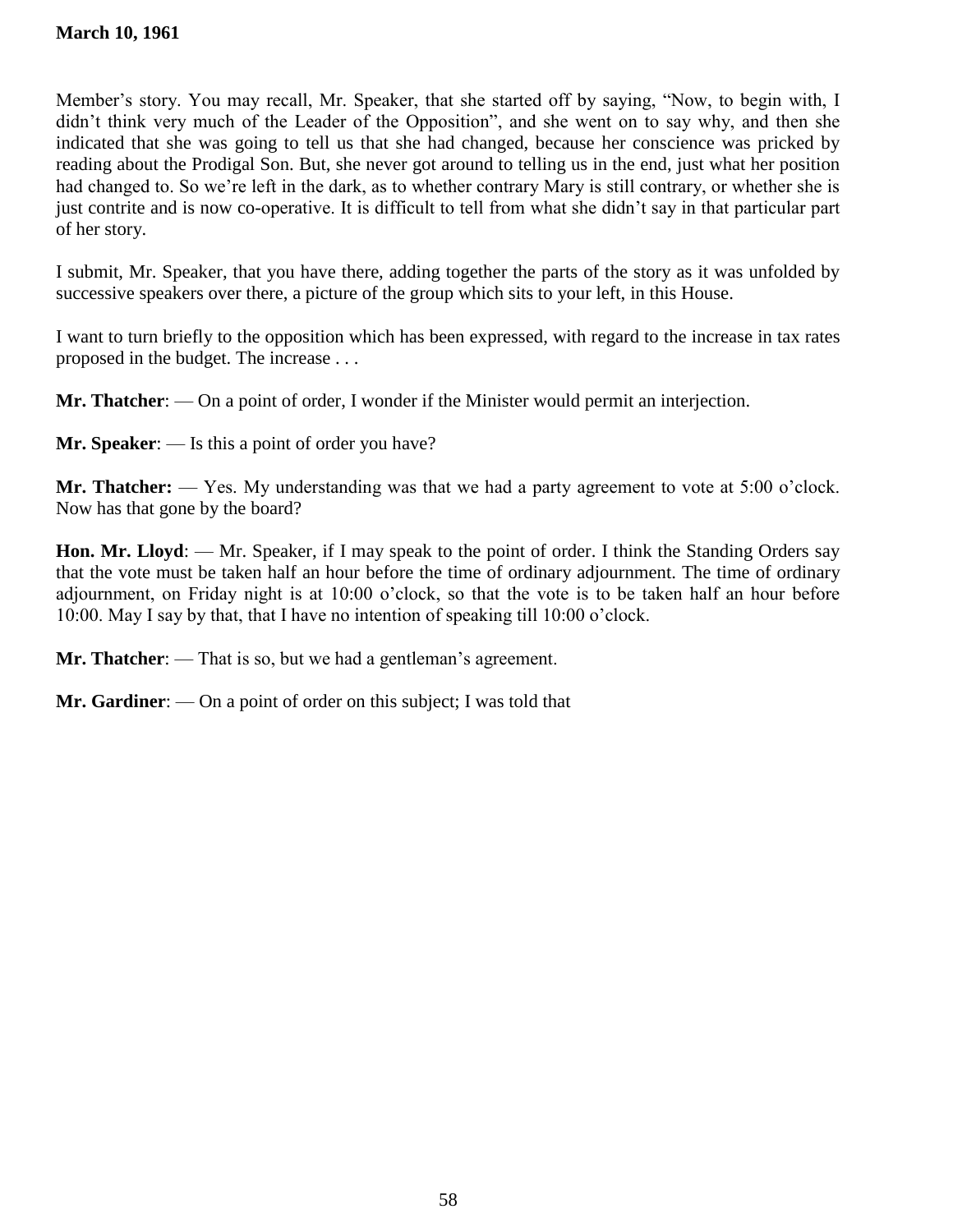I could have half an hour this afternoon, and I stuck by that agreement honestly. I could have continued and have said much more than I did, but I stuck by that request of the two whips to carry that out, and I spoke my half hour and I sat down. If I had known that this double-cross . . .

**Mr. Speaker:** — Order! I cannot entertain points of order on whips' agreements . . .

**Premier Douglas:** — My hon. friend jumps to conclusions about dishonesty. There ought to be a little more restraint in his language. The idea was a vote would be taken prior to 5:30. Under the rules of the House a vote does not have to be taken till 9:30. The idea was that if the hon. Member from Melville left the Provincial Treasurer time to close the debate, we'd have the whole thing cleaned up by 5:30, and there is nothing to prevent us doing that. The vote will not take long.

**Mr. McDonald**: — Mr. Speaker, as I read the Standing Orders, either the vote has to be taken now, or it cannot be taken till tonight. Well I'll read it to you. Half an hour before ordinary closing time . . .

**Premier Douglas:** — The ordinary closing is . . .

**Mr. McDonald:** — If the Provincial Treasurer is prepared to . . .

**Mr. Speaker**: — Order! My understanding of the matter is that provided the hon. Member closes in time, the vote can be taken at anytime before 10:00.

**Hon. Mr. Lloyd**: — Mr. Speaker, my understanding of the informal arrangement, was that I was to take a half an hour, and I haven't nearly approached that yet, and I have no intention of taking longer than that, and if so by only a few minutes. If someone will tell me what time I started, I will quit when the half hour is up.

May I mention the increase in the gas tax? It was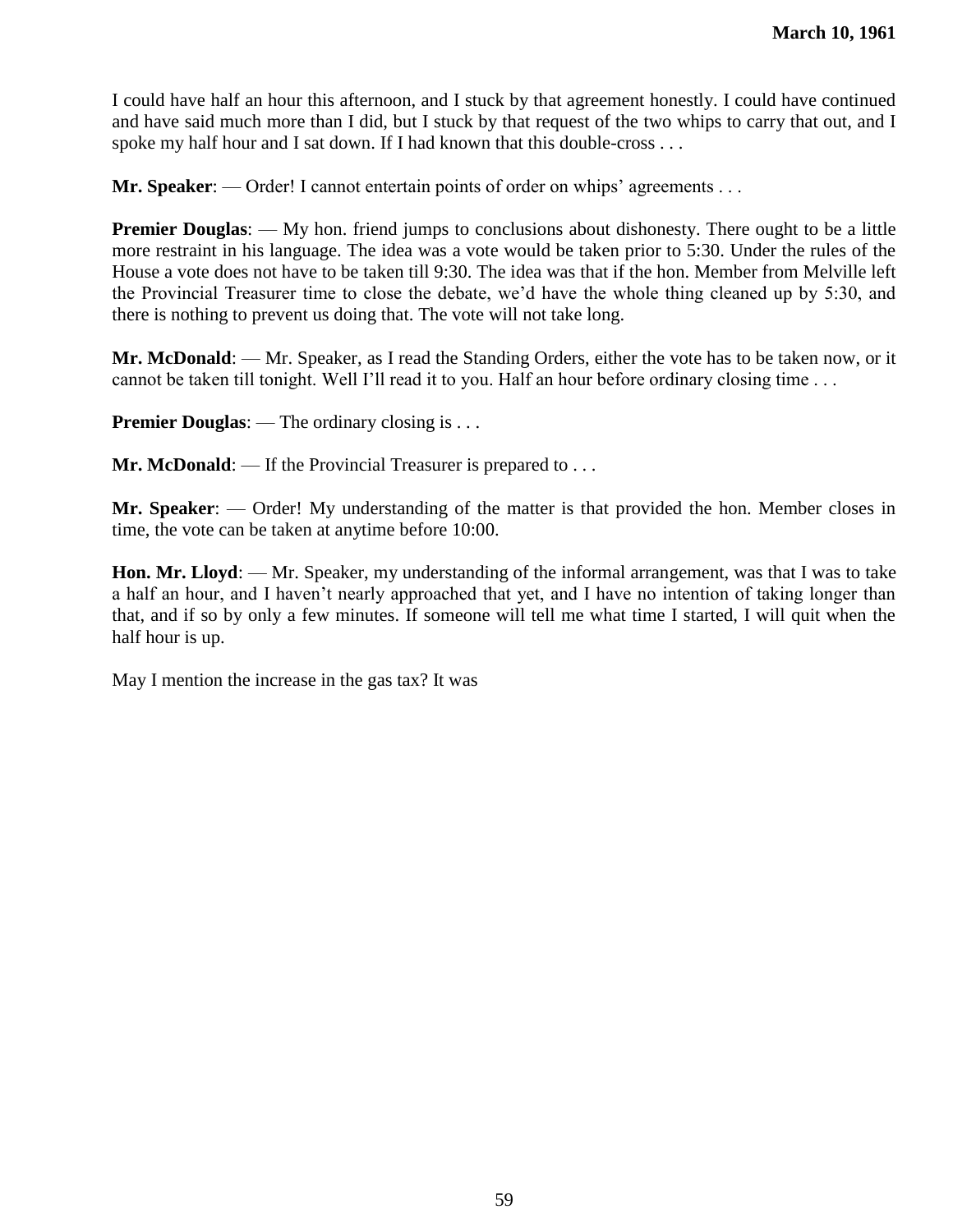### **March 10, 1961**

pointed out to us by the Member from Humboldt that a good Government would have been reducing taxes at this time, and it was pointed out by the Member from Maple Creek that the only need for this was because of something that the Provincial Government had done, or had not done, during the preceding years. Well it's rather interesting in the light of those statements just to remind you again of what has taken place in other provinces of Canada, either within the last month, or within very recent months at least. The Premier reviewed them – British Columbia, gasoline tax up  $3¢$ ; Alberta, gasoline tax up 2¢; Ontario, a new 3% sales tax; Nova Scotia, gasoline tax up 2¢ or 3¢ and a sales tax increase of 2% to a total of 5%; New Brunswick, an increase in gasoline tax of  $3¢$  a gallon, and an increase in diesel to the differential of  $5¢$  over and above that. These are not CCF Governments. These are not Governments in which there should have been, according to the definitions of the hon. Members across the way, any particular problems, but all of them have found the same difficulty, and found themselves faced with the same necessity of finding new revenues in order to face their problems during this year. I want to have reference to what happened in the province of Quebec, within very recent months. The province of Quebec is one which retained the right to establish its own taxation on private and corporate incomes. On January 1st, 1961, the tax on corporate profits in the province of Quebec went up to 12% by 2% more than it was the year previous. That means corporations in Quebec are being taxed 2% on their profits higher than they are in Saskatchewan or other provinces under the agreement. Similarly on January 1st, 1961, in the province of Quebec, there is a change with regard to the taxable income levels. Whereas previously the exemption was \$1500 for a single person, and \$3000 for a married person, on January 1st, 1961, the exemption is \$1000 for a single person, and \$2000 for a married person, and some very small increase in rates as well.

The only reason I make these particular remarks, Mr. Speaker, is to emphasize again the point I made in the budget address when I said hon. Members will notice that the present financial problem is due not so much to inherent difficulties peculiar to the Saskatchewan economy as to the massive problems of the whole Canadian economy. I think it is important that Members of the Opposition as well as Members of the Government understand this. I think, furthermore, it is important that the Federal Government understand this, as it has been pointed out over and over again to the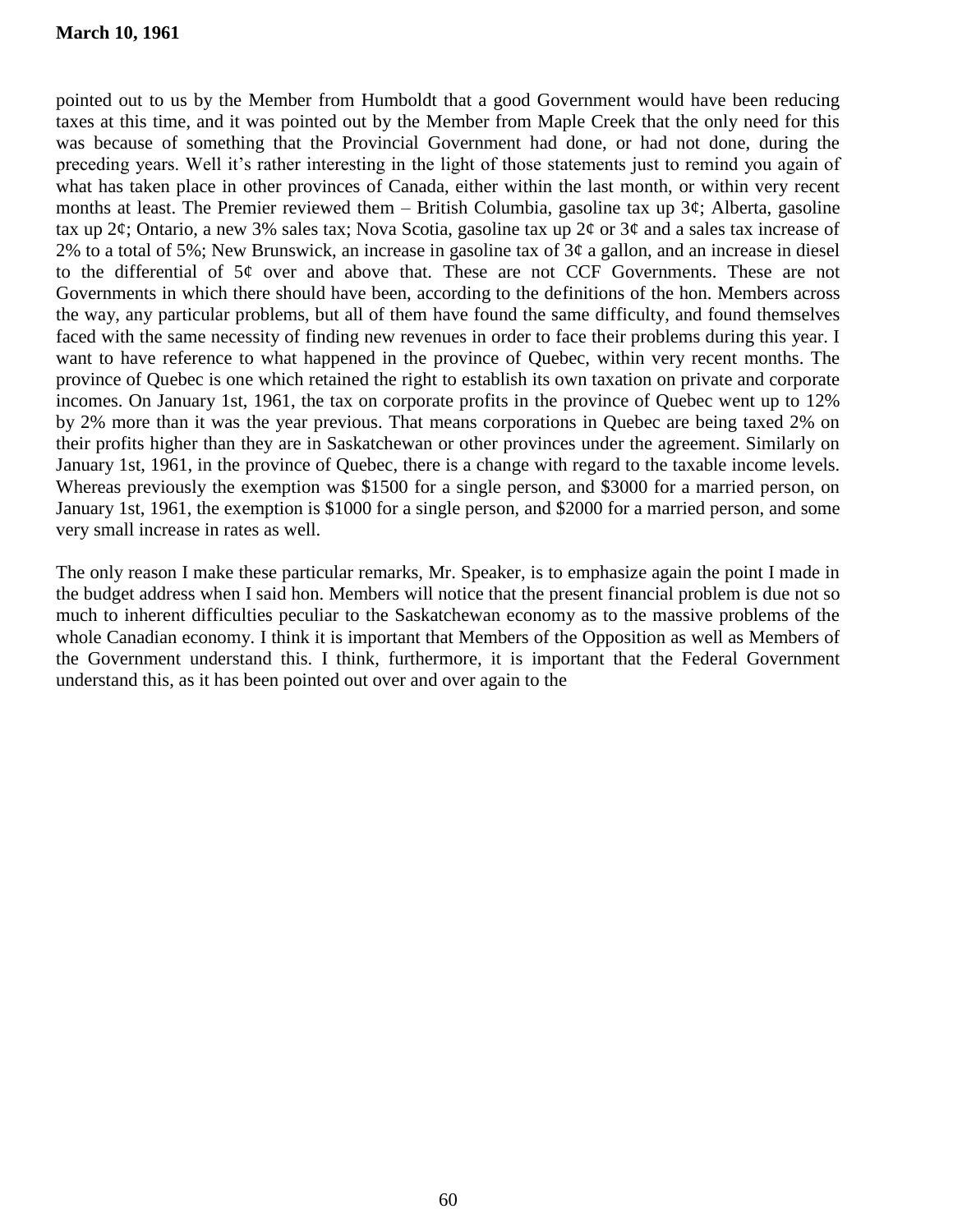Federal Government that the result of not improving tax sharing agreements, is to force the provinces into increases in sales tax and increases in gasoline taxes which are in general more regressive than the taxes on income and corporate profits.

I want to take just a very few minutes longer to have reference to some individual statements that were made during the debate. When the Member for Moosomin got up to give his major talk on the budget, I had just made an announcement with regard to Saskatchewan Savings Bonds. The Member from Moosomin welcomed the announcement, but then searching around for something to say which wouldn't be too nice, he said, "I only wish you'd give the same interest rate to Saskatchewan investors that you give to the coupon clippers in eastern Canada." Well, of course, he ignores entirely, as must have been very evident, the fact that this is a different kind of a loan. It is first of all for a period of ten years; secondly, it is guaranteed at par value; and thirdly, it is redeemable at any time a person wants to redeem it. On that kind of a basis, obviously, it is a very good deal, interest-wise. I think he might have, at the opening of a sales campaign been good enough to have refrained from making comments like that over the radio until he had studied it out, and found out what he was actually saying.

**Mr. McDonald:** — I still don't agree with you . . .

**Hon. Mr. Lloyd**: — . . . Demonstrating then, of course, that he doesn't understand at all the situation.

Mr. Speaker, may I repeat again, the fact that the people of Saskatchewan have responded exceptionally well to that loan, the latest information which I have is that applications to date amount to something in the neighborhood of \$9,900,000, it will probably be something over \$10 million.

I want to return to just one of the remarks, because to some extent it was typical of a few of the errors in criticizing the budget. This is a remark made by the Member from Athabasca yesterday who, in his zeal to search out something bad to say, said, "Why the amount provided for administration of education in northern Saskatchewan is going down." Well it's true Mr. Speaker, the amount for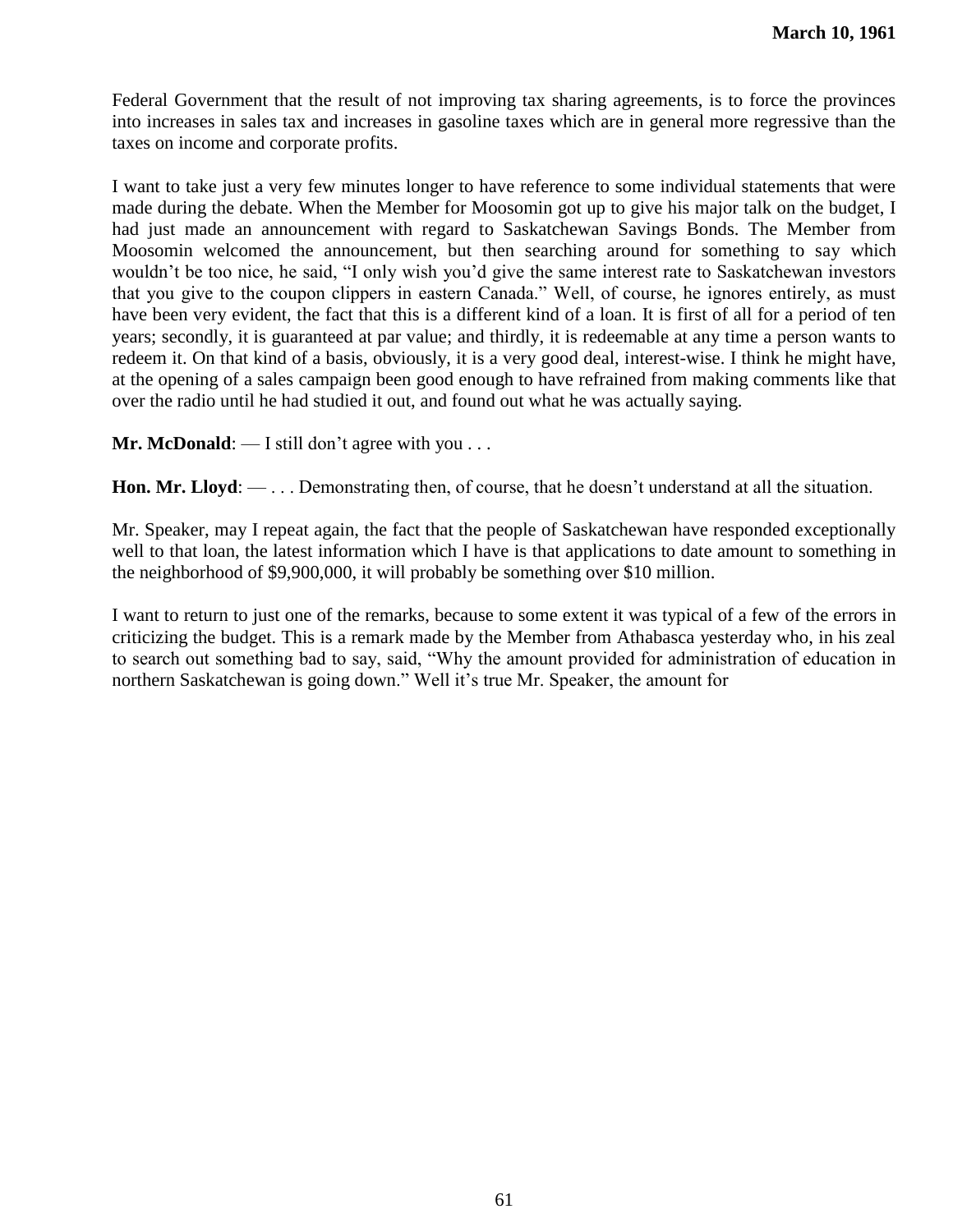administration in northern Saskatchewan, in the budget estimates, is some \$3,000 less than last year. This of course, is just to do with the administration of the Northern Education Office, a fact, Mr. Speaker, which I suggest the hon. Member knew full well when he was standing in his place. Now, of course, the test of what's happening is not what is spent in the office, but the amount that is going to be spent in operating the schools. When I check on this, I find that in 1960-61, an amount of \$433,000, roughly, was expected to be spent, and that in this year some \$509,000 is expected to be spent. I think that one should be able to expect, particularly from a Member like the one from Athabasca who is intimately connected with what is going on in education, that he would have known better when he made that statement. That he would have known it was a misleading statement.

May I take just a minute with regard to the total picture of that situation in northern Saskatchewan over a period of years. In 1955-56 there were fifty-one teachers in the area, not counting Uranium City, or Creighton Village or Town as it is now. In 1961-62, which is six years later, there will be eighty-one teachers in that area, an increase of some 60%. In 1955-56, the expenditure was in the neighborhood of \$206,000; in 1961-62 it will be in the neighborhood of \$509,000 – almost twice as much in a period of five or six years.

Now the other two remarks that I want to make Mr. Speaker, have to do with one comment of the financial critic of the Opposition with regard to the debt of the Province of Saskatchewan. He had reference to the funded debt and pointed out that according to a statement of the Dominion Bureau of Statistics, the funded debt in Saskatchewan was second high among the Canadian provinces. This of course, is correct, insofar as the position is revealed by looking just at the funded debt. But, you know, if he had wanted to describe the whole picture, he would have read the rest of the page, because in the Table immediately below this, Table No. 2 – Indirect Funded Debt, which are guaranteed bonds, guaranteed by the Provincial Government. In fact there is little if any, substantial difference between debt which is obtained by direct borrowing, or that which is obtained and which is guaranteed. For example, the Ontario Hydro Commission finances much of its capital expenditure by means of a guarantee from the Provincial Government. Now there is no difference insofar as the people of Ontario are concerned, insofar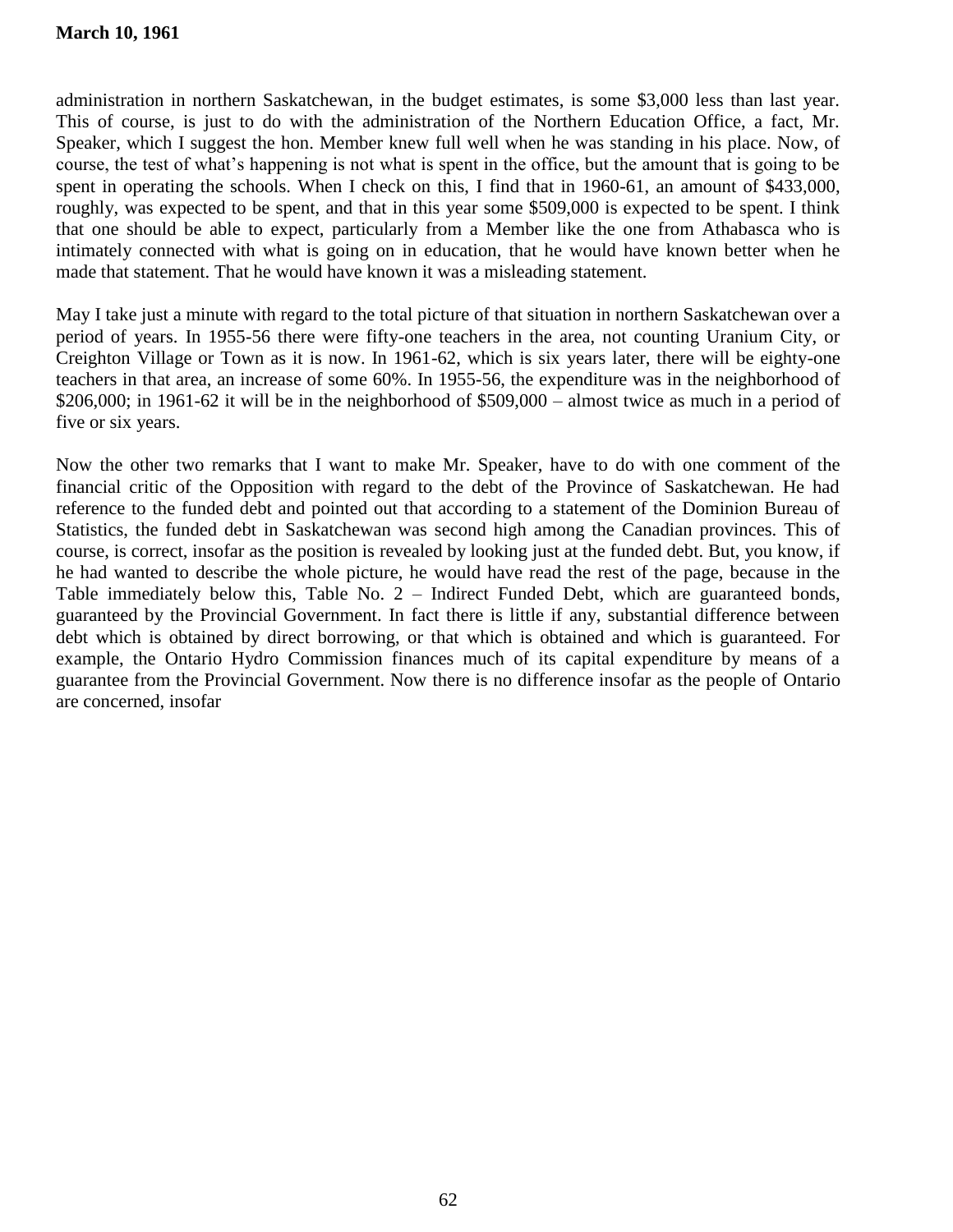as that debt is concerned, and insofar as the debt on the people of the Province of Saskatchewan by money which is fully borrowed. If he had added those two together, then he would have found that Ontario had the most debt, Quebec the second, British Columbia, which supposedly is debt-free would be third, Saskatchewan would be fourth in the list, and then Manitoba almost as much as Saskatchewan. But, even this doesn't tell the whole picture, because you will realize that this debt for Saskatchewan includes the cost for installing and distributing natural gas. This debt for Manitoba does not include that cost. That is a private enterprise debt. As a matter of fact Saskatchewan is the only province of the entire group, which has under public ownership, gas, power and telephones, which has all three of them. This, of course, is the reason why our funded debt will appear to be somewhat higher.

The other comment I want to make was one made by the Member from Pelly. He had reference to the fact that the interest rate paid on Saskatchewan bonds was second highest in all the provinces of Canada. Well again the Dominion Bureau of Statistics is, of course, an organization which produces accurate information, but it presumes when it produces it that people will read the information accurately before they start to use it. The Table to which my hon. friend from Pelly referred was a Table setting out the coupon rate on the various borrowings of the particular Provincial Governments, and averaging this out. Now the coupon rate, of course, doesn't begin to tell the story about the actual interest cost involved at all. As one looks over that Table you'll find that some provinces have borrowed a considerable amount of money at 2% or at 3%. Of course, they did, but what they got when they borrowed this \$100 at a 2% coupon was not \$100, but \$75 or \$78, \$80 or something like that, so that the actual interests rate bears really no direct resemblance to the Table from which the hon. Member from Pelly had reference, and by which he sought to suggest that Saskatchewan was paying an extraordinarily high interest rate.

Mr. Speaker, the time has arrived I think, when the full consequence of those nine little words, that I spoke some ten days ago – "Mr. Speaker, I move that you do now leave the Chair" – must be fully counted. I think it will be assumed that I at least am not going to support the amendment, and that I at least, am going to support the motion. I have reasonable confidence that it will be possible to obtain a majority who stand with me on that motion.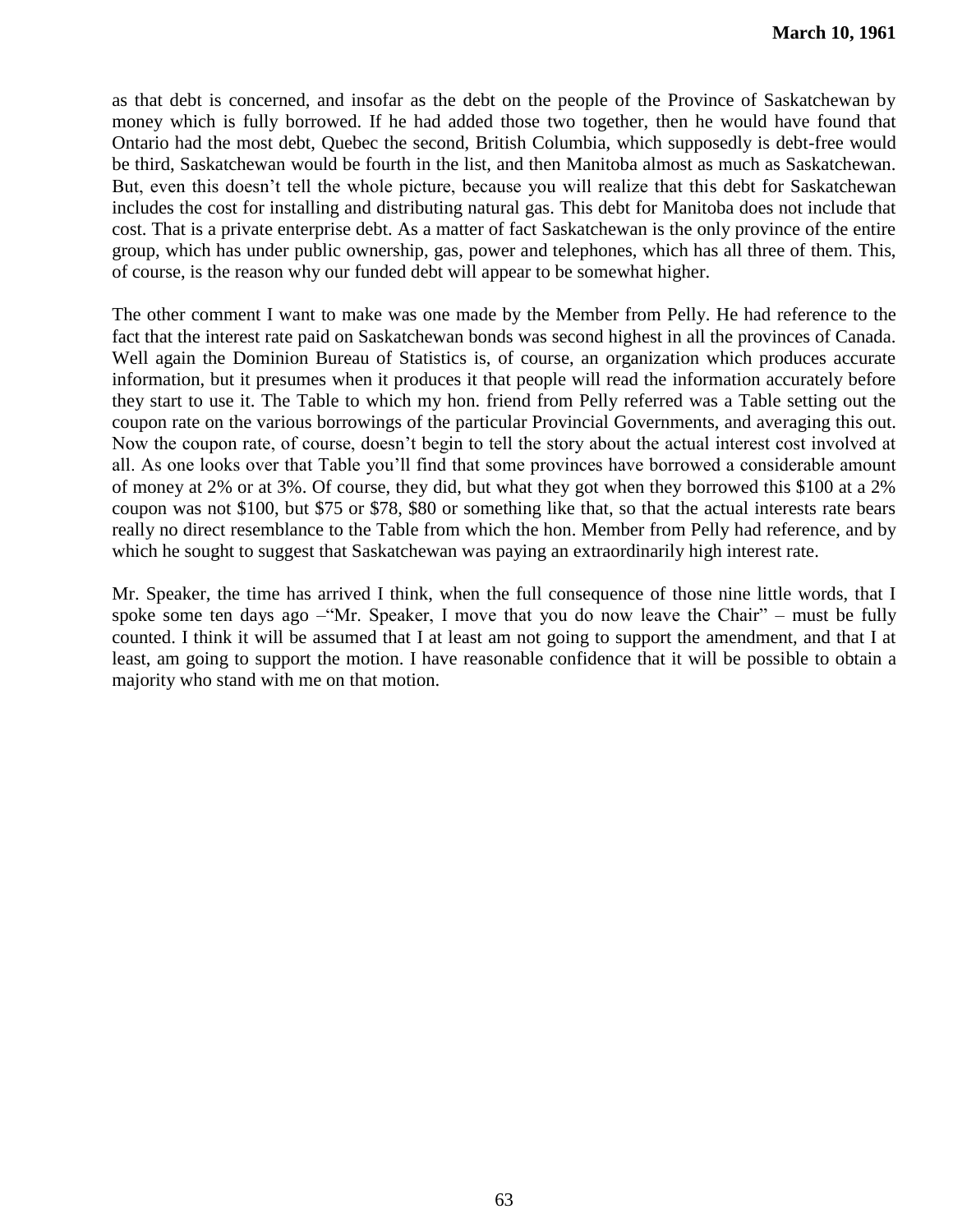The question being put on the amendment, it was negatived on the following recorded division:

# **Yeas – 13**

# Messieurs

| Thatcher  | Batten (Mrs.) | Barrie    |
|-----------|---------------|-----------|
| McDonald  | Danielson     | McFarlane |
| Gardiner  | Foley         | Guy       |
| Klein     | Coderre       | Snedker   |
| Gallagher |               |           |

# **Nays – 31**

#### Messieurs

| Douglas            | Dewhurst       | Williams        |
|--------------------|----------------|-----------------|
| <b>Brockelbank</b> | Lloyd          | Walker          |
| Nollet             | Kuziak         | Cooper (Mrs.)   |
| Strum (Mrs.)       | Davies         | Willis          |
| <b>Brown</b>       | Thurston       | <b>Blakeney</b> |
| Erb                | Nicholson      | Turnbull        |
| Stone              | Whelan         | Thibault        |
| Kramer             | Johnson        | <b>Meakes</b>   |
| Snyder             | <b>Stevens</b> | Kluzak          |
| Dahlman            | Perkins        | Peterson        |
| <b>Broten</b>      |                |                 |

The question being put on the motion, it was agreed to on the following recorded division:

## **Yeas – 31**

### Messieurs

| Douglas            | Dewhurst       | Williams        |
|--------------------|----------------|-----------------|
| <b>Brockelbank</b> | Lloyd          | Walker          |
| Nollet             | Kuziak         | Cooper (Mrs.)   |
| Strum (Mrs.)       | Davies         | Willis          |
| <b>Brown</b>       | Thurston       | <b>Blakeney</b> |
| Erb                | Nicholson      | Turnbull        |
| Stone              | Whelan         | Thibault        |
| Kramer             | Johnson        | <b>Meakes</b>   |
| Snyder             | <b>Stevens</b> | Kluzak          |
| Dahlman            | Perkins        | Peterson        |
| <b>Broten</b>      |                |                 |